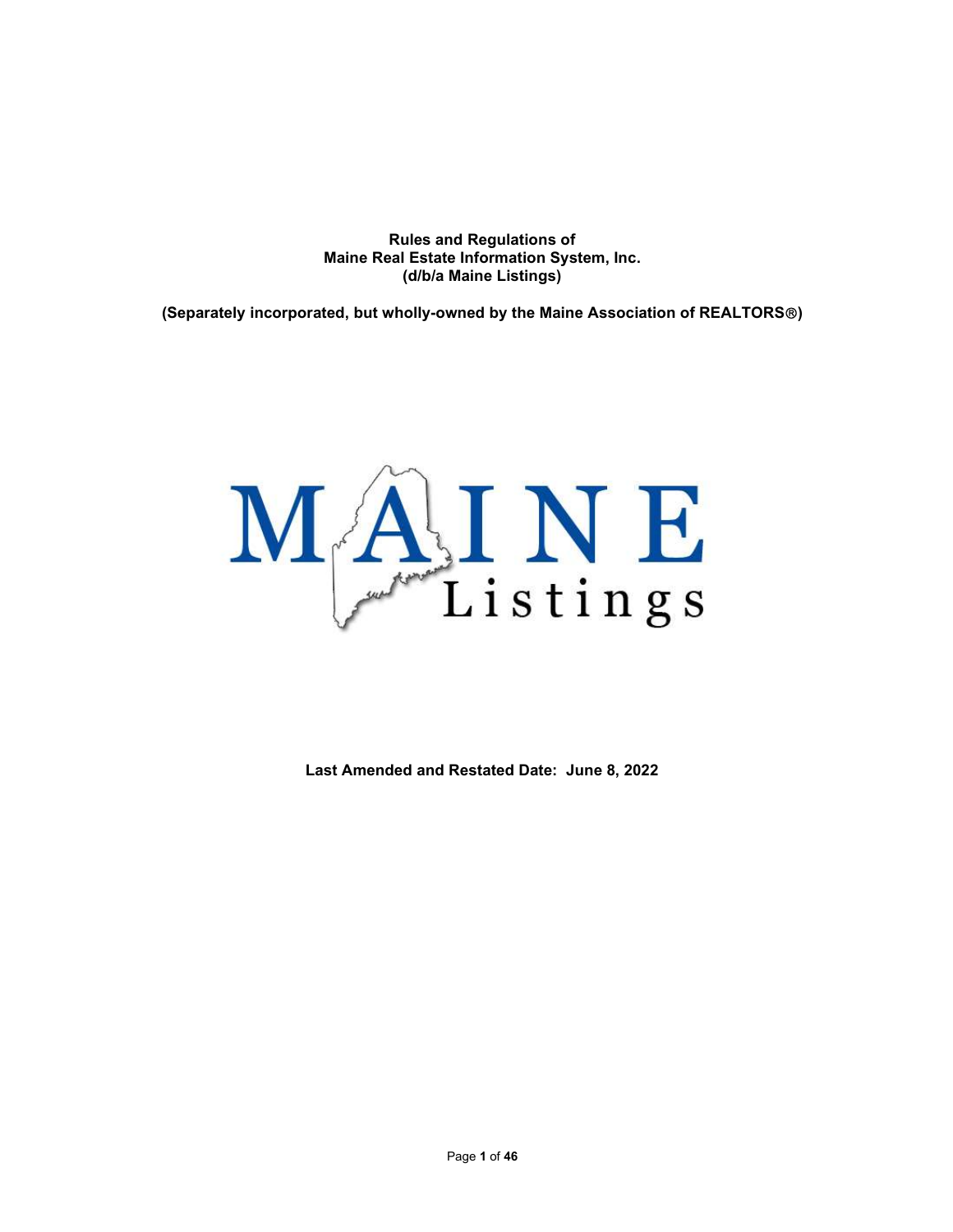| <b>Rules and Regulations</b>                                                         |  |
|--------------------------------------------------------------------------------------|--|
|                                                                                      |  |
|                                                                                      |  |
|                                                                                      |  |
|                                                                                      |  |
|                                                                                      |  |
|                                                                                      |  |
|                                                                                      |  |
|                                                                                      |  |
| Section 1.7 - No Control of Commission Rates or Fees Charged by Participants  Page 9 |  |
|                                                                                      |  |
|                                                                                      |  |
|                                                                                      |  |
|                                                                                      |  |
|                                                                                      |  |
|                                                                                      |  |
|                                                                                      |  |
|                                                                                      |  |
|                                                                                      |  |
|                                                                                      |  |
|                                                                                      |  |
|                                                                                      |  |
|                                                                                      |  |
|                                                                                      |  |
|                                                                                      |  |
|                                                                                      |  |
|                                                                                      |  |
|                                                                                      |  |
|                                                                                      |  |
|                                                                                      |  |
|                                                                                      |  |
|                                                                                      |  |
|                                                                                      |  |
|                                                                                      |  |
|                                                                                      |  |
|                                                                                      |  |
|                                                                                      |  |
|                                                                                      |  |
|                                                                                      |  |
|                                                                                      |  |
|                                                                                      |  |
|                                                                                      |  |
|                                                                                      |  |
|                                                                                      |  |
|                                                                                      |  |
|                                                                                      |  |
|                                                                                      |  |
|                                                                                      |  |
|                                                                                      |  |
|                                                                                      |  |
|                                                                                      |  |
|                                                                                      |  |
|                                                                                      |  |
|                                                                                      |  |
|                                                                                      |  |
|                                                                                      |  |
|                                                                                      |  |
|                                                                                      |  |
|                                                                                      |  |
|                                                                                      |  |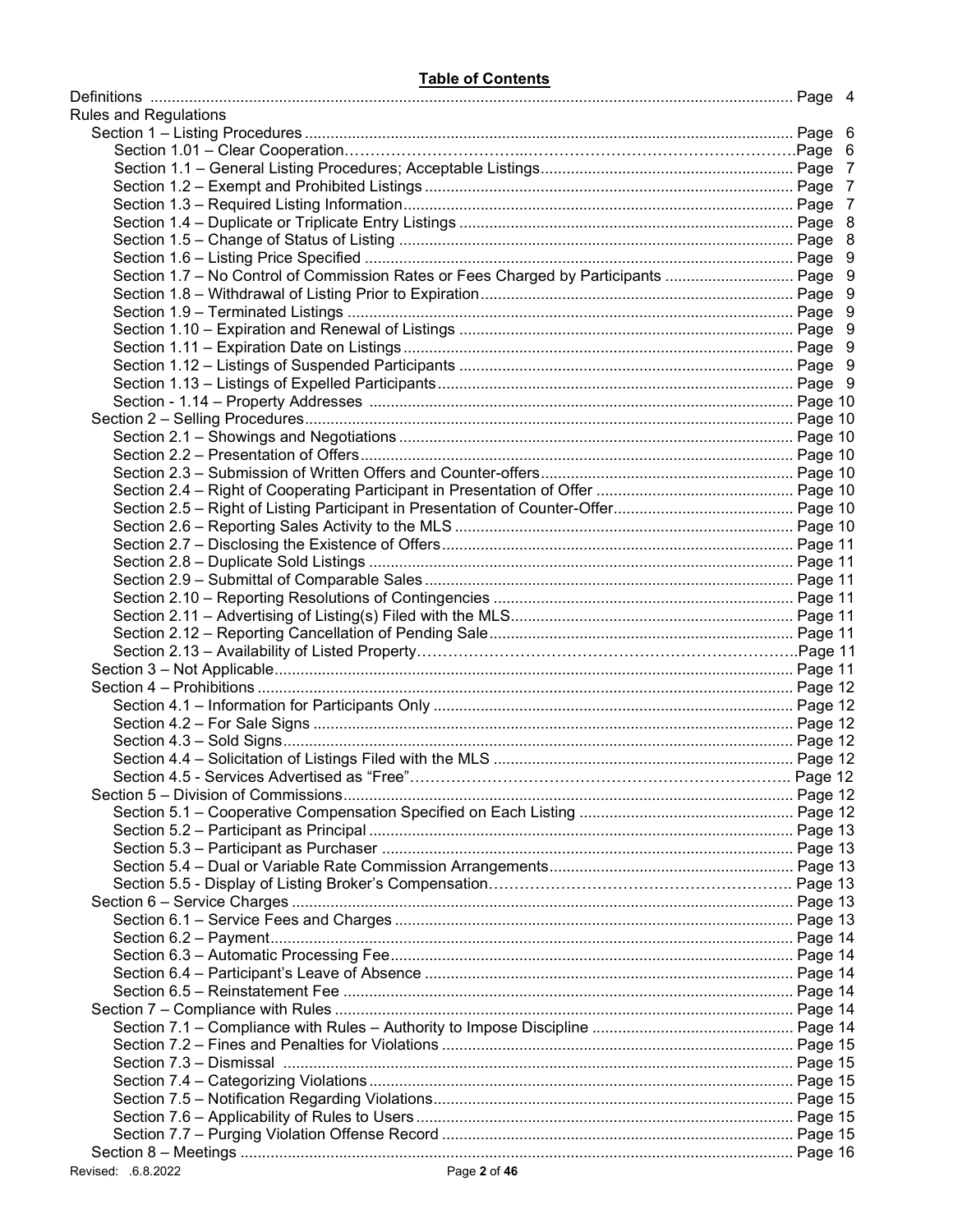| Section 12.4 - Maine Listings Not Responsible for Accuracy of MLS Information  Page 19 |  |
|----------------------------------------------------------------------------------------|--|
|                                                                                        |  |
|                                                                                        |  |
|                                                                                        |  |
|                                                                                        |  |
|                                                                                        |  |
|                                                                                        |  |
|                                                                                        |  |
|                                                                                        |  |
|                                                                                        |  |
|                                                                                        |  |
|                                                                                        |  |
|                                                                                        |  |
|                                                                                        |  |
|                                                                                        |  |
|                                                                                        |  |
|                                                                                        |  |
| Addendum III - Policy Review Committee and Executive Committee                         |  |
|                                                                                        |  |
|                                                                                        |  |
|                                                                                        |  |
|                                                                                        |  |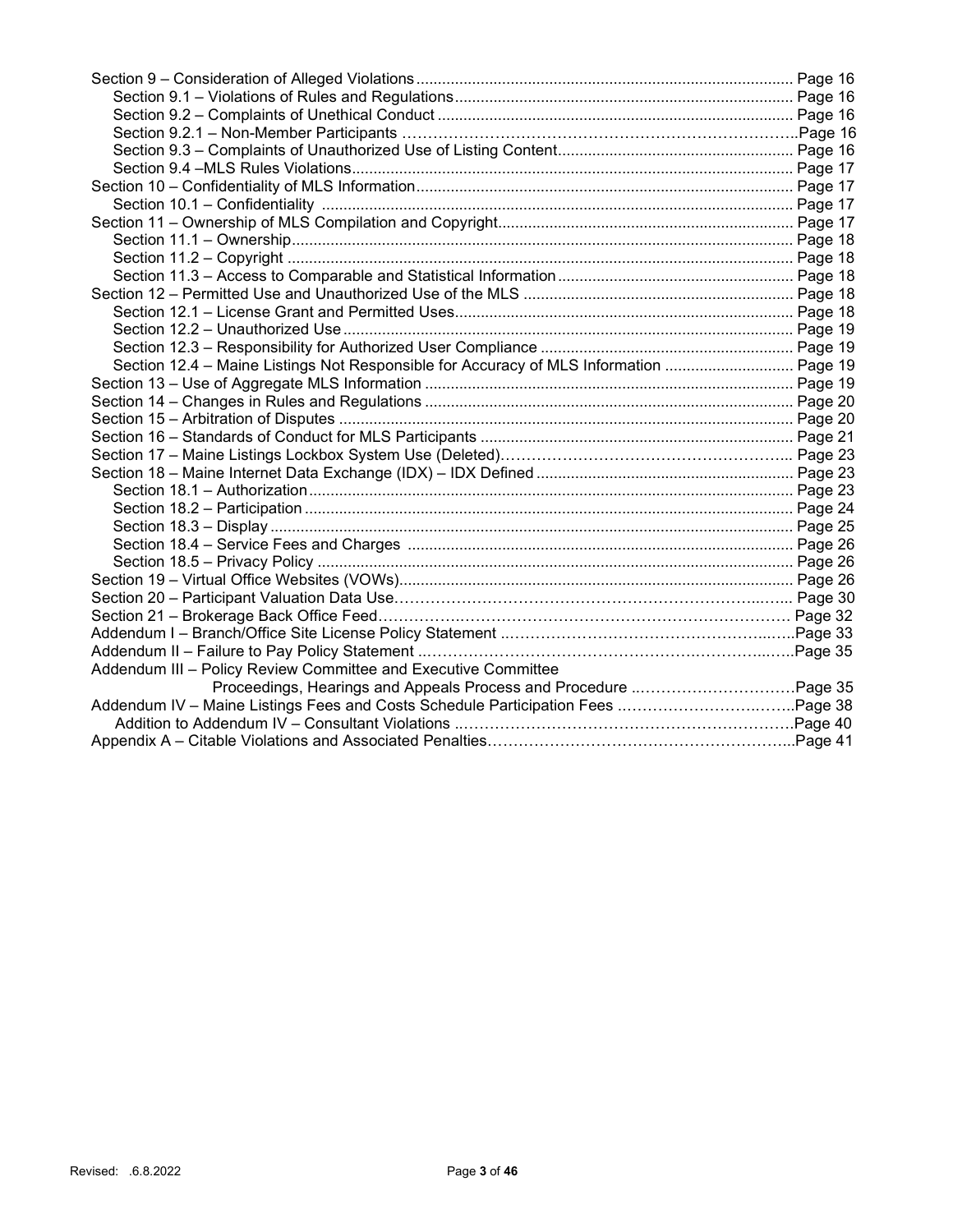Maine Listings owns and operates a real estate multiple listing service (MLS). By participating in and/or accessing the MLS, participants and their authorized users and consultants are agreeing that the Bylaws, these Rules and Regulations, and the End User License Agreement (EULA) govern the participation in and use of the MLS by participants and their authorized users and consultants.

Any matter not specifically addressed in these rules and regulations shall be governed by the policies and procedures set forth by the National Association of REALTORS® as from time to time amended as well as the policies and procedures established by Maine Listings. These Rules and Regulations will be enforced according to the guidelines approved by the Board of Directors and posted at http://www.MaineListings.com.

### Definitions:

As used in the rules and regulations, bylaws and other Maine Listings documents and agreements the following terms shall have the definitions provided for below:

"Business Days" means every calendar day ending at 5:00 p.m. Eastern Time, except all Saturdays and Sundays and the following holidays: New Year's Day, Martin Luther King Jr. Day, President's Day, Patriot's Day, Memorial Day, Juneteenth, Independence Day, Labor Day, Indigenous Peoples' Day, Veteran's Day, Thanksgiving Day and the immediately following Friday, and Christmas Day.

"Ecommerce" means the National Association of REALTORS® electronic billing program used by Maine Listings.

"End User", "User", or "Subscriber" means each person (including, without limitation, each participant and its authorized users) that has been provided with a user ID and password.

"End User License Agreement" and/or "EULA" means the agreement that governs end users' access to and use of the MLS and accepted by end users as part of the registration and login process.

"Exclusive Agency" means a contract giving the broker the right to collect a commission if a property is sold by anyone, excluding the owner, during the term of the agreement.

"Exclusive Right to Sell" means a contract giving the broker the right to collect a commission if a property is sold by anyone, including the owner, during the term of the agreement.

"Frame" or "Framing" means the use of multiple independently controlled sections of a web site such that a web site can define the borders of a particular presentation while the remainder of the presentation is from another web site.

"Kickout Clause" means a negotiated contingency of a purchase and sale agreement or addendum where the seller can force the buyer to remove contingency or consent to terminate the agreement. Typically triggered by the seller notifying the buyer that they have received another acceptable offer.

"Listing" means the real estate listing content including but not limited to, photographs, images, graphics, audio and video recordings, virtual tours, drawings, descriptions, remarks, narratives, pricing information, and other details or information related to listed property and any other data, information and/or materials submitted to the MLS by an End User.

#### "MAR" means the Maine Association of REALTORS®.

"Maine IDX Subscriber (IDX Subscriber)" means a participant that does not opt-out of the Maine IDX.

"Maine Listings" means Maine Real Estate Information System, Inc. (d/b/a Maine Listings).

"Maine Listings Fees and Costs Schedule" means the schedule of fees and costs as part of the EULA and/or as Addendum IV of the rules and regulations.

"Net Listing" means a listing in which the participant or, if applicable, end user receives, as commission, all excess money over and above the minimum sale price set by the seller.

"Office Exclusive" means a listing subject to a real estate broker's license, taken by a participant on i) Exclusive Right to Sell, ii) Exclusive Agency; or iii) any other forms of agreement, in which the seller refuses to permit the listing be disseminated by the service and a Waiver of MLS Benefits Form has been signed by the Seller.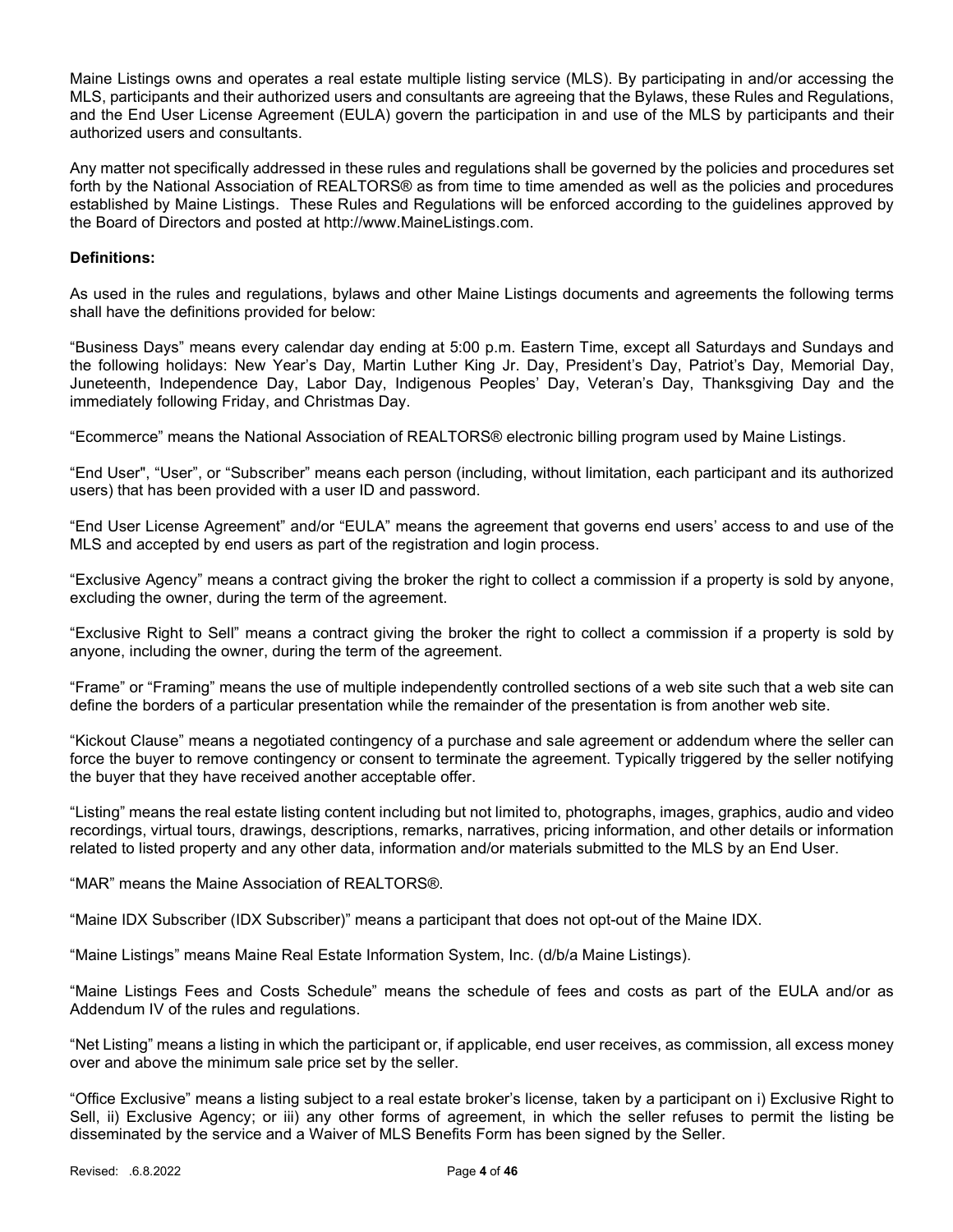"Open Listing" means a contractual agreement under which the listing participant acts as the agent or as the legally recognized non-agency representative of the seller(s) and the seller(s) agrees to pay a commission to the listing participant only if the property is sold through the efforts of the listing participant.

"Participant" means a person who Maine Listings has approved to participate in the MLS pursuant to the Maine Listings Bylaws.

# Status Definitions:

# **Active**

Properties currently subject to a listing agreement and reported to Maine Listings in which the Participant has been directed by the Seller to:

- set appointments for showings (new construction may not qualify), AND
- not misrepresent the availability of access to show or inspect a listed property, AND
- seek agreements of sale to present to the Seller; AND
- the listing is on the market and a written offer has not been accepted.

# Active Under Contract

Properties in which a written offer has been accepted, and:

• the Seller agrees to continue to show the property.

# Cancelled

Properties in which the listing agreement has been terminated prior to the expiration date.

# Closed

Properties in which

• the agreement of sale has been fulfilled and a closing has taken place. The title has been successfully transferred from Seller to Buyer (or in which possession of a property has been transferred from a lessor to a lessee).

# Coming Soon / No Show

Properties currently subject to a listing agreement and reported to Maine Listings in which the Participant has been directed by the Seller:

- to pre-market the property but not to set appointments for showings during a current, specified time-period.
- No agreement of sale is currently in effect.
- This listing has not yet been on the market but will be on the market soon. A listing agreement has been executed but the property cannot be shown or previewed. Listings can be in the Coming Soon / No Show status for a maximum of ten (10) business days. When a listing's status is reported as Coming Soon / No Show, the showing appointment prohibition is deemed to apply to all subscribers, including those affiliated with the listing broker. If a listing with a showing prohibition may be shown by at least one licensee affiliated with the listing office or listing company, the Coming Soon / No Show status may not be applied to the listing. Such a property must be submitted to Maine Listings as an Office Exclusive listing using the Waiver of MLS Benefits form. During the specified period the status of a property is Coming Soon / No Show, if the Participant receives an agreement of sale (whether solicited or not), it must be presented to the Seller in accordance with all applicable laws and regulations.
- Listings in a Coming Soon / No Show status will be included in IDX and VOW data feeds and display on MaineListings.com during the Coming Soon / No Show time period.
- Listings in a Coming Soon / No Show status will not be included in a syndication data feed for third party portals (e.g., Realtor.com, etc.) during the Coming Soon / No Show time period.

# Expired

Listings of property in which:

- the listing agreement has passed its contractually agreed upon expiration date, AND
- the Participant has not secured permission from the Seller on or before that expiration date to extend the term of the listing for an additional period of time.
- the listing agreement has expired.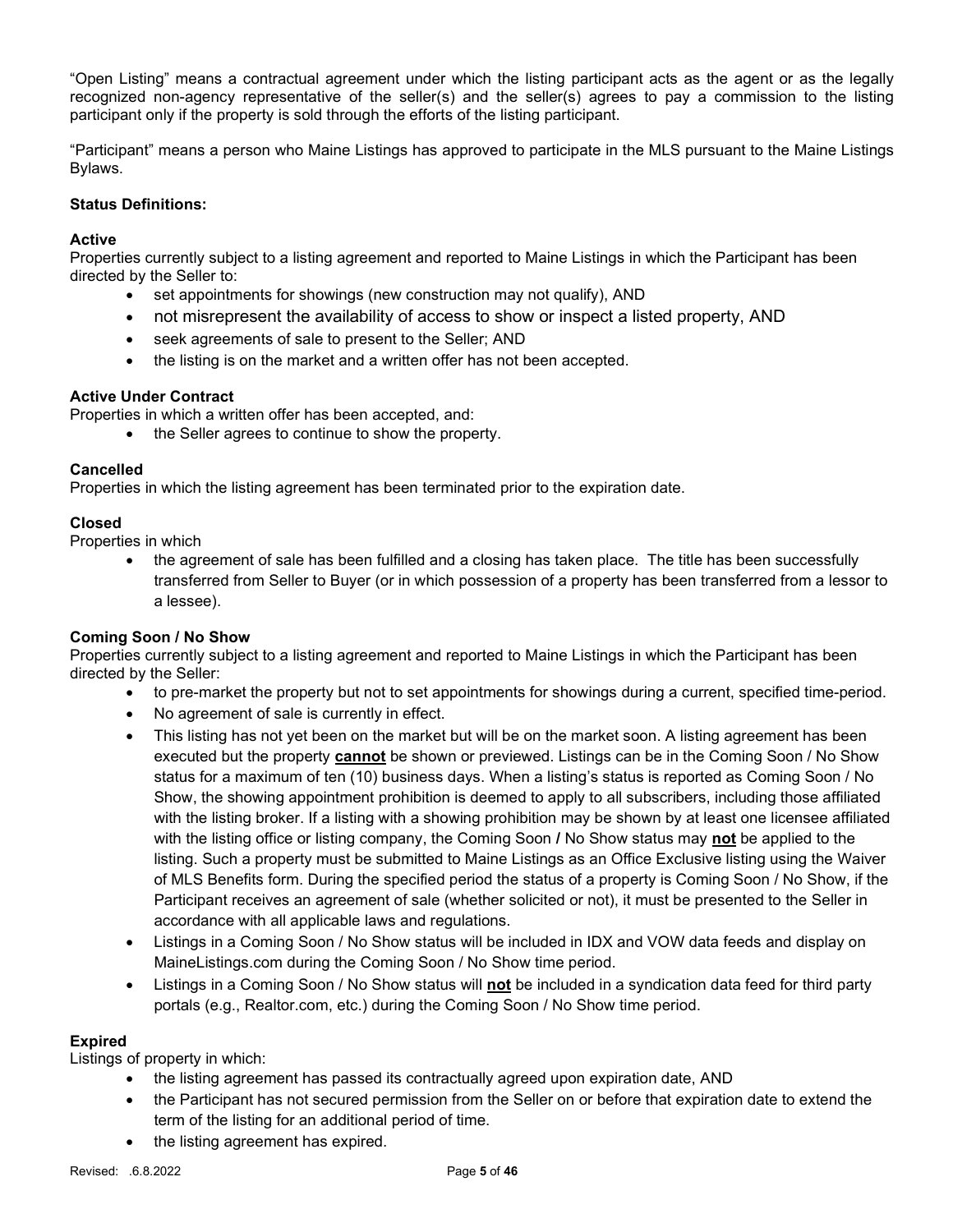# Pending

Listings of property in which:

- a written offer has been accepted and the listing is no longer on the market.
- the settlement has not yet taken place, and
- the Participant has been instructed by the Seller to no longer set appointments for showings,

# Withdrawn

Listings of property in which the Seller has requested the Participant to:

- temporarily suspend the marketing of the property, AND
- not set appointments for showings, while the listing agreement between the Participant and the Seller remains in effect.

# RULES AND REGULATIONS

# SECTION 1 LISTING PROCEDURES

All listings of real or personal property\* of the following types, which are listed subject to a real estate broker's license, and are located within the State of Maine, and are taken by participants on i) Exclusive Right-to-Sell; ii) Exclusive Agency; and iii) any other forms of agreement which, in Maine Listings' sole discretion, enables the listing broker to offer cooperation and compensation to other participants, must be submitted to the multiple listing service within five (5) business days (provided no public marketing occurs\*\*) after all necessary signatures of the seller(s) have been obtained. Minor Violation.

- a. single family homes for sale or exchange\*
- b. condominiums for sale or exchange\*
- c. mobile homes for sale or exchange\*
- d. vacant lots and acreage for sale or exchange\*
- e. two-family, three-family and four-family residential buildings for sale or exchange\*

\* Single family homes, condominiums, mobile homes, and multi-family residential buildings on leased land must be permanently affixed to the land in order to be included in the real property database. Mobile homes with hitch and axles intact on rented lots must be entered in the Personal Property database.

Commercial listings or Commercial Information Exchange (CIE) properties are optional. All listings entered are subject to the rules and regulations.

The multiple listing service shall accept exclusive right-to-sell listing contracts and exclusive agency listing contracts and may accept other forms of agreement which make it possible for the listing broker to offer compensation to the other participants of the multiple listing service. Exclusive agency listings and exclusive right-to-sell listings that have named exempted prospective buyers must be clearly distinguished from exclusive right-to-sell listings that have no named exempted prospective buyers. This distinction must be listed in the Internal Remarks field. Minor Violation.

## Section 1.01 Clear Cooperation\*\*

Within one (1) business day of marketing a property to the public, the listing broker must submit the listing to the MLS for cooperation with other MLS participants. Public marketing includes, but is not limited to, flyers displayed in windows, yard signs, digital marketing on public facing websites, brokerage website displays (including IDX and VOW), digital communications marketing (email blasts), multi-brokerage listing sharing networks, and applications available to the general public.

Note: Exclusive listing information for required property types must be filed and distributed to other MLS Participants for cooperation under the Clear Cooperation Policy. This applies to listings filed under Section 1 and listings exempt from distribution under Section 1.3 of the NAR model MLS rules, and any other situation where the listing broker is publicly marketing an exclusive listing that is required to be filed with the service and is not currently available to other MLS Participants.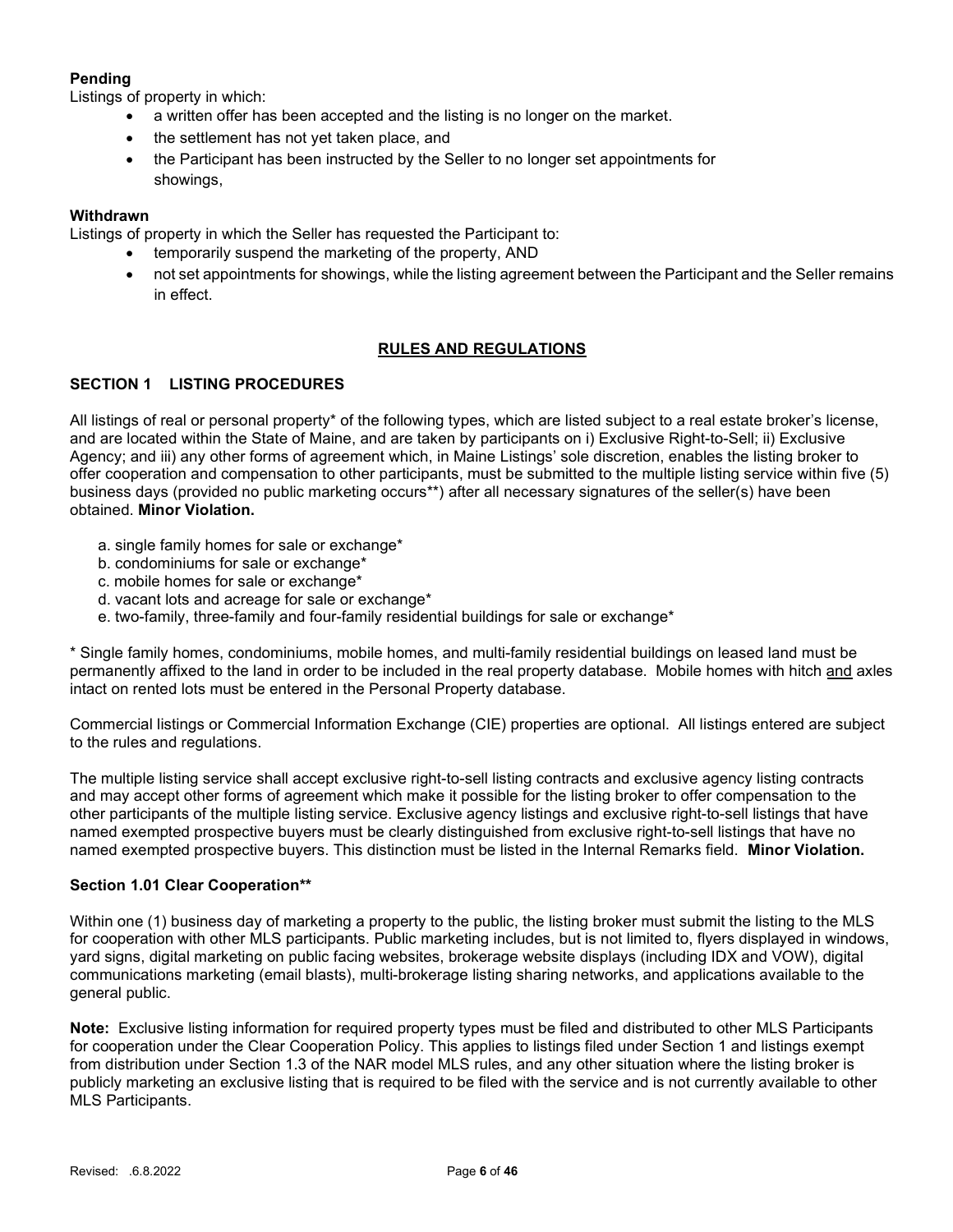# Section 1.1 General Listing Procedures; Acceptable Listings

1.1(a) Seller's Authorization and Compliance: All listing agreements must include the seller's authorization to submit the listing to the MLS and must otherwise comply with the then-current rules and regulations of the MLS. Unauthorized submittal, Major Violation.

1.1(b) New Participants: Each new participant must submit a listing for all of its current required listings and any other listings that it elects to submit, within thirty (30) calendar days of accessing and using the MLS.

# Section 1.2 Exempt Listings

1.2(a) Exempt Listings: If the seller refuses to permit the listing be disseminated by the service, the participant may then take the listing (office exclusive) and such listing shall be filed with the service but not disseminated to the participants. Filing of the listing should be accompanied by certification signed by the seller that he does not desire the listing to be disseminated by the service. Minor Violation.

Exempted listings will include new construction and existing developments (with multiple properties) and land subdivisions (with multiple lots). Any new construction developments (with multiple properties) and land subdivisions (with multiple lots) not entered in the MLS, will require a Waiver of MLS Benefits form be provided to Maine Listings within five (5) business days after all necessary signatures are obtained on a listing agreement.

Note: MLS Participants must distribute exempt listings within one (1) business day once the listing is publicly marketed. See Section 1.01, Clear Cooperation.

1.2(b) Listing Regulation: Maine Listings does not regulate the type of listing its participants may take. Participants are free to accept open listings and net listings (as allowed by applicable law), but such listings shall not be entered in the MLS.

1.2(c) Right to Refuse: Maine Listings, through its legal counsel: (i) reserves the right to refuse to accept any listing, which, in Maine Listings' sole discretion, fails to comply with the rules and regulations. No entry in the MLS shall establish, directly or indirectly, any contractual relationship between Maine Listings and the participant's client or customer.

1.2(d) Verification: Maine Listings reserves the right to request copies of any documentation to verify compliance. Minor Violation.

# Section 1.3 Required Listing Information

1.3(a) Accurate and Complete: All listings must be accurate and complete and contain all content and data that is noted as required by the MLS within five (5) business days of required signatures. Minor Violation.

This includes:

i) A primary photo or other graphic representation that accurately depicts the listing, except where seller expressly directs that photographs of their property not appear in the MLS compilation. Minor Violation.

ii) Participants will not intentionally mislead consumers with the use of deceptive photos. Participants retain certain ownership rights to the photos, and such photos may not be used with subsequent listings without written permission of the participant owning or controlling those photos. Major Violation.

iii) A reasonably correct map location.

Notes: a) If a septic system disclosure is stated, it must be included in the Remarks and not Internal Remarks if the system is less than the number of bedrooms indicated for the property.

Submitting false or inaccurate listing content, Major Violation (whether intentionally or otherwise).

Participants and users are required to correct any known errors.

Revised: .6.8.2022 **Page 7 of 46** 1.3(b) Agent/Agency promotion: No data entered or displayed within the MLS system may contain reference to the listing agency or listing agent(s) or any contact information for said agency or listing agent(s) excepting the appropriate data fields that contain such information which is auto populated. Fields that should not display such data include, but are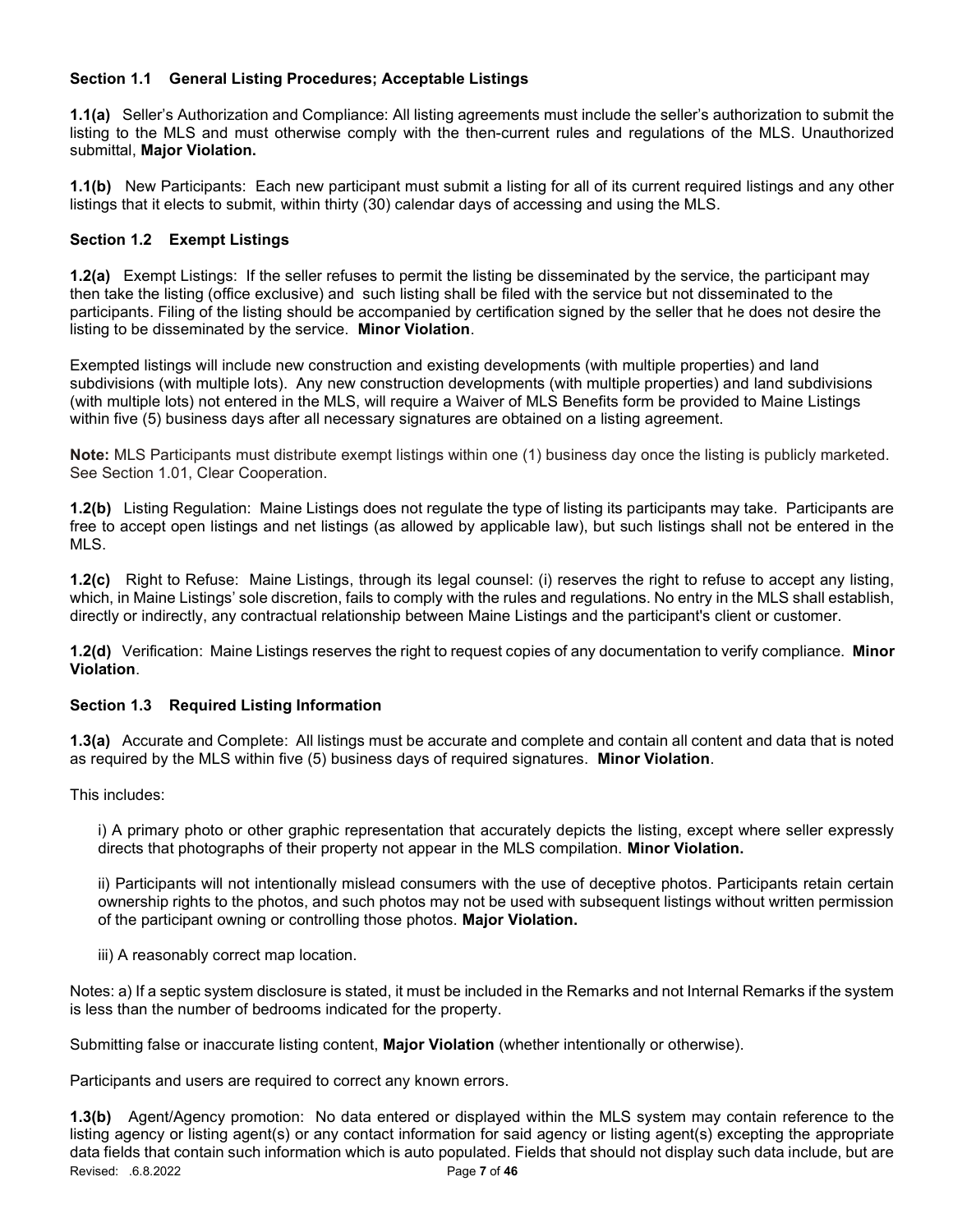not limited to pictures, attachments, virtual tours (excepting advertising compliance requirements), remarks, or directions. References to the listing agency, listing agent including, without limitation, by noting any colors, logos, franchises and/or hyperlinks to web sites, is not permitted. Minor Violation.

Branded attachments (reference to the listing agency or listing agent) will be allowed on Commercial listings and Commercial Information Exchange (CIE) properties but may only be uploaded in the MLS for Member Only Access. Minor Violation.

Note: a) Virtual tours submitted to the system must include the real estate brokerage agency name as licensed with the MREC; b) for listings in which cooperating brokers are instructed to arrange appointments directly with the seller, seller's contact information should be entered in the appropriate data fields: Internal Remarks or Showing Remarks; c) URLs are not allowed in the Remarks field; d) the Advertising Remarks field allows an agent to promote the property as well as the agent or agency information

1.3(c) Attachment(s) Required: Property disclosure forms and the lead paint disclosure form, when applicable, must be attached to all Residential, Land, and Multi-family listings within five (5) business days of required signatures, except where sellers expressly direct in writing that such disclosures not be disseminated through the MLS. Property disclosure forms and the lead paint disclosure form, when applicable, must be attached to all Commercial listings, within fourteen (14) business days of required signatures, except where sellers expressly direct in writing that such disclosures not be disseminated through the MLS. Participants retain ownership rights to the documents uploaded as attachments and may not be used with subsequent listings without permission of the participant owning those documents. Minor Violation.

# Section 1.4 Duplicate or Triplicate Entry Listings

No property may be entered into the MLS under Active status more than a single instance unless it falls within the established guidelines set forth below which shall include a discerning reason for said listings second or third entry. In no event will properties be allowed more than three entries in the service under the Active status. Consideration will be given to the highest and best use of the property when submitted. All duplicate or triplicate listings will be cross referenced in the Internal Remarks field of the MLS with the alternate MLS number. Failure to so note, Minor Violation. Provided, however, that once the duplicate or triplicate entry listing is sold, it must be withdrawn from all but the intended use category within five (5) business days of the date the sale (Medium violation see Section 2.8 below). Failure to list properly or notice properly, Minor Violation.

Possible Allowable Examples: 1) A single family property being offered with varying amounts of land; 2) a single family property zoned commercial; 3) new construction listings with model homes proposed may have single instance for each model offered by the builder, provided that there are sufficient number of lots to build all entries; 4) a single family has a rental unit attached or as a separate building that can't be subdivided can be listed in single family with an in-law unit and as a multi-family property for rental; 5) a single family has a second property, either a single family or multifamily unit, that may be split from the single family. This property could be entered as two single family listings or a single family and a multi-family; 6) a property consists of a mobile home and single family which cannot be subdivided, it may be listed in both sub-types (mobile home and single family); and 7) Houseominiums: single-family detached homes, that may have a garage with a common wall to another home's garage; but condo ownership and often common areas and fees. This property MUST be entered as a condominium and may also be entered as a single family PROVIDED that the Remarks field includes condo information/details. When the property sells, the condominium listing must be reported as sold and the single family listing withdrawn.

The following are examples of NOT permitted duplicate listings: 1) A condo unit cannot be entered as a single family and as a condo. Conversely, single family cannot be entered as condo; and 2) mobile homes on their own land cannot be entered as single family.

## Section 1.5 Change of Status of Listing

1.5(a) Any change in listed price or other change in the original listing agreement shall be made only when authorized in writing by the seller and shall be submitted within five (5) business days after the authorized change is received by the listing participant. Late status change, Minor Violation. Submitting a false change of status, Major Violation.

1. 5(b) Resubmitting with new MLS number: Any listing withdrawn or terminated must be in that status for a minimum of ninety (90) calendar days before the listing participant can resubmit as a new listing. The only exceptions are when there has been a substantive change (not just a correction of data entered) to the listing in: 1) ownership; 2) acreage; 3) finished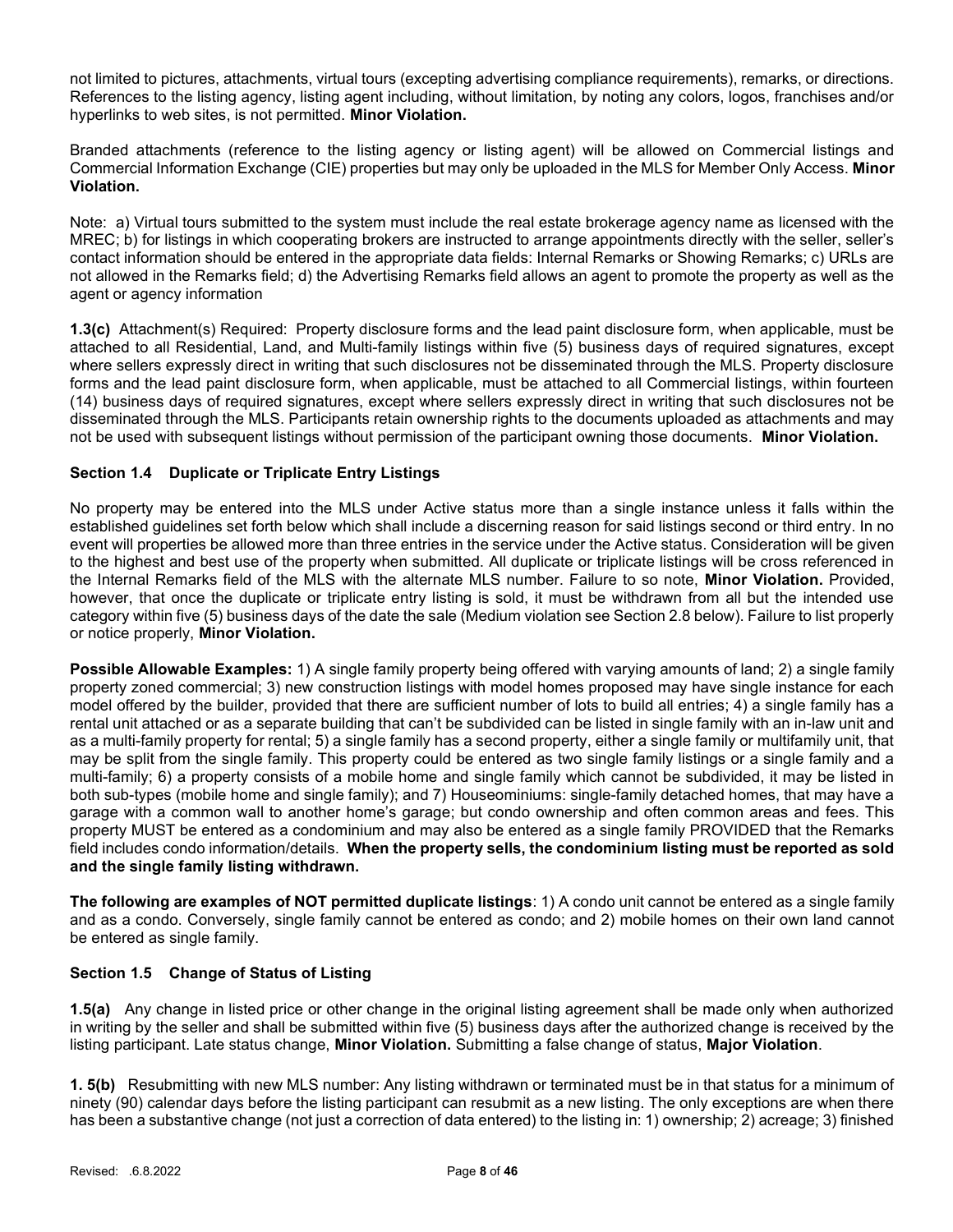square footage; 4) style (in the case of new construction); 5) when the seller lists with a different agent within the same office/company; or, 6) a change to zoning that impacts the use of the property. Minor Violation.

# Section 1.6 Listing Price Specified

The full gross listing price stated in the listing agreement will be included in the listing published in the MLS.

### Section 1.7 No Control of Commission Rates or Fees Charged by Participants

Maine Listings shall not fix, control, recommend, suggest, or maintain commission rates or fees for services to be rendered by participants. Further, Maine Listings shall not fix, control, recommend, suggest, or maintain the division of commissions or fees between cooperating participants or between participants and nonparticipants.

### Section 1.8 Withdrawal of Listing Prior to Expiration

Listings may be withdrawn from the MLS by the listing participant before the expiration date of the listing agreement. Sellers do not have the unilateral right to require Maine Listings to withdraw a listing from the MLS without the listing participant's concurrence. However, when a seller(s) can document that its exclusive relationship with the listing participant has been terminated, Maine Listings may remove the listing at the request of the seller.

Active listings temporarily removed from marketing must be changed to Withdrawn. Minor Violation. Withdrawn listings may not be solicited. Withdrawn listings will automatically expire on the date specified in the listing agreement.

### Section 1.9 Terminated Listings

Terminated listings must be changed to Cancelled status within five (5) business days of written agreement between the parties and is a final status in MLS. Minor Violation. Terminated listings may be solicited.

### Section 1.10 Expiration and Renewal of Listings

Any listing submitted to the MLS automatically expires on the date specified in the listing agreement unless extended in writing and the new expiration date is entered into the MLS prior to expiration.

#### Section 1.11 Expiration Date on Listings

Listings submitted to the MLS shall bear a definite and final expiration date, as negotiated between the listing participant and the seller.

## Section 1.12 Listings of Suspended Participants

When a participant of the MLS is suspended from the MLS for failing to abide by a participation duty (i.e., violation of the Code of Ethics, Bylaws, these Rules and Regulations, the End User License Agreement, or other participation obligation, except failure to pay appropriate fees or charges), all listings currently filed with the MLS by the suspended participants may be retained by the MLS until sold, withdrawn, terminated, or expired, and shall not be renewed or extended by the MLS beyond the expiration date of the listing agreement. If a participant has been suspended from the MLS for failure to pay appropriate fees or charges, the MLS is not obligated to provide access to the MLS, including continued inclusion of the suspended participant's listings in the MLS. Prior to any removal of a suspended participant's listings from the MLS, the suspended participant should be advised in writing ten (10) days prior to the intended removal so that the suspended participant may advise his/her clients.

#### Section 1.13 Listings of Expelled Participants

When a participant of the MLS is expelled from the MLS for failing to abide by a participation duty (i.e., violation of the Code of Ethics, Bylaws, these Rules and Regulations, the End User License Agreement, or other participation obligation except failure to pay appropriate fees or charges), all listings currently filed with the MLS may be retained by the MLS until sold, withdrawn, terminated, or expired, and shall not be renewed or extended by the MLS beyond the expiration date of the listing agreement. If a participant has been expelled from the MLS for failure to pay appropriate fees or charges, the MLS is not obligated to provide the MLS, including continued inclusion of the expelled participant's listings in the MLS. Prior to any removal of an expelled participant's listings from the MLS, the expelled participant should be advised in writing ten (10) days prior to the intended removal so that the expelled participant may advise his/her clients.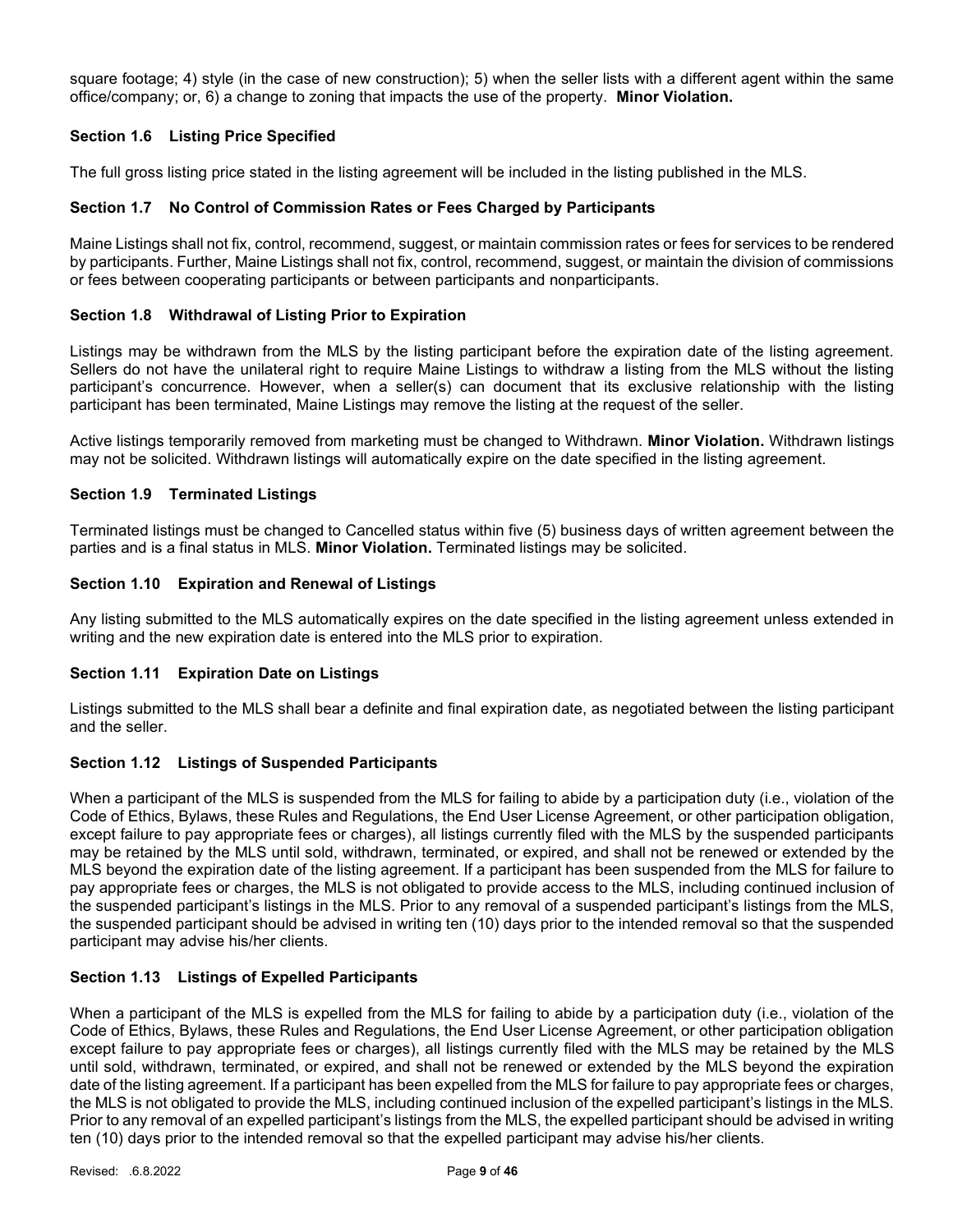## Section 1.14 Property Addresses

At the time of filing a listing, participants and subscribers must include a property address available to other participants and subscribers, and if an address doesn't exist, a parcel identification number can be used. Where an address or parcel identification number are unavailable, the information filed with the MLS must include a legal description of the property sufficient to describe its location.

# SECTION 2 SELLING PROCEDURES

### Section 2.1 Showings and Negotiations

Appointments for showings and negotiations with the seller for the purchase of a submitted listing shall be conducted through the listing participant, unless the listing participant gives the cooperating participant specific authority to show and/or negotiate directly.

### Section 2.2 Presentation of Offers

The listing participant must make arrangements to present the offer as soon as possible, or give the cooperating participant a satisfactory reason for not doing so.

## Section 2.3 Submission of Written Offers and Counter-offers

The listing participant shall submit to the seller all written offers until closing unless precluded by law, government rule, regulation, or agreed otherwise in writing between the seller and the listing participant. Unless the subsequent offer is contingent upon termination of an existing contract, the listing participant shall recommend that the seller obtain the advice of legal counsel prior to acceptance of the subsequent offer.

Participants representing buyers shall submit to the buyer all offers and counter-offers until acceptance, and shall recommend that buyers obtain legal advice where there is a question about whether a pre-existing contract has been terminated.

# Section 2.4 Right of Cooperating Participant in Presentation of Offer

The cooperating broker (subagent or buyer agent) or his representative has the right to participate in the presentation to the seller or lessor of any offer he secures to purchase or lease. He does not have the right to be present at any discussion or evaluation of that offer by the seller or lessor and the listing broker. However, if the seller or lessor gives written instructions to the listing broker that the cooperating broker not be present when an offer the cooperating broker secured is presented, the cooperating broker has the right to a copy of the seller's or lessor's written instructions. None of the foregoing diminishes the listing broker's right to control the establishment of appointments for such presentations.

Where the cooperating broker is not present during the presentation of the offer, the cooperating broker can request in writing, and the listing broker must provide, as soon as practical, written affirmation stating that the offer has been submitted to the seller, or written notification that the seller has waived the obligation to have the offer presented.

## Section 2.5 Right of Listing Participant in Presentation of Counter-Offer

The listing participant or its representative has the right to participate in the presentation of any counter-offer made by the seller. It does not have the right to be present at any discussion or evaluation of the counter-offer by the purchaser (except where the cooperating participant is a subagent.) However, if the purchaser gives written instructions to the cooperating participant that the listing participant not be present when a counter-offer is being presented, the listing participant has the right to a copy of the purchaser's written instructions.

### Section 2.6 Reporting Sales Activity to the MLS

Status changes, including final closing of sales, shall be reported to the MLS by the listing participant within five (5) business days after they have occurred. Closed Price and Closed Date shall be that which is reported on the closing disclosure. If negotiations were carried on under Section 2.1 hereof, the cooperating participant shall report accepted offers to the listing participant within five (5) business days after occurrence and the listing participant shall report them to the MLS within five (5) business days after receiving notice from the cooperating participant. Minor Violation. The late reporting of a sold listing is an Automatic Minor Violation.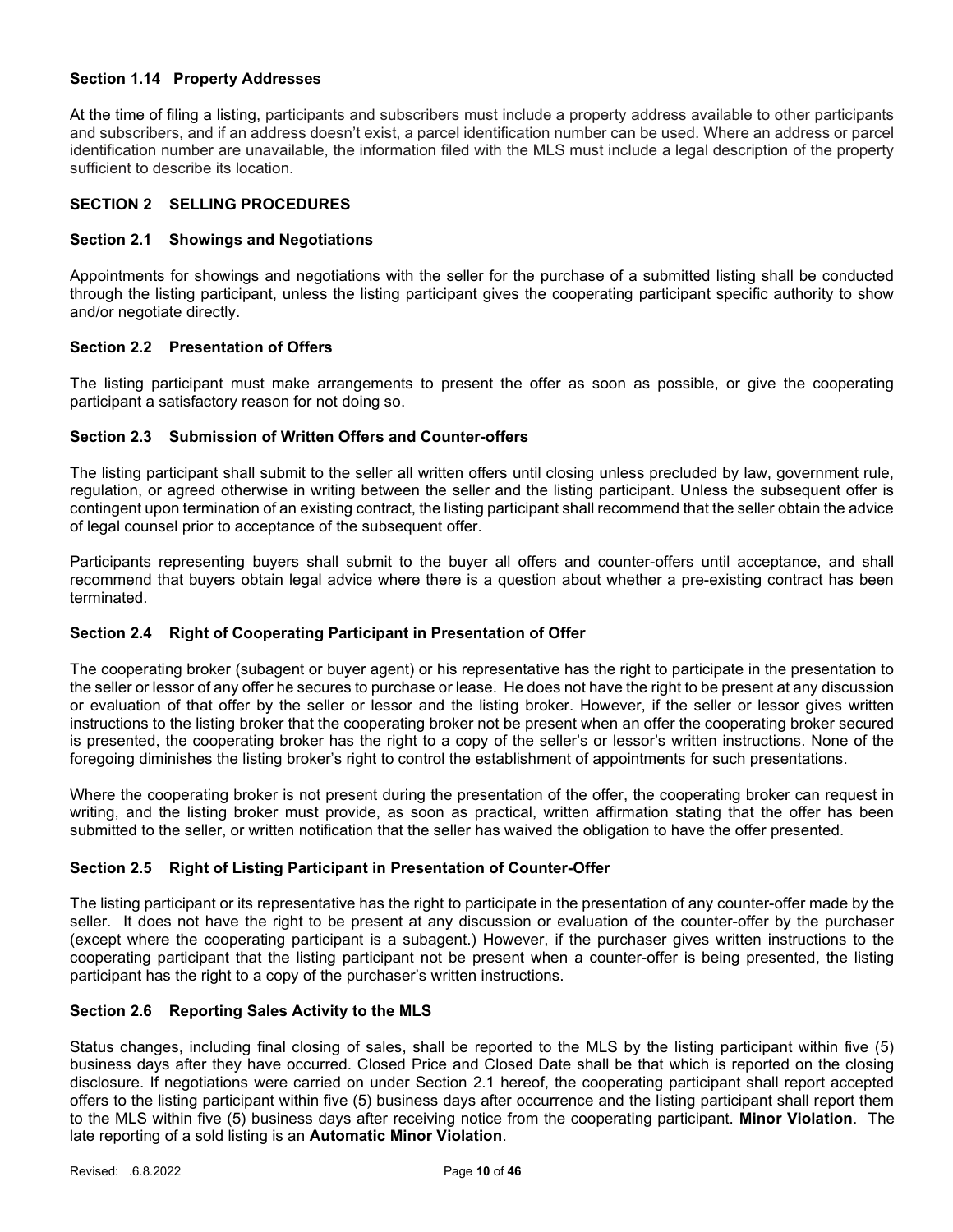Note: At the time of sale, Auction listings must indicate Auction in the COMP LB field.

## Section 2.7 Disclosing the Existence of Offers

Listing participants, in response to inquiries from buyers or cooperating participants shall, with the seller's approval, disclose the existence of offers on the property. Where disclosure is authorized, the listing participant shall also disclose, if asked, whether offers were obtained by the listing licensee, by another licensee in the listing firm, or by a cooperating broker.

## Section 2.8 Duplicate Sold Listings

Once a listing is sold, it must be withdrawn from all but the category representing the purchaser's intended use, within five (5) business days of the date of the sale. Duplicate sold listings are not permitted. Medium Violation.

## Section 2.9 Submittal of Comparable Sales

Participants who represented or facilitated (for a customer) either the buyer and/or seller may submit comparable sales data (FSBO, office exclusives, etc.), but such submissions are not required. Participants must have the authority of the seller (prior to sale) or the buyer (after the sale) to include any comparable sales data into the MLS. If two participants are involved in a sale, the listing participant will be allowed to submit the comparable sales data. If the listing participant declines to enter the comparable sales data, the selling participant will be allowed to submit the comparable sales data. In any event, only one participant will be allowed to submit the comparable sales data. All required fields, including a primary photo and attachments (property disclosure and lead paint addendum, when applicable) are required and time frames for submitting comparable sales data shall be the same time frame applicable to the submission of sales data (per Section 2.6). All For Sale By Owner, office exclusives (including confidential listings) and auction properties are required to be noted as such in the sold reporting by participant. Minor Violation.

## Section 2.10 Reporting Resolutions of Contingencies

The listing participant must submit any information related to the resolution or change of any listing contingency (i.e., that the listing contingency has been fulfilled, modified, renewed or the agreement was canceled etc.) within five (5) business days of the listing participant's receipt of such information. Medium Violation.

## Section 2.11 Advertising of Listing(s) Filed with the MLS

Except as otherwise set forth in these Rules and Regulations, listings shall not be advertised by any participant, other than the listing participant, without the prior consent of the listing participant. Major Violation.

## Section 2.12 Reporting Cancellation of Pending Sale

The listing participant shall submit to the MLS the cancellation of any pending sale within the time frame outlined in Section 1.5(a), at which time the listing shall be reinstated immediately. Minor Violation.

## Section 2.13 Availability of Listed Property

Listing brokers shall not misrepresent the availability of access to show or inspect listed property. First showings of a non-tenant occupied listing submitted in the Active status cannot be delayed beyond three (3) calendar days of initial listing input. Non-tenant occupied listings with delayed first showings (beyond three (3) calendar days) must be submitted in the Coming Soon / No Show status. Automatic Minor Violation

For any property in which Listing Broker selected the status of Coming Soon / No Show, Listing Broker represents that the property shall have no showings or tours, whether conducted by Listing Broker or otherwise, until such time as the property is placed in the Active status. Major Violation

# SECTION 3 NOT APPLICABLE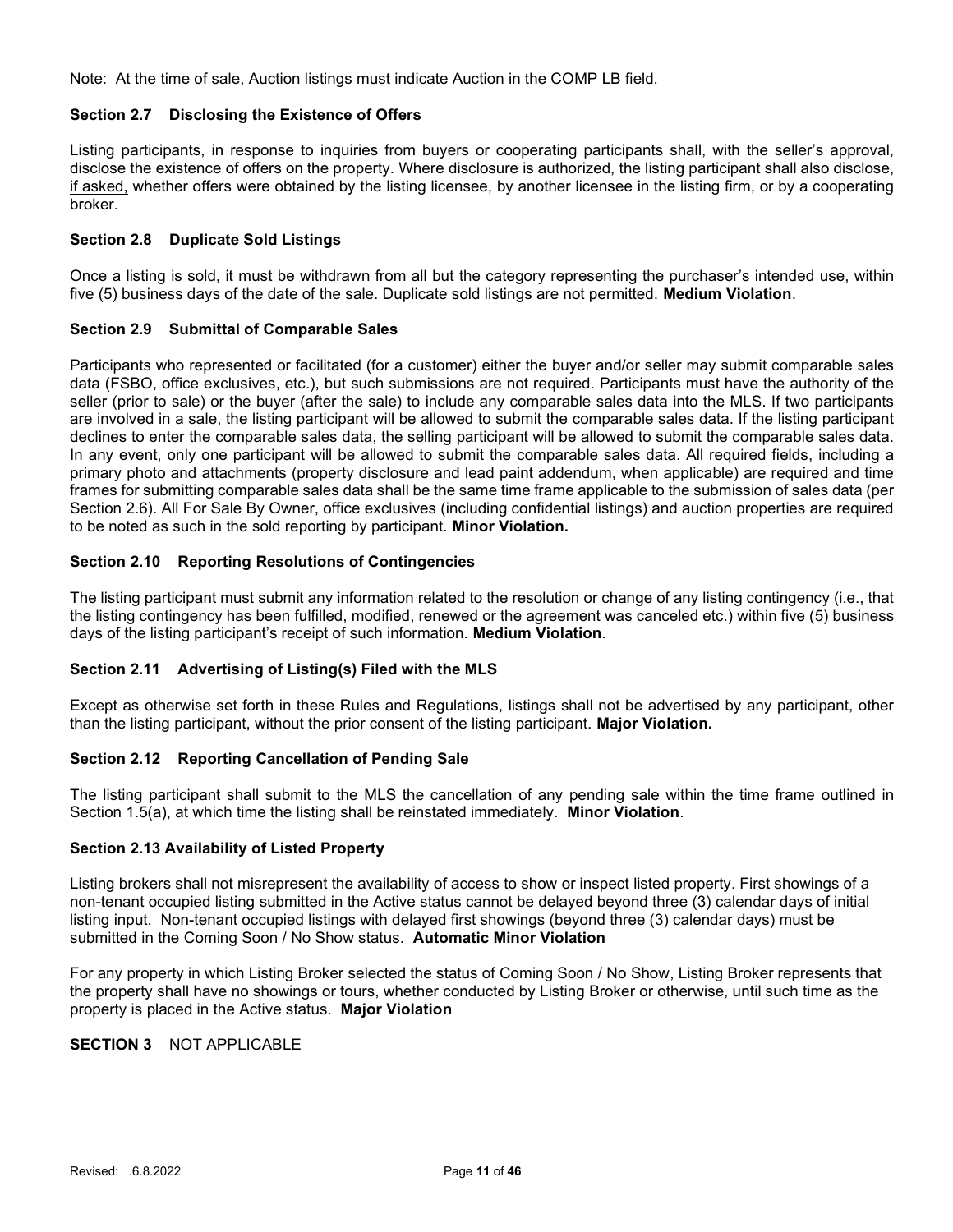## SECTION 4 PROHIBITIONS

### Section 4.1 Information for Participants Only

Listings shall not be available to any broker or firm that is not a participant of the MLS without the prior consent of the listing participant. Major Violation.

# Section 4.2 For Sale Signs

Only the for sale sign of the listing participant may be placed on the property. Minor Violation.

#### Section 4.3 Sold Signs

Only participants who participated in the transaction as the listing participant or cooperating/selling participant may claim to have sold the property. Prior to closing, a cooperating participant may post a sold sign; with the consent of the listing participant. Minor Violation.

# Section 4.4 Solicitation of Listings Filed with the MLS

Participants shall not solicit another participant's listing, unless such solicitation is consistent with Article 16 of the REALTOR'S<sup>®</sup> Code of Ethics, its Standards of Practice and its case interpretations.

## Section 4.5 Services Advertised as "Free"

MLS participants and subscribers must not represent that their brokerage services to a client or customer are free or available at no cost to their clients, unless the participant or subscriber will receive no financial compensation from any source for those services.

# SECTION 5 DIVISION OF COMMISSIONS

#### Section 5.1 Cooperative Compensation Specified on Each Listing

5.1(a) Compensation Specified on Each Listing: Each listing must specify the compensation offered to other participants for their services related to the sale of such listing. Such offers are unconditional except that entitlement to compensation is determined by the cooperating participant's performance as the procuring cause of sale. The listing participant's obligation to compensate any cooperating participant as the procuring cause of sale may be excused if it is determined through arbitration that, through no fault of the listing participant and in the exercise of good faith and reasonable care, it was impossible or financially unfeasible for the listing participant to collect a commission pursuant to the listing agreement. In such instances, entitlement to cooperative compensation offered through Maine Listings would be a question to be determined by an arbitration hearing panel based on all relevant facts and circumstances including, but not limited to: (i) why it was impossible or financially unfeasible for the listing participant to collect some or all of the commission established in the listing agreement; (ii) at what point in the transaction did the listing participant know (or should have known) that some or all of the commission established in the listing agreement might not be paid; and (iii) how promptly had the listing participant communicated to cooperating participants that the commission established in the listing agreement might not be paid.

5.1(b) Blanket Unilateral Offer of Cooperation/Form of Compensation/Compensation Differentials: When participants submit a listing, they are making blanket unilateral offers of cooperation to the other participants, and, therefore, participants must specify on each listing the compensation being offered to the other participants. Specifying the compensation shall be prior to the endeavor to sell. The compensation specified on listings shall appear in one of two forms: (a) by showing a percentage of the gross selling price; or (b) by showing a definite dollar amount. The essential and appropriate requirement is that the information submitted shall clearly inform the participants as to the compensation they will receive in cooperative transactions unless advised otherwise by the listing participant in advance of submitting an offer to purchase. The listing participant retains the right to determine the amount of compensation offered to other participants (acting as subagents, buyer agents, or in other agency or non-agency capacities defined by law) which may be the same or different. This shall not preclude the listing participant from offering a participant compensation other than the compensation indicated on any listing provided that the listing participant informs the other broker in writing in advance of submitting an offer to purchase and provided the modification in the specified compensation is not the result of any agreement among all or any other participants in the MLS. Any superseding offer of compensation must be expressed as either a percentage of the gross sales price or as a flat dollar amount. Minor Violation.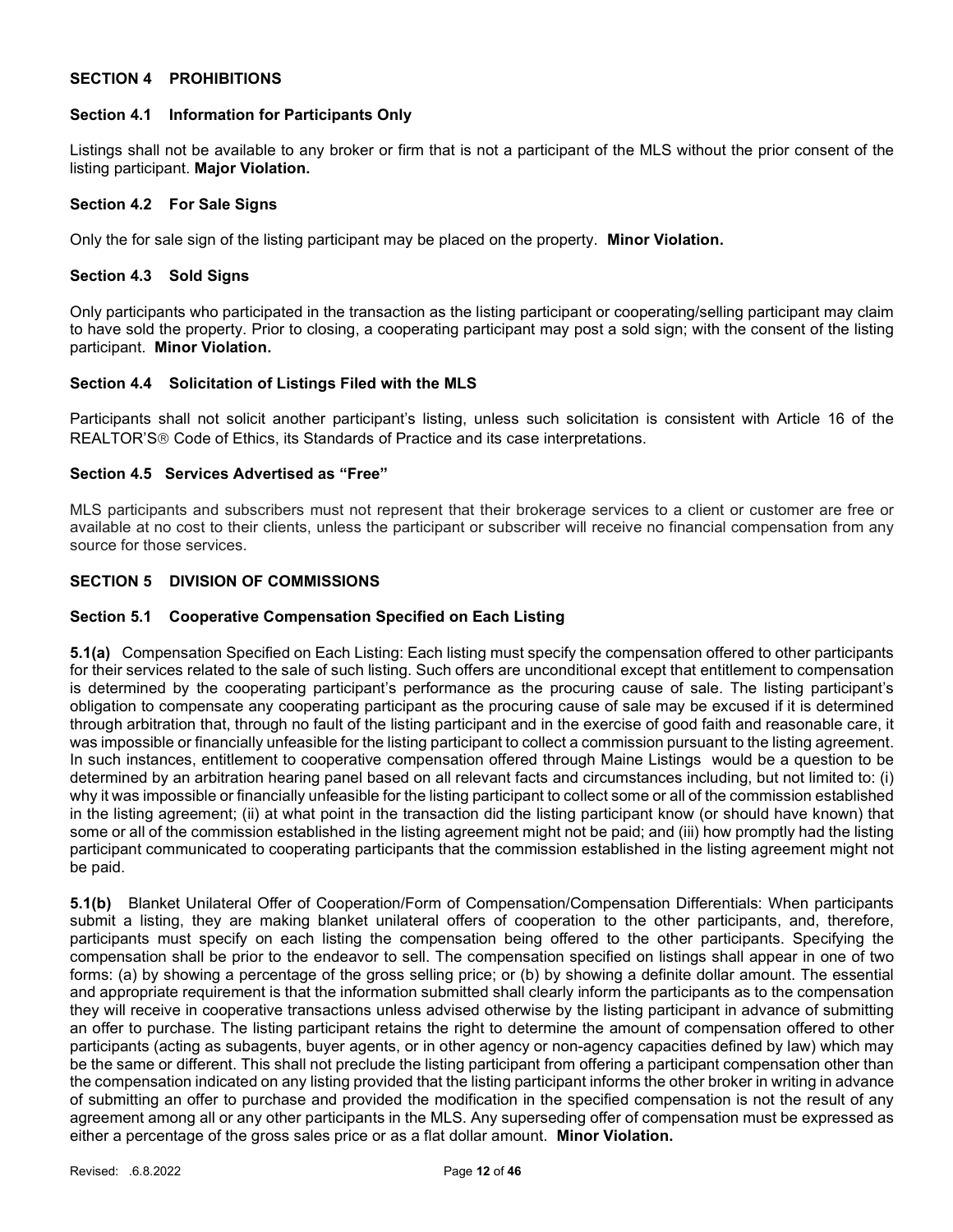5.1(c) Short Sales: Notwithstanding Sections 5.1(a) and 5.1(b) participants may, but are not required to, disclose potential short sales (defined as a transaction where title transfers, where the sale price is insufficient to pay the total of all liens and costs of sale and where the seller does not bring sufficient liquid assets to the closing to cure all deficiencies) in the Internal Remarks field. When disclosed, participants may, at their discretion, advise other participants whether and how any reduction in the gross commission established in the listing agreement, required by the lender as a condition of approving the sale, will be apportioned between listing and cooperating participants.

5.1(d) New Construction Net Offerings: Notwithstanding Sections 5.1(a) and 5.1(b) participants may, at their discretion, offer New Construction listings (not yet completed) with the compensation, expressed as a percentage or dollar amount based on the Net Sales Price (Gross Sales Price less any upgrades, not yet installed on the property, that were not part of the offering on the property as indicated in the MLS). Participants must indicate such offerings in the Internal Remarks field. Minor Violation.

5.1(e) Changes in Compensation: The listing participant may, from time to time, adjust the compensation offered to other participants for their services with respect to any listing by advance published notice to the MLS so that all participants will be advised.

5.1(f) Maine Listings does not regulate the division of commissions between participants and non-participants as such matters are the sole responsibility of the listing participant.

5.1(g) Nothing in these MLS rules precludes a listing participant and a cooperating participant, as a matter of mutual agreement, from modifying the cooperative compensation to be paid in the event of a successful transaction.

## Section 5.2 Participant as Principal

If a participant or any licensee affiliated with a participant has an ownership interest in any property, the listing of which is to be disseminated through the MLS, that person shall disclose that interest when the listing is submitted with the MLS, such notation to be made in the Internal Remarks field. Minor Violation.

#### Section 5.3 Participant as Purchaser

If a participant or any licensee affiliated with a participant wishes to acquire an interest in property listed with another participant, such contemplated interest shall be disclosed, in writing, to the listing participant not later than the time an offer to purchase is submitted to the listing participant. Minor Violation.

## Section 5.4 Dual or Variable Rate Commission Arrangements

The existence of a dual or variable rate commission arrangement (i.e., one in which the seller agrees to pay a specified commission if the property is sold by the listing participant without assistance and a different commission if the sale results through the efforts of a cooperating participant; or one in which the seller agrees to pay a specified commission if the property is sold by the listing participant either with or without the assistance of a cooperating participant and a different commission if the sale results through the efforts of a seller) shall be disclosed by the listing participant by placing a "Y" in the Variable Commission field. The listing participant shall, in response to inquiries from potential cooperating participants, disclose the differential that would result in either a cooperative transaction or, alternatively, in a sale that results through the efforts of the seller. If the cooperating participant is a buyer representative, the buyer representative must disclose such information to their client before the client makes an offer to purchase.

## Section 5.5 Display of Listing Broker's Compensation

Participants and subscribers who share the listing broker's offer of compensation for an active listing must display the following disclaimer or something similar.

The listing broker's offer of compensation is made only to participants of the MLS where the listing is filed.

## SECTION 6 SERVICE CHARGES

#### Section 6.1 Service Fees and Charges

Participants must pay Maine Listings certain service fees and other charges, all as is set forth in more detail in the End User License Agreement and/or the Fees and Costs Schedule, attached hereto as Addendum IV.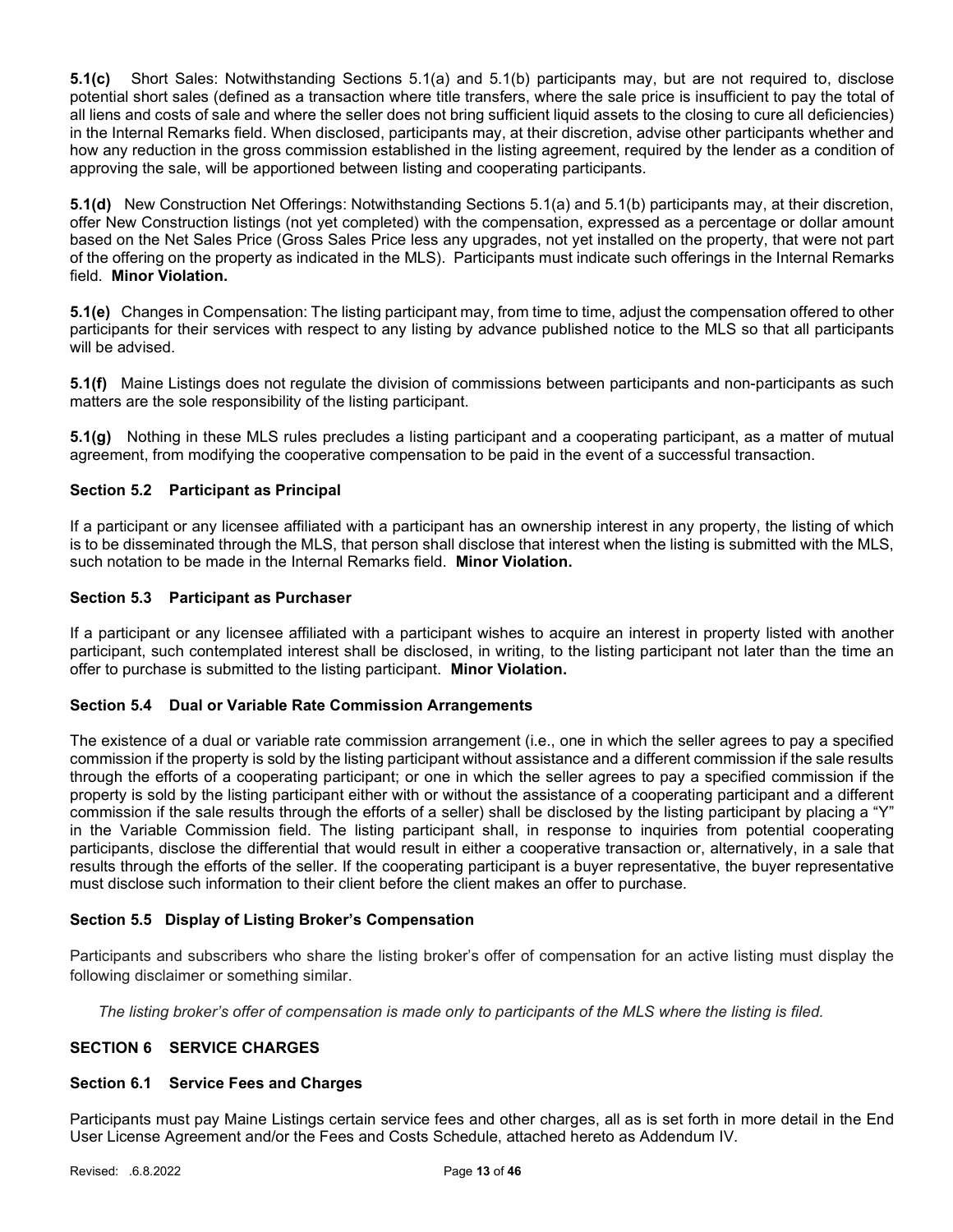## Section 6.2 Payment

All participants will be billed on a monthly basis. Monthly invoices will be posted to participant's member portal ecommerce account via www.MaineListings.com by the 15th day of each month. Notices of the invoice posting will be posted by the 15th day of each month in the Notifications section of the member portal and via the MLS software system. Participants must pay all invoices by credit or debit card and/or by TeleCheck. There is no prorated billing. Pay for entire month or quarter, as defined.

## Section 6.3 Automatic Processing Fee

In the event that a participant fails to pay Maine Listings any amounts when and as due, Maine Listings may, but is not required, to notify participant with a payment default letter. Each such payment default letter shall result in an automatic administrative processing fee, such amount being set forth on the Fees and Costs Schedule and added to the amount then due.

## Section 6.4 Participant's Leave of Absence

A leave of absence may be granted administratively to any participant who is in good standing requesting same in writing. The leave of absence must be for a minimum of one (1) month but no more than four (4) months. The fee for the leave of absence is set forth on the Fees and Costs Schedule. During the term of the leave of absence, all of participant's and its authorized users' benefits of participation (including, without limitation, access to the MLS) shall be suspended. Participation benefits and payment for same shall commence upon the termination of the leave of absence.

## Section 6.5 Reinstatement Fee

Other than a leave of absence as described in Section 6.4 above, in the event participant's access to the MLS is suspended or terminated, before the participant's access will be restored, participant must pay, in addition to any other amounts owed, the reinstatement fee as set forth on the Fees and Costs Schedule and costs of enforcement and/or collection (including, without limitation, reasonable attorneys' fees, whether or not a court action is commenced).

# SECTION 7 COMPLIANCE WITH RULES

## Section 7.1 Compliance with Rules – Authority to Impose Discipline

By becoming and remaining a participant or subscriber in this MLS, each participant and subscriber agrees to be subject to the rules and regulations and any other MLS governance provision. The MLS may, through the administrative and hearing procedures established in these rules, impose discipline for violations of the rules and other MLS governance provisions. Discipline that may be imposed may only consist of one or more of the following:

- a) letter of warning
- b) letter of reprimand
- c) attendance at MLS orientation or other appropriate courses or seminars which the participant or subscriber can reasonably attend taking into consideration cost, location, and duration
- d) appropriate, reasonable fine not to exceed \$15,000
- e) suspension of MLS rights, privileges, and services for not less than thirty (30) days nor more than one (1) year
- f) termination of MLS rights, privileges, and services with no right to reapply for a specified period not to exceed three (3) years.

Note 1: A participant (or user/subscriber, where appropriate) can be placed on probation. Probation is not a form of discipline. When a participant (or user/subscriber, where appropriate) is placed on probation the discipline is held in abeyance for a stipulated period of time not longer than one (1) year. Any subsequent finding of a violation of the MLS rules during the probationary period may, at the discretion of the Board of Directors, result in the imposition of the suspended discipline. Absent any subsequent findings of a violation during the probationary period, both the probationary status and the suspended discipline are considered fulfilled, and the individual's record will reflect the fulfillment. The fact that one or more forms of discipline are held in abeyance during the probationary period does not bar imposition of other forms of discipline which will not be held in abeyance.

Note 2: MLS participants and subscribers can receive no more than three (3) administrative sanctions in a calendar year before they are required to attend a hearing for their actions and potential violations of MLS rules, except that the MLS may allow more administrative sanctions for violations of listing information provided by participants and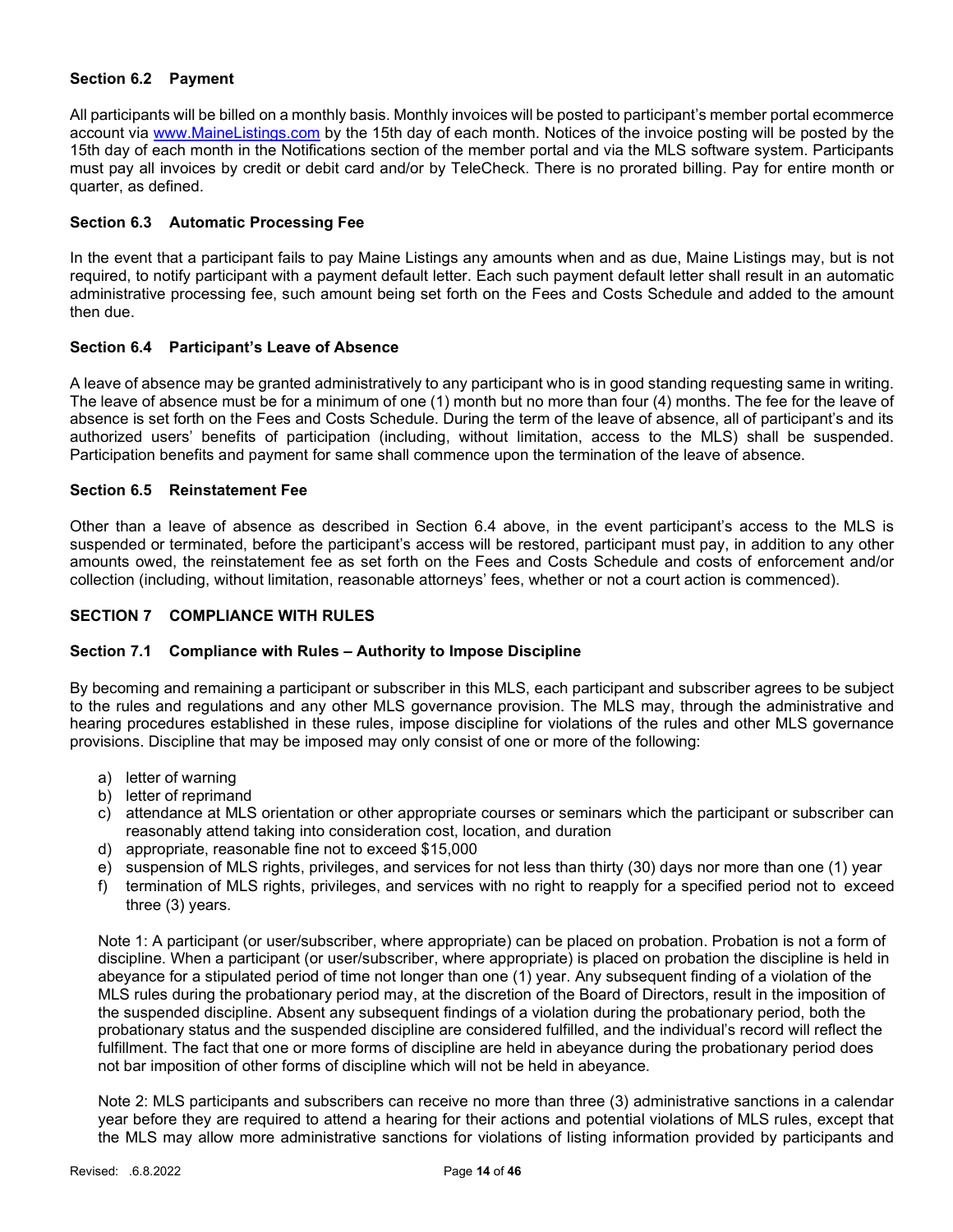subscribers before requiring a hearing. The MLS must send a copy of all administrative sanctions against a subscriber to the subscriber's participant and the participant is required to attend the hearing of a subscriber who has received more than three (3) administrative sanctions within a calendar year.

# Section 7.2 Fines and Penalties for Violations

In addition to any other rights and remedies pursuant to the Bylaws, these Rules and Regulations, the End User License Agreement or any other agreement between participant and Maine Listings, Appendix A shall apply to violations of these Rules and Regulations.

In the event of a violation, Maine Listings Staff shall issue a quality assurance notice for a specified MLS Rule violation, per incident, and notify participant (and agent, if applicable) of the violation and resulting action required and/or amount of fine assessed in accordance with the classification noted in Appendix A. Upon notification, participant must, within two (2) business days, either: a) make correction, b) pay the fine as noticed, c) provide written notice as to why a violation has not occurred, or (d) provide written notice that participant would like to participate in a hearing before the Policy Review Committee.

Uncured violations will result in an escalating fine, doubling until the NAR limit is reached (not greater than fifteen thousand (\$15,000) dollars) and referral to the Board of Directors for further possible sanctions including possible suspension and/or expulsion. Such amounts are cumulative, with each escalation adding to the total amount due. Fines may not exceed the NAR limit for a single incident. If the fine is not paid within the fifteen (15) day period, staff will issue a ten (10) day notice informing the Participant that nonpayment by the end of those ten (10) days will result in suspension of MLS service.

# Section 7.3 Dismissal

Any allegations that participant has violated the rules and regulations and participant provides Maine Listings with executed documents that in Maine Listings sole discretion evidence no violation has occurred, shall be dismissed.

## Section 7.4 Categorizing Violations

All violations not specifically categorized in the Bylaws, these Rules and Regulations, the End User License Agreement or any other agreement between Maine Listings and participant may be categorized as Minor, Minor-Automatic, Medium, Major or Severe as described above. Maine Listings may consider the practice of a participant as a whole where one or more of participant's offices or authorized users has repeated violations.

## Section 7.5 Notification Regarding Violations

Notification of a violation and/or fine may be sent to participants by mail, facsimile and/or email. Notification will be made to the participant and, as applicable, its authorized users. If there is a response from participant's authorized user(s), it will be assumed that the response is with participant's knowledge, consent and authorization. The identity of the complainants shall remain anonymous with data integrity violations.

## Section 7.6 Applicability of Rules to Users

All non-participant third parties (including participant's authorized users) will be required to accept the terms and conditions of the End User License Agreement (EULA) prior to accessing and using the MLS. Participants are responsible and accountable for their authorized users' access to and use of the MLS. In the event that an end user fails to abide by the EULA or these Rules and Regulations the affiliated participant shall be subject to sanctions and fines for such violations. Maine Listings' right to impose sanctions and fines on the affiliated participant does not in any way replace or limit Maine Listings' ability to pursue legal and equitable remedies directly from or against any end user violating the EULA or these Rules and Regulations.

## Section 7.7 Purging Violation Offense Record

The progressive fine schedule is per user per offense and any rule violation is considered to count as an offense. Fines will be billed to the participant. A one-year term is defined as the Maine Listings fiscal year which is January 1 to December 31. Said violation offense records will be purged on the last day of the calendar year and start anew on the first day of the subsequent calendar year.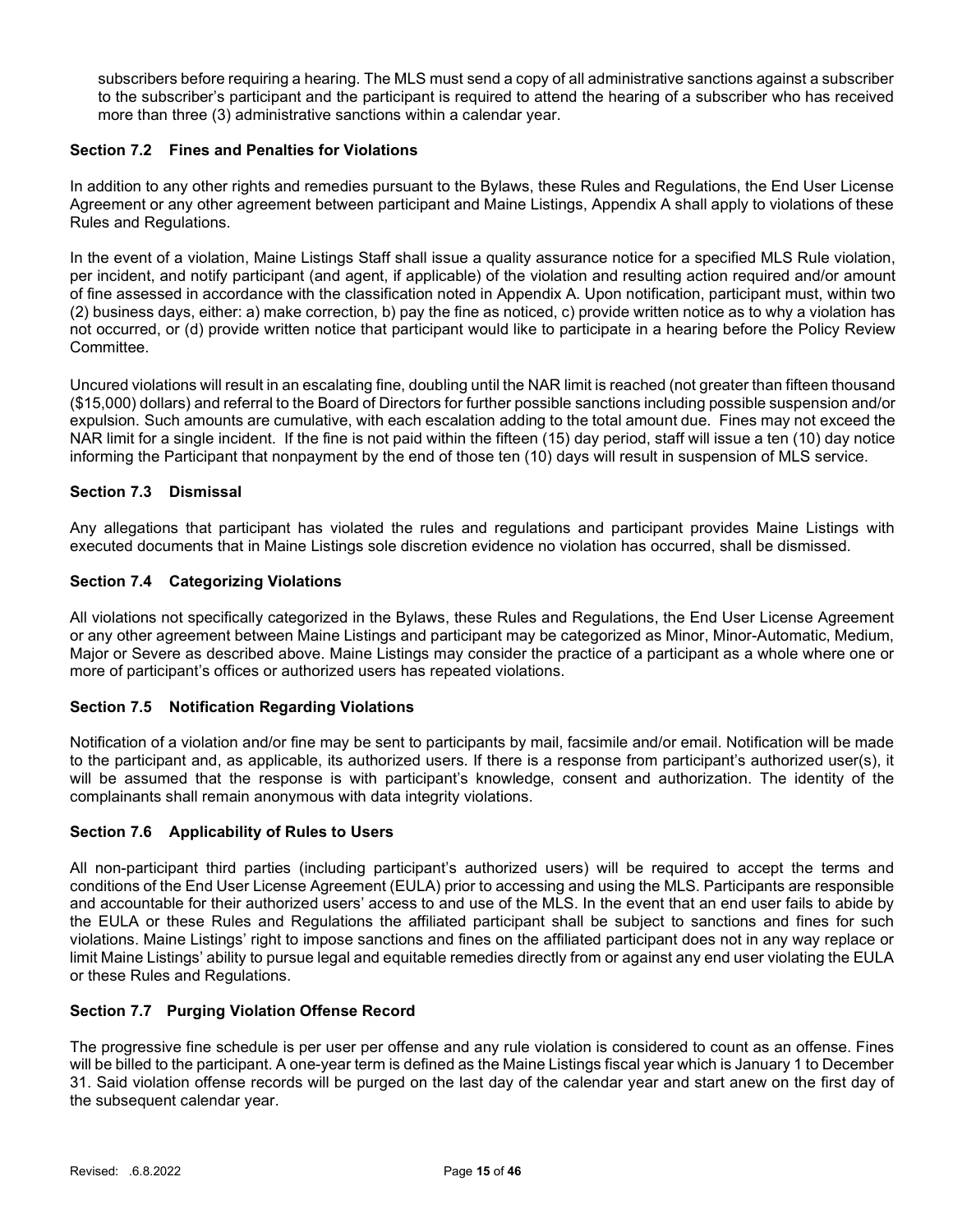# SECTION 8 Meetings

Meetings of participants and/or the Board of Directors shall be held in accordance with the provisions of Article VII of the Bylaws.

# ENFORCEMENT OF RULES OR DISPUTES

## Section 9 Consideration of Alleged Violations

As provided for in Section 9.2, the Policy Review Committee, Executive Committee and/or Board of Directors shall give consideration to all written complaints from participants having to do with a violation of these Rules and Regulations. Maine Listings may also incorporate additional electronic validation processes and notice of sanctions and/or fines. By becoming and remaining a participant, each participant agrees to be subject to these rules and regulations, the enforcement of which are at the sole discretion of the Board of Directors.

When requested by a complainant, the MLS will process a complaint without revealing the complainant's identity. If a complaint is subsequently forwarded to a hearing, and the original complainant does not consent to participating in the process, the MLS will appoint a representative to serve as the complainant.

### Section 9.1 Violations of Rules and Regulations

Violations of the EULA shall constitute a Major Violation of these Rules and Regulations. Except as otherwise stated herein, if an alleged violation of these Rules and Regulations does not involve an alleged violation of one or more of the provisions of Section 16 of these Rules and Regulations or a request for arbitration, the violation may be administratively considered. All Policy Review Committee proceedings shall be conducted as set forth in Addendum III of these Rules and Regulations. Complaints submitted by participants related to rules violations by other participants may only be considered if submitted within 180 days of closing or when a violation could have been reasonably known.

## Section 9.2 Complaints of Unethical Conduct

All other complaints of unethical conduct shall be referred to the Maine Association of REALTORS® (or, if applicable the respective local board of REALTORS®) for appropriate action in accordance with the professional standards procedures established in the association's bylaws.

## Section 9.2.1 Non-Member Participants

Participants who are not REALTOR<sup>®</sup> members must abide by the arbitration, mediation and professional standards rules of the NATIONAL ASSOCIATION OF REALTORS®.

## Section 9.3 Complaints of Unauthorized Use of Listing Content

Any participant who believes another participant has engaged in the unauthorized use or display of listing content, including photographs, images, audio or video recordings, and virtual tours, shall send notice of such alleged unauthorized use to the MLS. Such notice shall be in writing, specifically identify the allegedly unauthorized content, and be delivered to the MLS not more than sixty (60) days after the alleged misuse was first identified. No participant may pursue action over the alleged unauthorized use and display of listing content in a court of law without first completing the notice and response procedures outlined in this Section 9.3 of the MLS rules.

Upon receiving a notice, Maine Listings will send the notice to the participant who is accused of unauthorized use. Within ten (10) days from receipt, the participant must either: 1) remove the allegedly unauthorized content, or 2) provide proof to Maine Listings that the use is authorized. Any proof submitted will be considered by Maine Listings, and a decision of whether it establishes authority to use the listing content will be made within thirty (30) days.

If Maine Listings determines that the use of the content was unauthorized, Maine Listings may issue a sanction pursuant to Section 7 of the MLS rules, including a request to remove and/or stop the use of the unauthorized content within ten (10) days after transmittal of the decision. If the unauthorized use stems from a violation of the MLS rules, that too will be considered at the time of establishing an appropriate sanction.

If after ten (10) days following transmittal of Maine Listings' determination the alleged violation remains uncured (i.e., the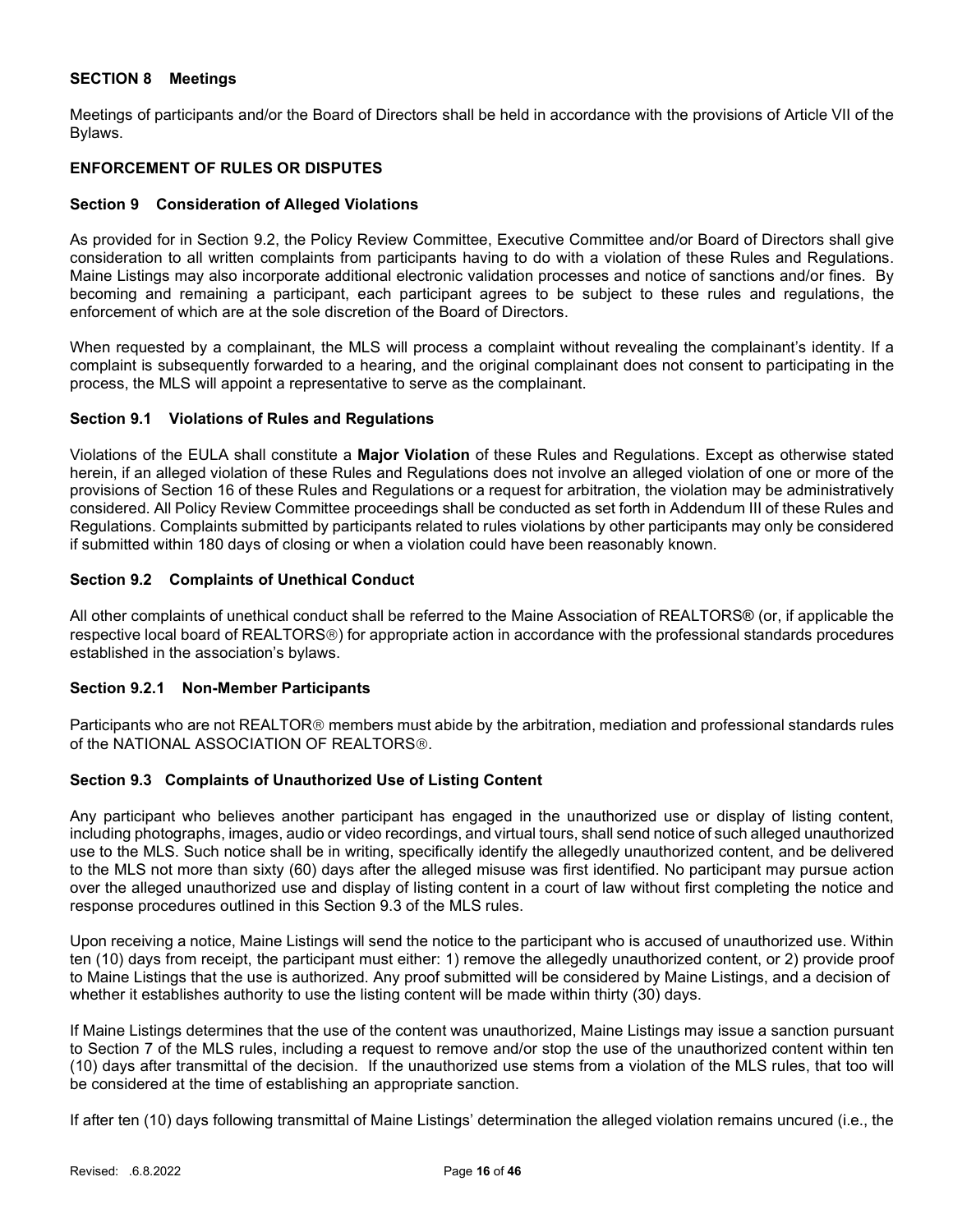content is not removed or the rules violation remains uncured), then the complaining party may seek action through a court of law.

## Section 9.4 MLS Rules Violations

MLS participants may not take legal action against another participant for alleged rules violation(s) unless the complaining participant has first exhausted the remedies provided in these rules.

# SECTION 10 CONFIDENTIALITY OF MLS INFORMATION

## Section 10.1 Confidentiality

Any information provided to or accessible by participants via the MLS shall be considered confidential information of Maine Listings and shall be exclusively for use by participants as provided for in these Rules and Regulations and the EULA. Other than as specifically permitted in these Rules and Regulations or the EULA any use or disclosure of the MLS is prohibited. Without limiting the generality of the foregoing, participants may not provide access to any confidential data fields generated from the MLS to any client/customer/member of the public (either as a printout or as part of any type of public display or electronic display including email). Confidential fields (as described in further detail below) are for use exclusively by participants to use as part of the MLS. Major Violation.

Using or displaying expired, withdrawn or terminated listings other than as permitted in these Rules and Regulations. Major Violation.

| <b>Maine Listings Confidential Fields</b><br>(Not Searchable or Viewable by the Public)                   |                                        |                                                                                                               |                               |  |  |
|-----------------------------------------------------------------------------------------------------------|----------------------------------------|---------------------------------------------------------------------------------------------------------------|-------------------------------|--|--|
| <b>Client</b><br><b>VOW</b><br><b>Maine IDX</b><br><b>Always</b>                                          |                                        |                                                                                                               |                               |  |  |
|                                                                                                           |                                        | <b>Includes Auto Response</b>                                                                                 | <b>Includes Auto Response</b> |  |  |
|                                                                                                           |                                        |                                                                                                               | Non-Maine IDX Listings        |  |  |
| <b>Internal Remarks</b>                                                                                   |                                        | <b>Internal Remarks</b>                                                                                       | <b>Internal Remarks</b>       |  |  |
| (Sub-<br>Compensation                                                                                     |                                        | (Sub-<br>Compensation                                                                                         | Compensation (Sub-Agent       |  |  |
| Agent and Transaction                                                                                     |                                        | Agent and Transaction                                                                                         | and Transaction Broker)       |  |  |
| Broker)                                                                                                   |                                        | Broker)                                                                                                       |                               |  |  |
| Variable Commission                                                                                       |                                        | Variable Commission                                                                                           | Variable Commission           |  |  |
| Showing Instructions                                                                                      | Showing Instructions                   | <b>Showing Instructions</b>                                                                                   | Showing Instructions          |  |  |
| <b>Showing Remarks</b>                                                                                    | <b>Showing Remarks</b>                 | <b>Showing Remarks</b>                                                                                        | <b>Showing Remarks</b>        |  |  |
| Exclusive Agency /<br>Exclusive Agency /<br>Exclusive Agency /                                            |                                        |                                                                                                               |                               |  |  |
| <b>Exclusive Right to Sell</b><br><b>Exclusive Right to Sell</b><br><b>Exclusive Right to Sell</b>        |                                        |                                                                                                               |                               |  |  |
| <b>Owner Name</b><br><b>Owner Name</b><br><b>Owner Name</b><br><b>Owner Name</b>                          |                                        |                                                                                                               |                               |  |  |
| Street Address (if seller                                                                                 |                                        | Street Address (if seller                                                                                     |                               |  |  |
| directed) **<br>directed) *                                                                               |                                        |                                                                                                               |                               |  |  |
|                                                                                                           |                                        |                                                                                                               | <b>Listing Date</b>           |  |  |
| <b>Expiration Date***</b>                                                                                 | <b>Expiration Date</b>                 | <b>Expiration Date</b>                                                                                        | <b>Expiration Date</b>        |  |  |
|                                                                                                           |                                        |                                                                                                               | Days On Market                |  |  |
|                                                                                                           |                                        |                                                                                                               | <b>Directions</b>             |  |  |
| No Off-Market Status                                                                                      | No Off-Market Status                   | No Off-Market Status                                                                                          | No Off-Market Status          |  |  |
| Listings: Pending,                                                                                        | Listings: Pending,                     | Listings: Expired,                                                                                            | Listings: Expired,            |  |  |
| Expired, Withdrawn,                                                                                       | Expired, Withdrawn,                    | Withdrawn, and                                                                                                | Withdrawn, and                |  |  |
| Terminated                                                                                                | Terminated<br>Terminated<br>Terminated |                                                                                                               |                               |  |  |
|                                                                                                           |                                        | *The prohibition of Street Addresses includes not searching on or displaying a property's location by map or  |                               |  |  |
| directions below the community level. ** Only if directed by seller through use of specific VOW addendum; |                                        |                                                                                                               |                               |  |  |
|                                                                                                           |                                        | includes not searching on or displaying a property's location by map or directions below the community level. |                               |  |  |
| *** Will be included in a participant's listing data feed.                                                |                                        |                                                                                                               |                               |  |  |

## SECTION 11 Ownership of MLS Copyright and Compilation

By the act of submitting any property listing content to the MLS, the participant represents and warrants that he or she is fully authorized to license the property listing content as contemplated by and in compliance with this section and these rules and regulations, and also thereby does grant to the MLS license to include the property listing content in its copyrighted MLS compilation and also in any statistical report on comparables. Listing content includes, but is not limited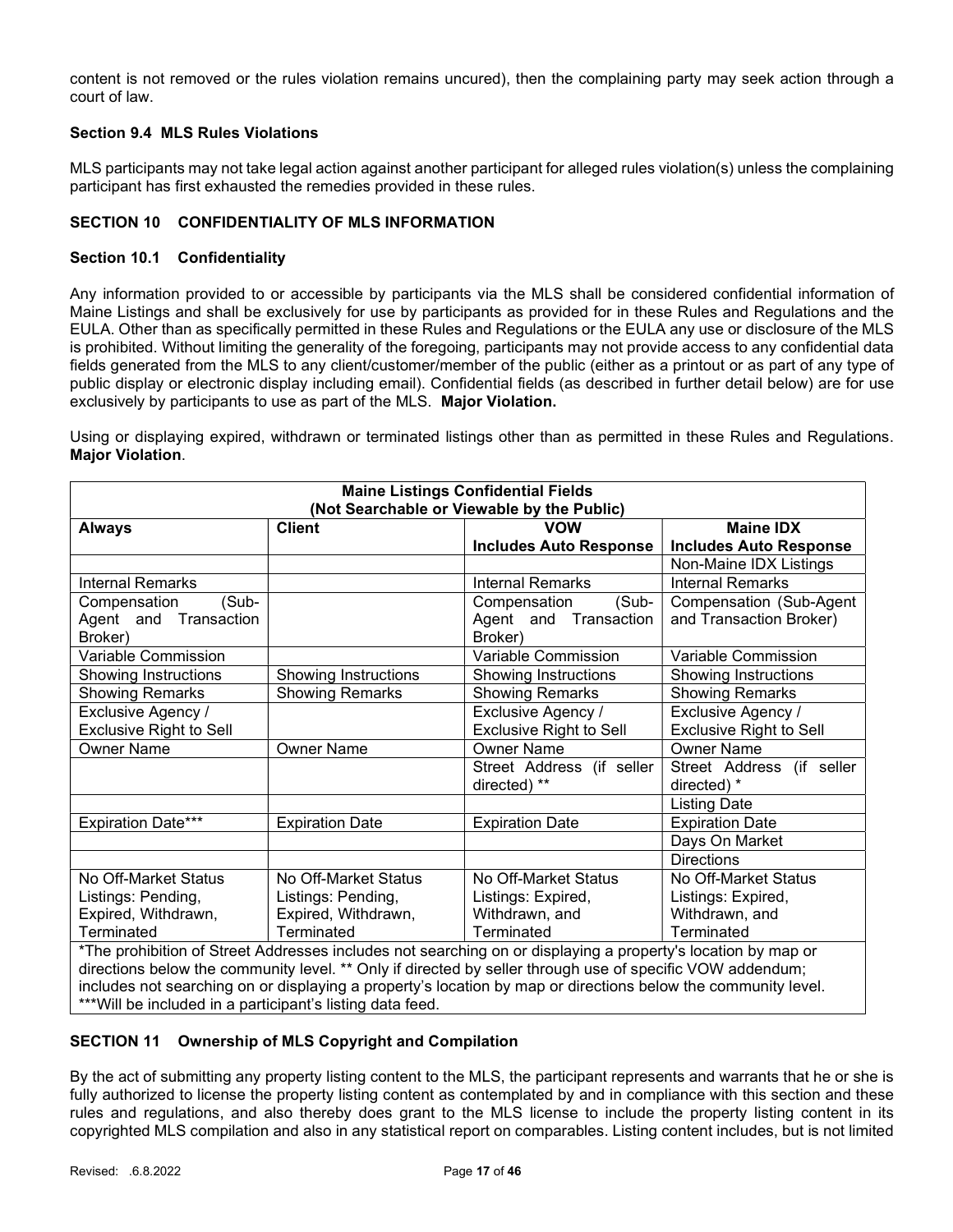to, photographs, images, graphics, audio and video recordings, virtual tours, drawings, descriptions, remarks, narratives, pricing information and other details or information related to the listed property.

Each participant who submits listing content to the MLS agrees to defend and hold the MLS and every other participant harmless from and against any liability or claim arising from any inaccuracy of the submitted listing content or any inadequacy of ownership, license, or title to the submitted listing content.

# Section 11.1 Ownership

All right, title, and interest in each copy of every multiple listing compilation created and copyrighted by Maine Listings, and in the copyrights therein, shall at all times remain vested in the Maine Real Estate Information System, Inc.

# Section 11.2 Copyright

As is further described in the EULA, the MLS and all intellectual property and other rights therein are owned exclusively by Maine Listings and/or its licensors, and nothing in these Rules and Regulations shall be construed to provide any participant or other end user with any ownership or other rights to the MLS other than the limited license rights set forth in the EULA. By submitting a listing, end user is granting to Maine Listings a perpetual, irrevocable, royalty-free, nonexclusive and fully sublicensable and transferable right and license to copy, use and modify any and all content related to any listing as Maine Listings deems necessary to include such listing in the MLS and the MLS compilation. Participant further acknowledges and agrees that the MLS compilation is protected under the U.S. Copyright Act (17 U.S.C. §101 et. seq.) and, as such, the unauthorized copying, distribution, modification and or other use of the MLS compilation (or any portion thereof) shall constitute a **Major Violation** of these Rules and Regulations and an infringement of Maine Listings' copyright rights, which may make participant liable for damages and costs under the U.S. Copyright Act, such damages and costs being in addition to the other legal and equitable rights and remedies that Maine Listings has pursuant to the EULA, these Rules and Regulations or otherwise.

# Section 11.3 Access to Comparable and Statistical Information

Comparable and statistical information is provided for the exclusive use of participants and participant's authorized users who are engaged in the real estate business and may not be transmitted, retransmitted or provided in any manner to any unauthorized individual, office or firm except as otherwise provided in these Rules and Regulations. Major Violation.

# SECTION 12 PERMITTED USE AND UNAUTHORIZED USE OF THE MLS

# Section 12.1 License Grant and Permitted Uses

As is set forth in the EULA, Maine Listings has granted participant and other end users a non-exclusive, non-transferable license to access and use the MLS, such license rights being subject to, at all times, the terms, conditions and restrictions of the EULA and these Rules and Regulations. Participant shall not reproduce the MLS compilation or any portion thereof except in the following limited circumstances:

12.1(a) License: Each participant shall be entitled to license from the MLS copies of each MLS compilation that may be published sufficient to provide the participant and each end user with one copy of such MLS compilation. For each such copy, the participant shall pay the fees set by Maine Listings.

12.1(b) Display: Participants, and its authorized users shall be permitted to display the MLS and MLS compilation of active listings to consumers only in conjunction with their ordinary business activities of attempting to locate ready, willing, and able buyers for the listings described in the MLS and MLS compilation. Such displays are at all times subject to the bylaws, rules and regulations, and the EULA. Sold, pending, expired, withdrawn or terminated listings may not be displayed to consumers other than for the purposes of creating comparative marketing analysis reports and similar opinions of value. Medium Violation.

12.1(c) Export: Participants and their authorized users may export data from the MLS to other types of software provided that the subsequent use of the MLS data complies with these Rules and Regulations and the EULA. Medium Violation.

Revised: .6.8.2022 **Page 18 of 46** 12.1(d) Reproduction Permitted: Participants or their authorized users may reproduce portions of the MLS compilation, and distribute to prospective consumers, a reasonable number of single copies of listings contained in the MLS compilation which relate to any properties in which the prospective consumers are or may, in the judgment of the participant or their authorized users, be interested. It is intended that the participant be permitted to provide prospective consumers with listings which the prospective consumers have a bona fide interest in purchasing or in which the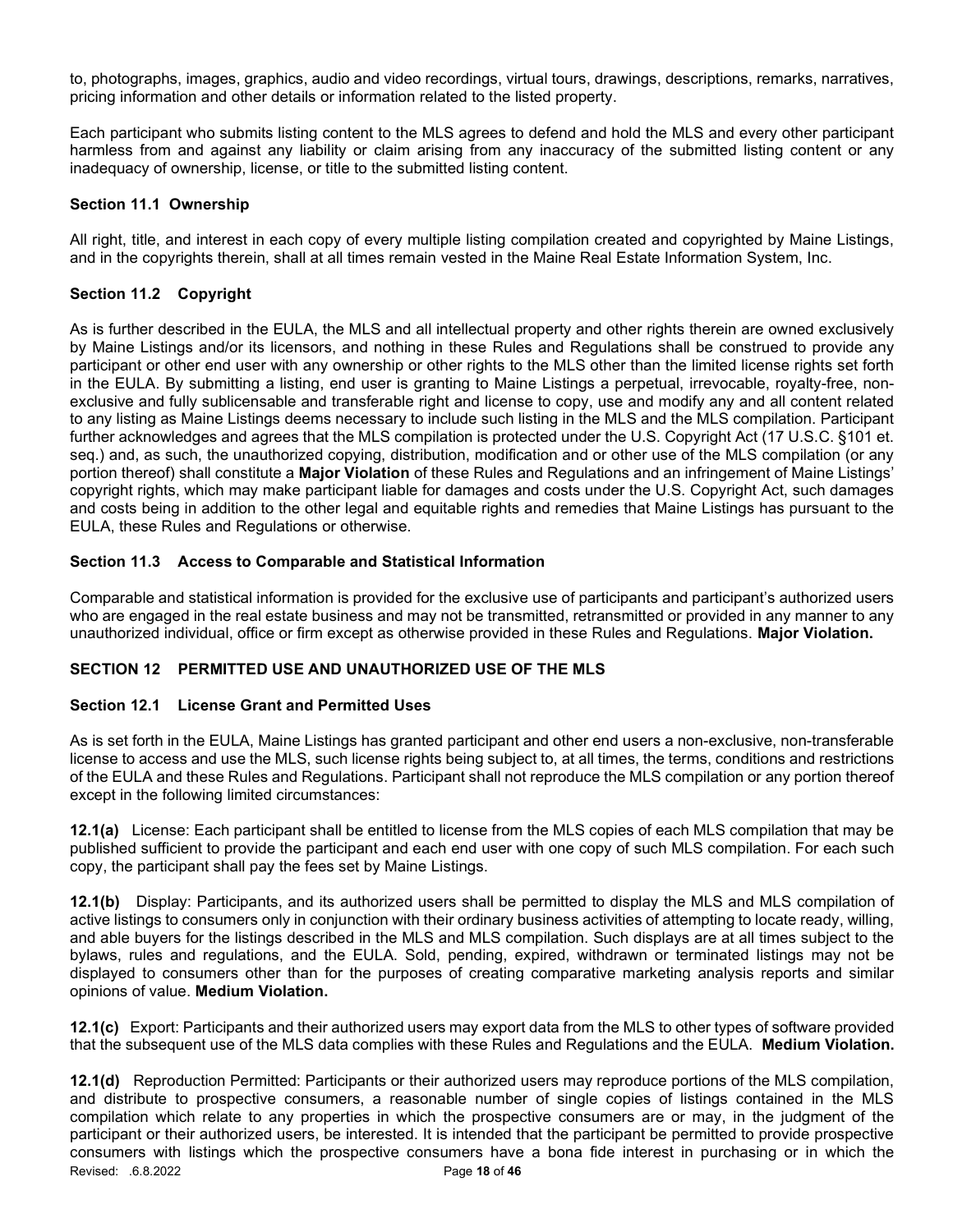participant is seeking to promote interest. The term "reasonable," as used herein, should therefore be construed to permit only limited reproduction of listings intended to facilitate the prospective consumer's decision-making process in consideration of a purchase or sale. Factors which shall be considered in deciding whether the reproductions made are consistent with this intent, and thus reasonable in number, shall include, but are not limited to, the total number of listings in the MLS compilation, how closely the types of listings accord with the prospective consumer's expressed needs, whether the reproductions were made on a selective basis, and whether the types of listings are consistent with a normal itinerary of properties which would be shown to the prospective consumer.

12.1(e) Reproduction Prohibition: Reproductions made in accordance with this rule shall be prepared in such a fashion that the listing of properties other than that in which the prospective consumer has expressed interest, or in which the participant or their authorized users are seeking to promote interest, does not appear on such reproduction. Medium Violation.

12.1(f) Participant's Listings Exempt: Nothing contained herein shall be construed to preclude any participant from utilizing, displaying, distributing, or reproducing property listing sheets or other compilations of listings pertaining exclusively to properties currently listed for sale with the participant.

12.1(g) Supporting Estimate of Value: None of the foregoing shall be construed to prevent any individual legitimately in possession of the MLS compilation or statistical information from utilizing such information to support an estimate of value on a particular property for a particular client. However, only such information that the MLS has deemed to be nonconfidential and necessary to support the estimate of value may be reproduced and attached to the report as supporting documentation. Any other use of such information is unauthorized and prohibited by these Rules and Regulations. Medium Violation.

# Section 12.2 Unauthorized Use

Participant and its authorized users may not, at any time, exceed the license rights granted pursuant to the EULA. Major Violation.

## Section 12.3 Responsibility for Authorized User Compliance

Participant is responsible for ensuring that it and its authorized users comply with these confidentiality and unauthorized use provisions and that they do not provide unauthorized access to or use of the MLS to any third party.

Participant has twenty four (24) hours to notify Maine Listings when any authorized user's rights to access the MLS have been terminated and/or a site has been closed. Major Violation.

# Section 12.4 Maine Listings Not Responsible for Accuracy of MLS Information

Any listing published and disseminated by the MLS is transmitted as submitted without any changes by Maine Listings. The MLS does not review or verify any content submitted to the MLS and disclaims any responsibility for its accuracy. Each participant agrees to indemnify and hold Maine Listings harmless from and against any and all liability arising from any content submitted by participant and/or its authorized users.

## SECTION 13 USE OF AGGREGATE MLS INFORMATION

As detailed and limited herein, participants (companies) may use other participants listing information from the MLS and any MLS compilation, statistical report or comparable report as the basis for aggregating data related to market share or comparisons. Permitted and prohibited uses of market share information are detailed below. Public advertising as used herein shall include such things as online and print ads, social media, signs, flyers, mass mailings, bulletin board postings, etc.

No such public advertising or distribution to customers or clients may disclose any information about any specific listings or sales EXCEPT when used by the listing or selling participant of that specific property.

End users (companies and agents) with active Maine real estate licenses may compile and transmit print and electronic media statistical information for marketing purposes. The information shall not contain any specific listing data or any other location data about any specific listings that are listed with other participants or that were sold by other participants (as either cooperating or listing participant) and provided an authorized disclaimer and copyright notice appears.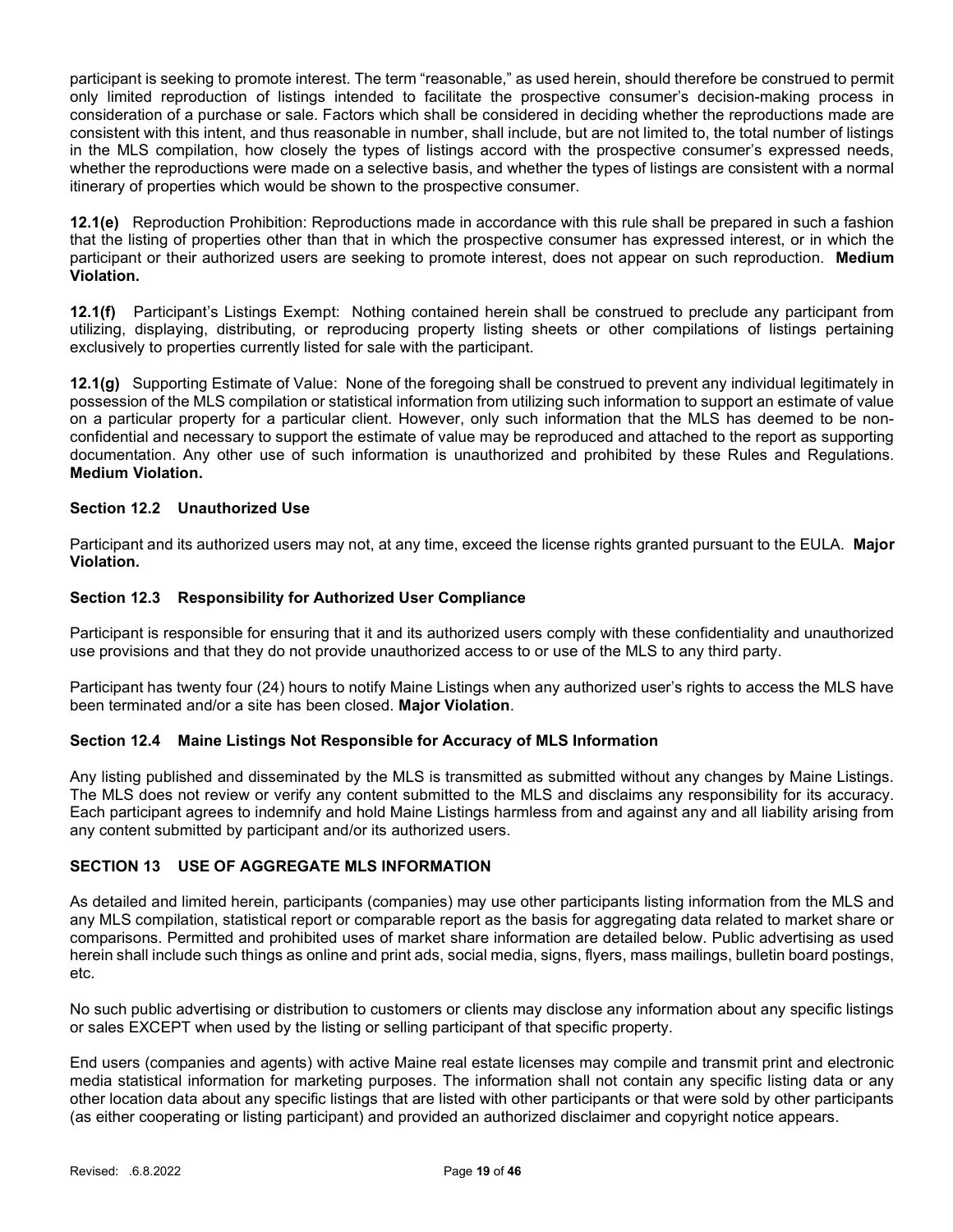Any market share report using Maine Listings data, when reproduced, must include mandatory disclaimer and copyright notice noted below.

# Authorized Disclaimer and Copyright Notice:

"Based on information from the Maine Real Estate Information System, Inc. (d/b/a Maine Listings) for the period (date) through (date)." © (current year) Maine Listings.

### Additional Requirements:

1) The Disclaimer and copyright notice must be used whenever Maine Listings MLS data is used, regardless of the program used to compile the statistics.

2) Maine Listings MLS Data shall not be co-mingled with non-MLS data in use of publicly released market share statistics.

## Permitted Uses:

1) In a Seller or Buyer Presentation: the participant may use: a) company market share information expressed by units, dollar volume or percentage of market share compared to other participants (company) and/or, b) units or percentage of market share of authorized users (agents). Printouts from Maine Listings may be distributed in a seller or buyer presentation.

2) In any Public Advertising: the participant may include their own company market share information expressed in units, dollar volume and rankings compared to other participants (company) information.

Failure to include the authorized disclaimer and copyright notice and/or to follow the additional requirements is a Major Violation. A prohibited use of aggregate and statistical data is a Major Violation.

# SECTION 14 CHANGES IN RULES AND REGULATIONS

Amendments to these Rules and Regulations shall be made by the Board of Directors in accordance with the Bylaws. Maine Listings will notify participants of any amendments to these Rules and Regulations by posting a notice on the Maine Listings web site or via email, and upon posting such notice, the amendments shall be binding on all end users.

# SECTION 15 ARBITRATION OF DISPUTES

By becoming and remaining a participant, each participant agrees to arbitrate disputes involving contractual issues and questions, and specific non-contractual issues and questions defined in Standard of Practice 17-4 of the Code of Ethics with MLS participants in different firms arising out of their relationships as MLS participants, subject to the following qualifications.

a) If all disputants are members of the same board/association of REALTORS<sup>®</sup> or have their principal place of business within the same board's/association's territorial jurisdiction, they shall arbitrate pursuant to the procedures of that board/association of REALTORS®.

b) If the disputants are members of different boards/associations of REALTORS<sup>®</sup> or if their principal place of business is located within the territorial jurisdiction of different boards/associations of REALTORS®, they remain obligated to arbitrate in accordance with the procedures of the MAINE ASSOCIATION OF REALTORS<sup>®</sup> procedures.

Interboard Arbitration Procedures: Arbitration shall be conducted in accordance with any existing interboard agreement or, alternatively, in accordance with the interboard arbitration procedures in the Code of Ethics and Arbitration Manual of the NATIONAL ASSOCIATION OF REALTORS<sup>®</sup>. Nothing herein shall preclude participants from agreeing to arbitrate the dispute before a particular board/association of REALTORS®.

Awards: The obligation to arbitrate includes the duty to either 1) pay an award to the party(ies) named in the award or 2) deposit the funds with the Professional Standards Administrator to be held in an escrow or trust account maintained for this purpose. Failure to satisfy the award or deposit the funds with the board/association within ten (10) days may be considered a violation of the MLS rules and may subject the participant to disciplinary action at the sole discretion of the MLS.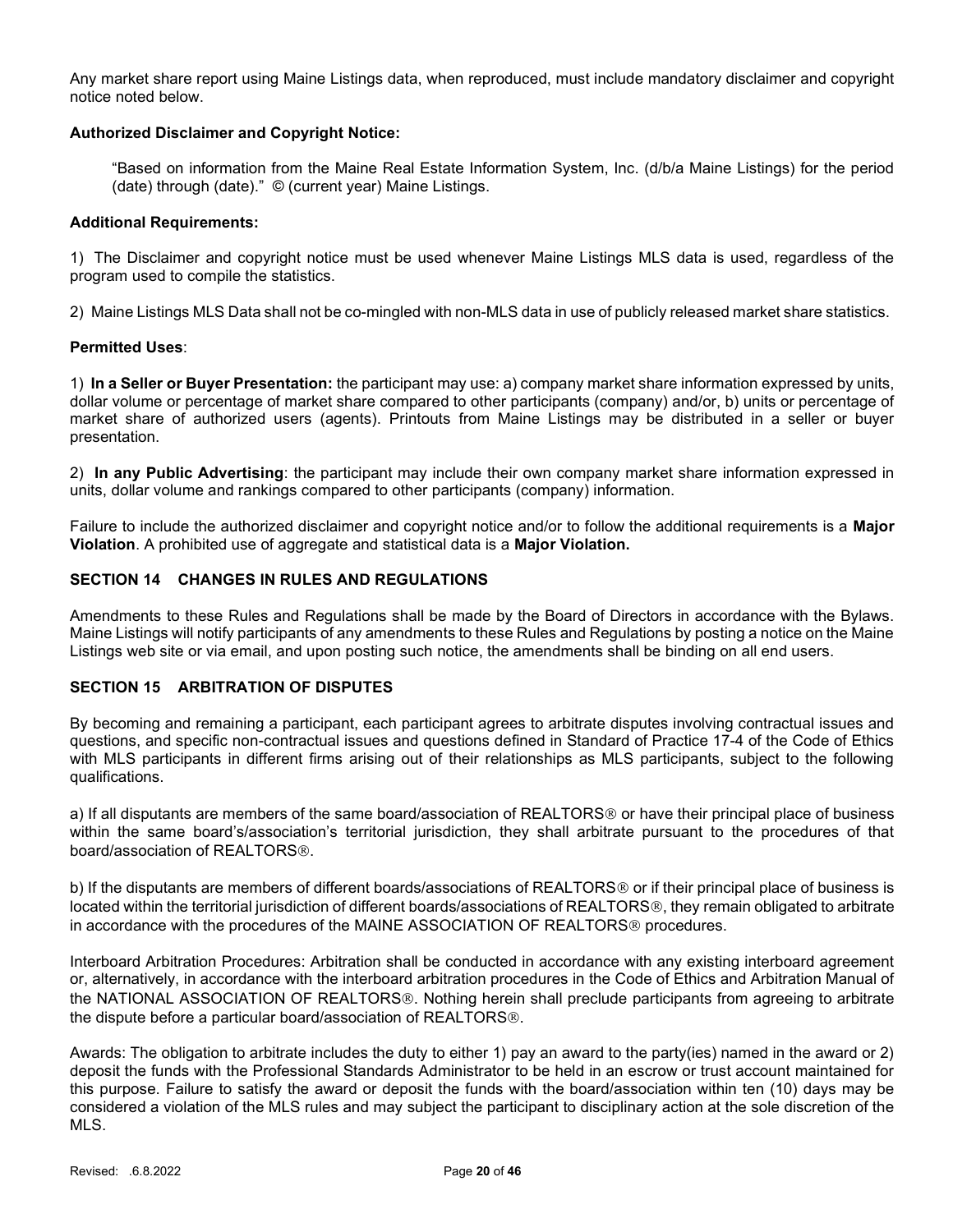# SECTION 16 STANDARDS OF CONDUCT FOR MLS PARTICIPANTS

Standard 16.1 Participants shall not engage in any practice or take any action inconsistent with exclusive representation or other exclusive brokerage relationship agreements that other participants have with clients.

Standard 16.2 Signs giving notice of property for sale or exchange shall not be placed on property without consent of the seller.

Standard 16.3 Participants acting as subagents or as buyer representatives or brokers, shall not attempt to extend a listing participant's offer of cooperation and/or compensation to other participants without the consent of the listing participant.

Standard 16.4 Participants shall not solicit a listing currently listed exclusively with another participant. However, if the listing participant, when asked by the participants, refuses to disclose the expiration date and nature of such listing; (i.e., an exclusive right to sell, an exclusive agency, or other form of contractual agreement between the listing participant and the client), the participants may contact the owner to secure such information and may discuss the terms upon which the participants might take a future listing or, alternatively, may take a listing to become effective upon expiration of any existing exclusive listing.

Standard 16.5 Participants shall not solicit buyer agreements from buyers who are subject to exclusive buyer agreements. However, if asked by a participant, the participant refuses to disclose the expiration date of the exclusive buyer agreement, the participant may contact the buyer to secure such information and may discuss the terms upon which the participant might enter into a future buyer agreement or, alternatively, may enter into a buyer agreement to become effective upon the expiration of any existing exclusive buyer agreement.

Standard 16.6 Participants shall not use information obtained from listing participants through offers to cooperate made through multiple listing services or through other offers of cooperation to refer listing participant's clients to other participants or to create buyer relationships with listing participant's clients, unless such use is authorized by listing participants.

Standard 16.7 The fact that an agency agreement has been entered into with a participant shall not preclude or inhibit any other participant from entering into a similar agreement after the expiration of the prior agreement.

Standard 16.8 The fact that a prospect has retained a participant as an exclusive representative or exclusive broker in one or more past transactions does not preclude other participants from seeking such prospect's future business.

Standard 16.9 Participants are free to enter into contractual relationships or to negotiate with sellers, buyers or others who are not represented by an exclusive agent but shall not knowingly obligate them to pay more than one commission except with their informed consent.

Standard 16.10 When participants are contacted by the client of another participant regarding the creation of an agency relationship to provide the same type of service, and participants have not directly or indirectly initiated such discussions, they may discuss the terms upon which they might enter into a future agency agreement or, alternatively, may enter into an agency agreement which becomes effective upon expiration of any existing exclusive agreement.

Standard 16.11 In cooperative transactions, participants shall compensate cooperating participants (principal brokers) and shall not compensate nor offer to compensate, directly or indirectly, any of the sales licensees employed by or affiliated with other participants without the prior express knowledge and consent of the cooperating participant.

Standard 16.12 Participants are not precluded from making general announcements to prospects describing their services and the terms of their availability even though some recipients may have entered into agency agreements or other exclusive relationships with another participant. A general telephone canvass, general mailing or distribution addressed to all prospects in a given geographical area or in a given profession, business, club, or organization, or other classification or group is deemed general for purposes of this rule.

The following types of solicitations are prohibited:

Revised: .6.8.2022 **Page 21 of 46** Telephone or personal solicitations of property owners who have been identified by a real estate sign, multiple listing compilation, or other information service as having exclusively listed their property with another participant; and mail or other forms of written solicitations of prospects whose properties are exclusively listed with another participant when such solicitations are not part of a general mailing but are directed specifically to property owners identified through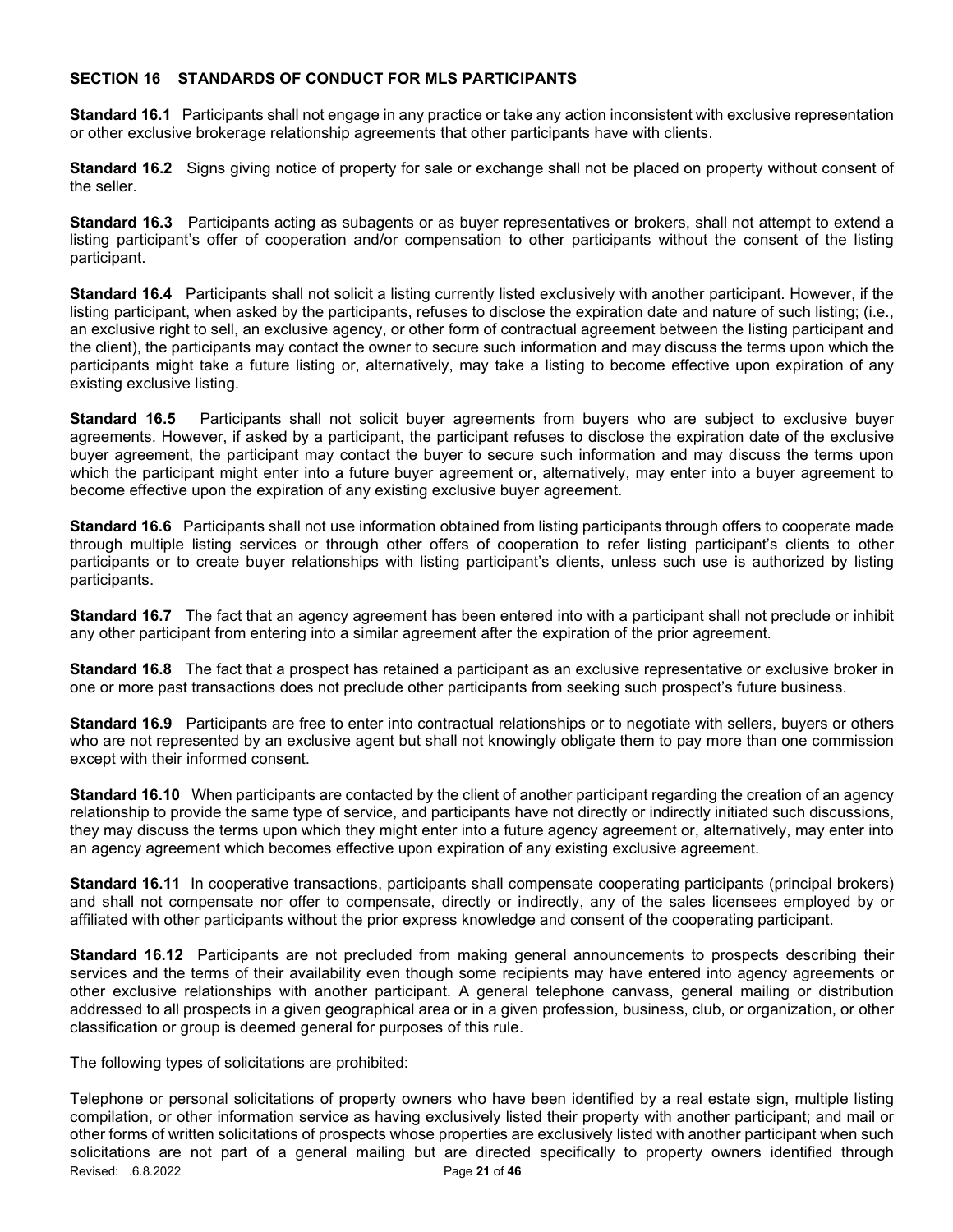compilations of current listings, for sale signs, or other sources of information intended to foster cooperation with participants.

Standard 16.13 Participants, prior to entering into a representation agreement, have an affirmative obligation to make reasonable efforts to determine whether the prospect is subject to a current, valid exclusive agreement to provide the same type of real estate service.

Standard 16.14 Participants, acting as buyer representatives or brokers shall disclose that relationship to the seller's representative or broker at first contact and shall provide written confirmation of that disclosure to the seller's representative or broker not later than execution of a purchase agreement.

Standard 16.15 On unlisted property, participants acting as buyer representatives or brokers shall disclose that relationship to the seller at first contact for that buyer and shall provide written confirmation of such disclosure to the seller not later than execution of any purchase agreement.

Participants shall make any request for anticipated compensation from the seller at first contact.

Standard 16.16 Participants, acting as representatives or brokers of sellers or as subagents of listing brokers, shall disclose that relationship to buyers as soon as practicable, and shall provide written confirmation of such disclosure to buyers not later than execution of any purchase agreement.

Standard 16.17 Participants are not precluded from contacting the client of another participant for the purpose of offering to provide, or entering into a contract to provide, a different type of real estate service unrelated to the type of service currently being provided (e.g., property management as opposed to brokerage) or from offering the same type of service for property not subject to other participant's exclusive agreements. However, information received through a MLS or any other offer of cooperation may not be used to target clients of other participants to whom such offers to provide services may be made.

Standard 16.18 Participants, acting as subagents or buyer representatives or brokers, shall not use the terms of an offer to purchase to attempt to modify the listing participant's offer of compensation to subagents or buyer representatives or brokers, or make the submission of an executed offer to purchase contingent on the listing participant's agreement to modify the offer of compensation.

Standard 16.19 All dealings concerning property exclusively listed or with buyers who are subject to an exclusive agreement shall be carried on with the client's representative or broker, and not with the client, except with the consent of the client's representative or broker or except where such dealings are initiated by the client.

Before providing substantive services (such as writing a purchase offer or presenting a CMA) to prospects, participants shall ask prospects whether they are a party to any exclusive representation agreement. Participants shall not knowingly provide substantive services concerning a prospective transaction to prospects who are parties to exclusive representation agreements, except with the consent of the prospects' exclusive representatives or at the direction of prospects.

Standard 16.20 Participants and end users, prior to or after their relationship with their current firm is terminated, shall not induce clients of their current firm to cancel exclusive contractual agreements between the client and that firm. This does not preclude participants from establishing agreements with their associated licensees governing assignability of exclusive agreements.

Standard 16.21 These rules are not intended to prohibit ethical, albeit aggressive or innovative business practices, and do not prohibit disagreements with other participants involving commission, fees, compensation or other forms of payment or expenses.

Standard 16.22 Participants shall not knowingly or recklessly make false or misleading statements about competitors, their businesses, or their business practices.

Standard 16.23 Participants' firm websites shall disclose the firm's name and state(s) of licensure in a reasonable and readily apparent manner.

Websites of licensees affiliated with a participant's firm shall disclose the firm's name and the licensee's state(s) of licensure in a reasonable and readily apparent manner.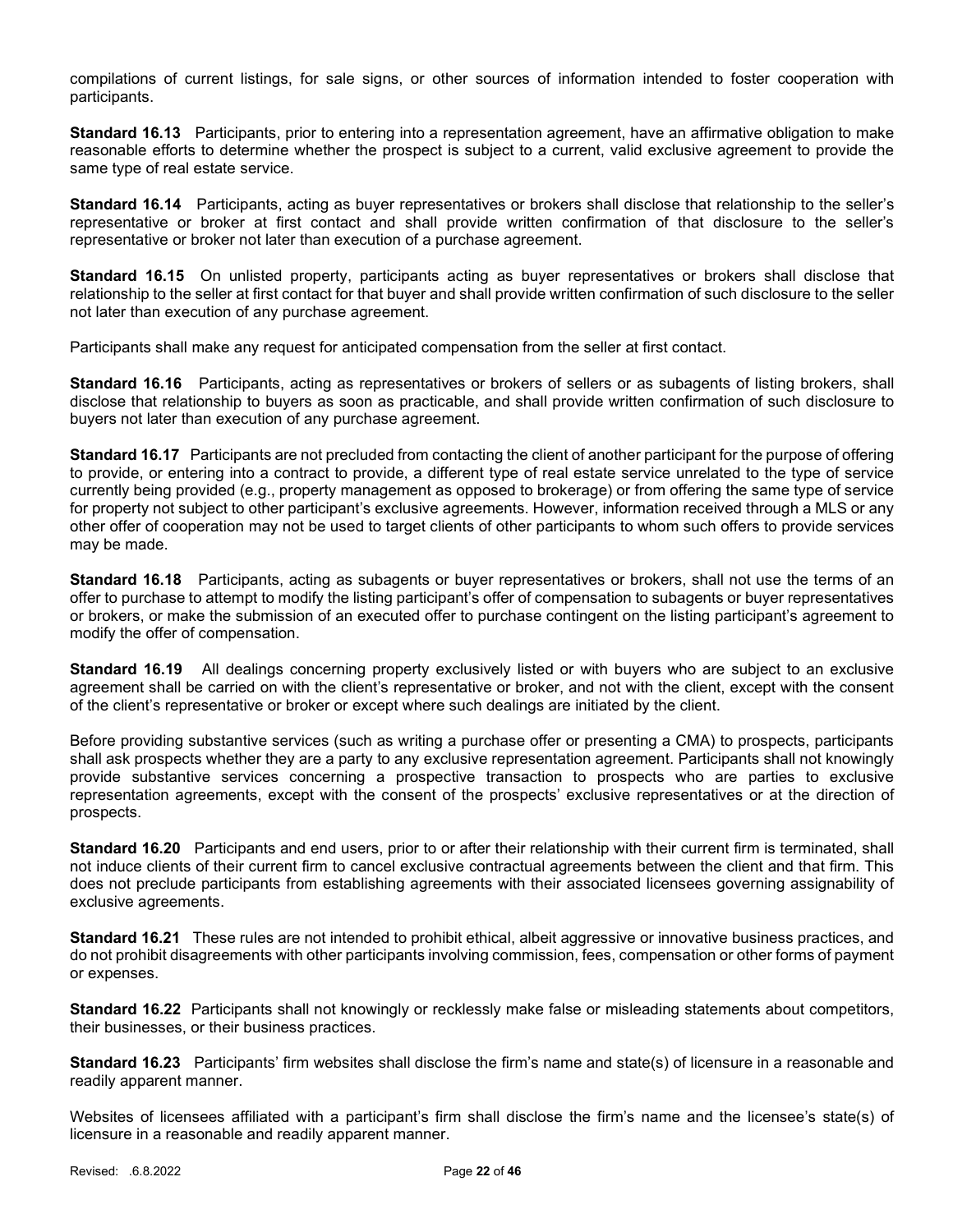Standard 16.24 Participants shall present a true picture in their advertising and representations to the public, including Internet content, images, and the URLs and domain names they use, and participants may not:

a) engage in deceptive or unauthorized framing of real estate brokerage websites;

b) manipulate (e.g., presenting content developed by others) listing and other content in any way that produces a deceptive or misleading result;

c) deceptively use metatags, keywords or other devices/methods to direct, drive, or divert Internet traffic;

d) present content developed by others without either attribution or without permission; or

e) otherwise mislead consumers, including use of misleading images.

Standard 16.25 The services which participants provide to their clients and customers shall conform to the standards of practice and competence which are reasonably expected in the specific real estate disciplines in which they engage; specifically, residential real estate brokerage, real property management, commercial and industrial real estate brokerage, land brokerage, real estate appraisal, real estate counseling, real estate syndication, real estate auction, and international real estate.

Participants shall not undertake to provide specialized professional services concerning a type of property or service that is outside their field of competence unless they engage the assistance of one who is competent on such types of property or service, or unless the facts are fully disclosed to the client. Any persons engaged to provide such assistance shall be so identified to the client and their contribution to the assignment should be set forth.

# SECTION 17 MAINE LISTINGS LOCKBOX SYSTEM USE - (Deleted 12/9/2020)

## SECTION 18 INTERNET DATA EXCHANGE (IDX)

## Section 18 IDX Defined

IDX affords MLS participants the ability to authorize limited electronic display and delivery of their listings by other participants via the following authorized mediums under the participant's control: websites, mobile apps, and audio devices. As used throughout these rules, "display" includes "delivery" of such listings.

Electronic display subject to this policy means displays on participants' public websites and displays using applications for mobile devices that participants control. For purposes of this policy "control" means participants must have the ability to add, delete, modify and update information as required by this policy. All displays of IDX listings must also be under the actual and apparent control of the participant, and must be presented to the public as being the participant's display. Actual control requires that the participant has developed the display or caused the display to be developed for the participant pursuant to an agreement giving the participant authority to determine what listings will be displayed, and how those listings will be displayed. Apparent control requires that a reasonable consumer viewing the participant's display will understand the display is the participant's, and that the display is controlled by the participant. Factors evidencing control include, but are not limited to, clear identification of the name of the brokerage firm under which the participant operates in a readily visible color and typeface, except as otherwise provided for in this policy (e.g., displays of minimal information). All electronic display of IDX information conducted pursuant to this policy must comply with state law and regulations, and MLS rules. Any display of IDX information must be controlled by the participant, including the ability to comply with this policy and applicable MLS rules.

## Section 18.1 Authorization

Participants' consent for display of their listings by other participants pursuant to these Rules and Regulations is presumed unless a participant affirmatively notifies the MLS that the participant refuses to permit display (either on a blanket or on a listing-by-listing basis). If a participant refuses on a blanket basis to permit the display of that participant's listings, that participant may not download, frame or display the aggregated MLS data of other participants. Even where participants have given blanket authority for other participants to display their listings on IDX sites, such consent may be withdrawn on a listing-by-listing basis where the seller has prohibited all internet display or other electronic forms of display or distribution.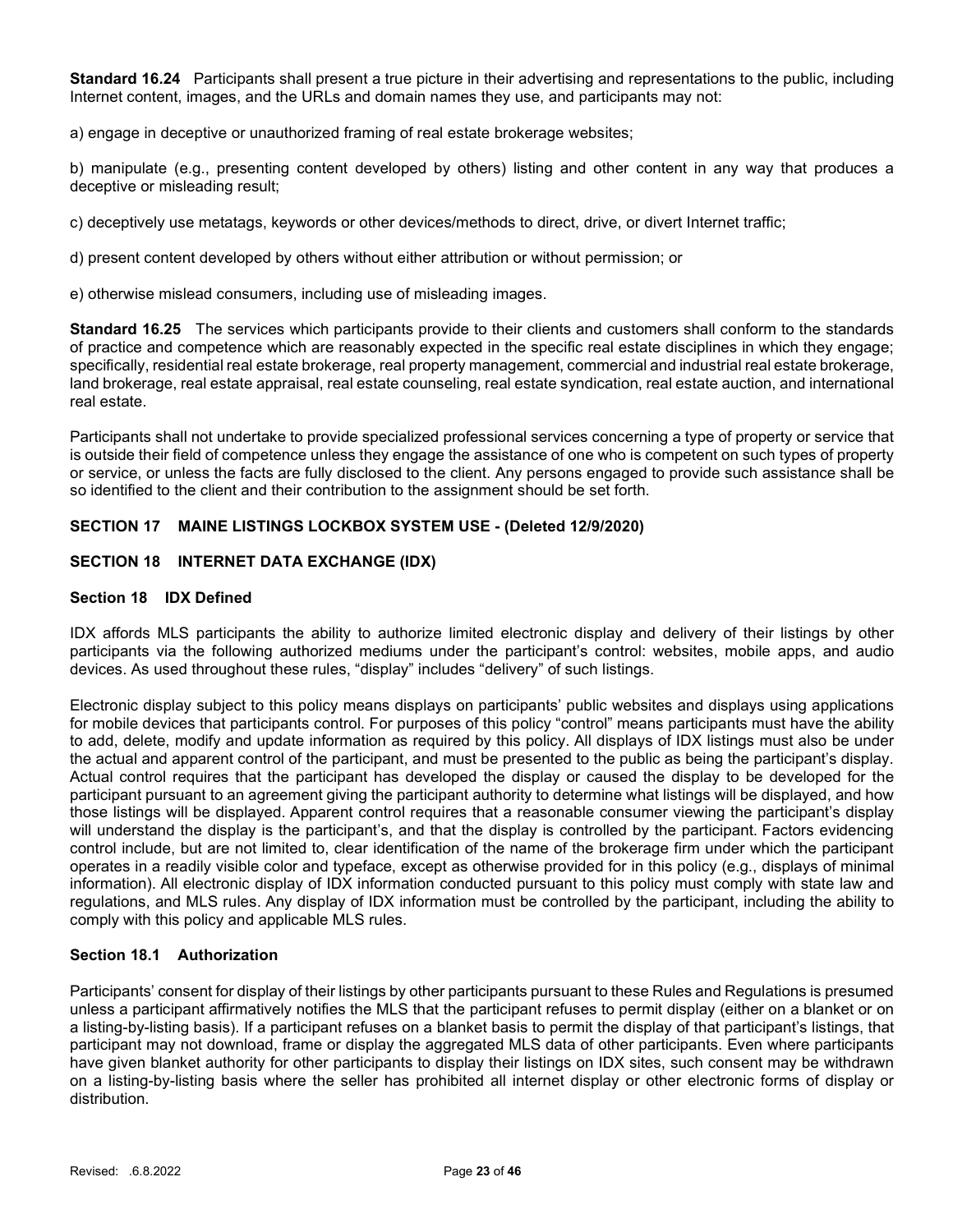## Section 18.2 Participation

Participation in IDX is available to all MLS participants engaged in real estate brokerage who consent to display of their listings by other participants.

18.2.1 Participants must notify the MLS of their intention to display IDX information and must give the MLS direct access for purposes of monitoring/ensuring compliance with applicable rules and policies.

18.2.2 MLS participants may not use IDX-provided listings for any purpose other than display as provided for in these rules. This does not require participants to prevent indexing of IDX listings by recognized search engines. Major Violation.

18.2.3 Listings including property addresses, can be included in IDX displays except where a seller has directed their listing broker to withhold their listing or the listing's property address from all display on the Internet (including, but not limited to, publicly-accessible websites or VOWs) or other electronic forms of display or distribution. Major Violation.

18.2.4 Participants may select the listings they choose to display through IDX based only on objective criteria including, but not limited to, factors such as geography or location ("uptown", "downtown", etc.), list price, type of property, (e.g., condominiums, cooperatives, single-family detached, multi-family), or type of listing (e.g., exclusive right to sell or exclusive agency). Selection of listings displayed through IDX must be independently made by each participant.

18.2.5 Participants must refresh all MLS downloads and IDX displays automatically fed by those downloads at least once every twelve (12) hours. Participants displaying sold data may display sold data starting from January 1, 2012. Major Violation.

18.2.6 Except as provided in the IDX policy and these rules, an IDX site or a participant or user operating an IDX site or displaying IDX information as otherwise permitted may not distribute, provide, or make any portion of the MLS database available to any person or entity. Major Violation.

18.2.7 Any IDX display controlled by a participant must clearly identify the name of the brokerage firm under which they operate in a readily visible color and typeface. For purposes of the IDX policy and these rules, "control" means the ability to add, delete, modify and update information as required by the IDX policy and MLS rules. Major Violation.

18.2.8 Any IDX display controlled by a participant or subscriber that

a) allows third-parties to write comments or reviews about particular listings or displays a hyperlink to such comments or reviews in immediate conjunction with particular listings, or

b) displays an automated estimate of the market value of the listing (or hyperlink to such estimate) in immediate conjunction with the listing,

either or both of those features shall be disabled or discontinued for the seller's listings at the request of the seller. The listing broker or agent shall communicate to the MLS that the seller has elected to have one or both of these features disabled or discontinued on all displays controlled by participants. Except for the foregoing and subject to Section 18.2.9, a participant's IDX display may communicate the participant's professional judgment concerning any listing. Nothing shall prevent an IDX display from notifying its customers that a particular feature has been disabled at the request of the seller. Major Violation.

18.2.9 Participants shall maintain a means (e.g., e-mail address, telephone number) to receive comments about the accuracy of any data or information that is added by or on behalf of the participant beyond that supplied by the MLS and that relates to a specific property. Participants shall correct or remove any false data or information relating to a specific property upon receipt of a communication from the listing broker or listing agent for the property explaining why the data or information is false. However, participants shall not be obligated to remove or correct any data or information that simply reflects good faith opinion, advice, or professional judgment. Medium Violation.

18.2.10 An MLS participant may co-mingle the listings of other brokers received in an IDX feed with listings available from other MLS IDX feeds, provided all such displays are consistent with the IDX rules, and the MLS participant holds participatory rights in those MLSs. As used in this policy, "co-mingling" means that consumers are able to execute a single property search of multiple IDX data feeds resulting in the display of IDX information from each of the MLSs on a single search results page; and that participants may display listings from each IDX feed on a single webpage or display.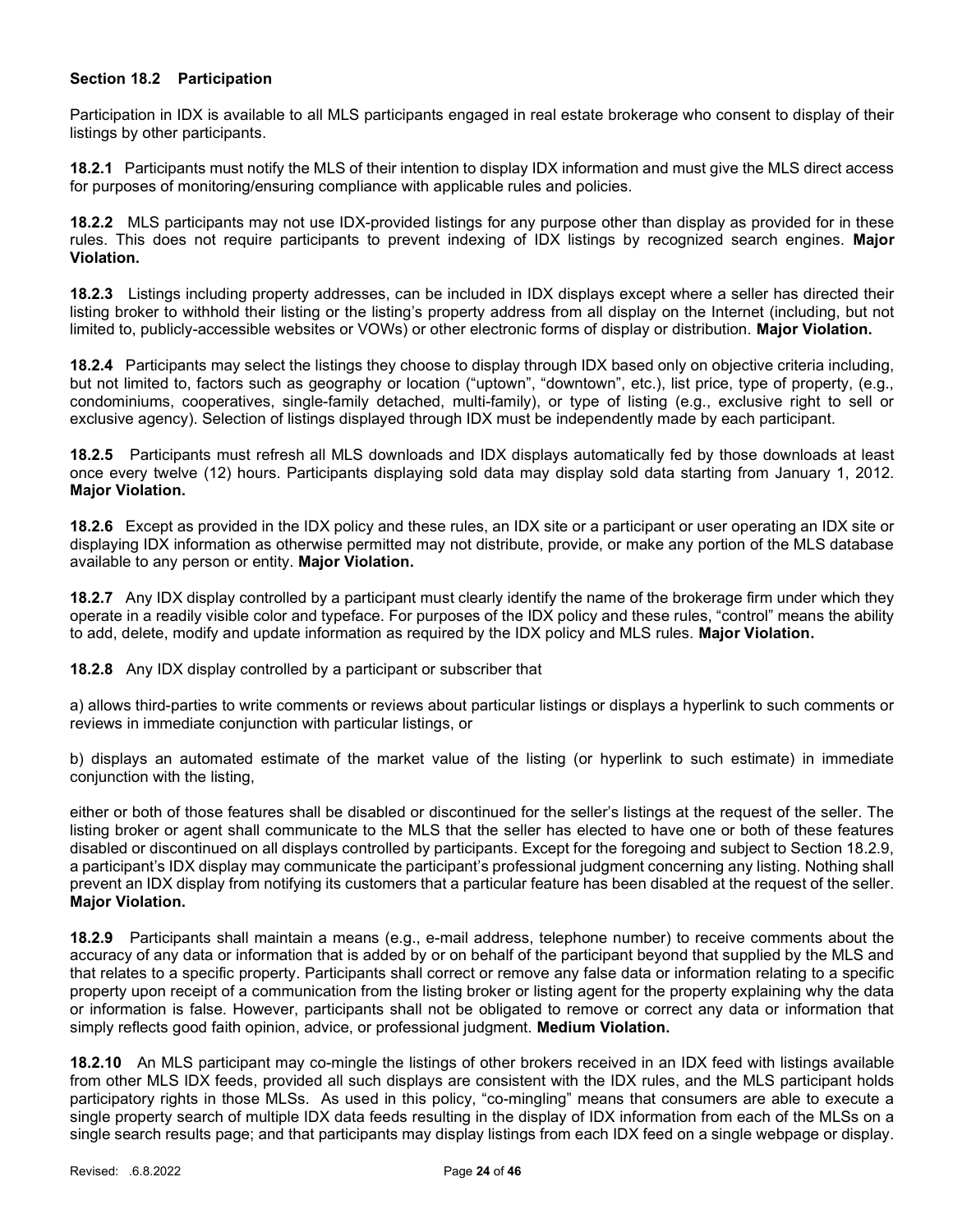18.2.11 Participants shall not modify or manipulate information relating to other participants listings. MLS participants may augment their IDX display of MLS data with applicable property information from other sources to appear on the same webpage or display, clearly separated by the data supplied by the MLS. The source(s) of the information must be clearly identified in the immediate proximity to such data. This requirement does not restrict the format of MLS data display or display of fewer than all of the available listings or fewer authorized fields. Minor Violation.

(Note: Banners are allowed on images of IDX listings with the same timeframe used when listings are displayed on the Hot Sheet.)

18.2.12 All listings displayed pursuant to IDX shall identify the listing firm, and the email or phone number provided by the listing participant in a reasonably prominent location and in a readily visible color and typeface not smaller than the median used in the display of listing data.

Displays of minimal information (e.g., "thumbnails", text messages, "tweets", etc., of two hundred [200] characters or less) are exempt from this requirement but only when linked directly to a display that includes all required disclosures. For audio delivery of listing content, all required disclosures must be subsequently delivered electronically to the registered consumer performing the property search or linked to through the device's application.

When displaying sold listings, an IDX site must clearly identify the listing brokerage and cooperating brokerage firm names in a reasonably prominent location and in a readily visible color and typeface not smaller than the median used in the display of any other content. Major Violation.

# Section 18.3 Display

Display of listing information pursuant to IDX is subject to the following rules:

18.3.1 Listings displayed pursuant to IDX shall contain only those fields of data designated by the MLS. Display of all other fields (as determined by the MLS) is prohibited. Confidential fields intended only for other MLS participants and users (e.g., showing instructions, and property security information) may not be displayed. Minor Violation.

18.3.1.1 The type of listing agreement (e.g., exclusive right to sell, exclusive agency, etc.) may not be displayed. Minor Violation.

18.3.2: Deleted May 2015

18.3.3 Deleted May 2017; moved to 18.2.12 May 2017.

## 18.3.4 NOT APPLICABLE

18.3.5 Non-principal brokers and sales licensees affiliated with IDX participants may display information available through IDX on their own websites subject to their participant's consent and control and the requirements of state law and/or regulation. Minor Violation.

18.3.6 Deleted November 2006.

18.3.7 All listings displayed pursuant to IDX shall show the MLS as the source of the information. Medium Violation.

18.3.8 The Maine IDX Logo together with the following notice must appear on all search results and details pages of the participant's IDX website and displays:

a) "Listing data is derived in whole or in part from the Maine IDX and is for consumers' personal, noncommercial use only. Dimensions are approximate and not guaranteed. All data should be independently verified. © (current year) Maine Real Estate Information System, Inc. All Rights Reserved. **[3]** "

b) The Maine IDX Logo and disclaimer shall appear at the bottom of all listing pages containing Maine IDX data.

## Medium Violation.

18.3.9 NOT APPLICABLE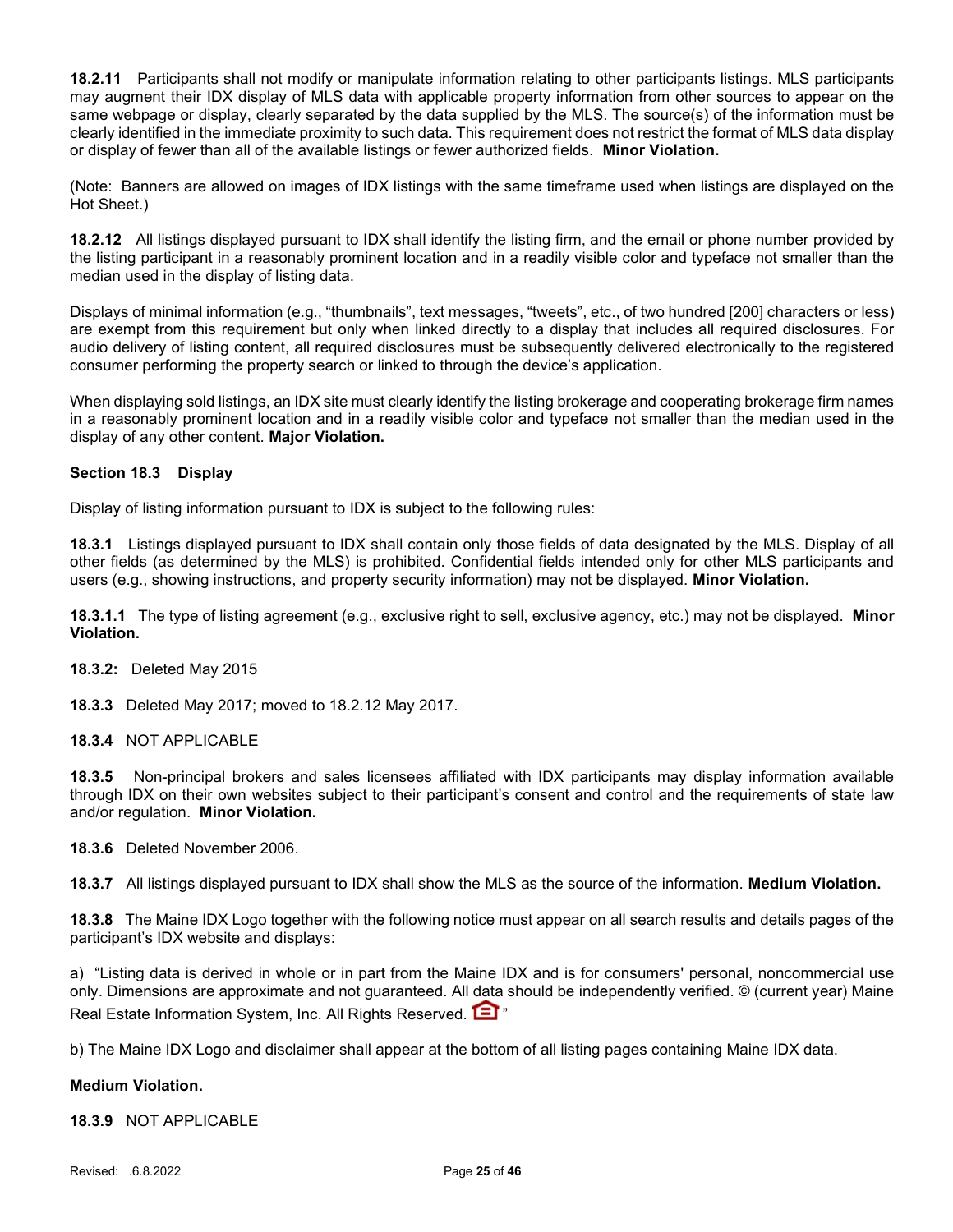18.3.10 The right to display other participants' listings pursuant to IDX shall be limited to a participant's office holding participatory rights in the MLS.

18.3.11 Maine IDX data may be integrated with other MLS data from another incorporated MLS in order to allow a user to simultaneously search the Maine IDX data and such MLS data via a participant's IDX website and/or displays. However, at no time may Maine IDX data be co-mingled with exempted listings, open listings or listings that are for sale by the seller of the property ("for sale by owner"), or any other properties that are not acceptable listings. Listings obtained from other sources (e.g., from other MLSs, etc.) must display the source from which each such listing was obtained. Major Violation.

18.3.12 Display of expired, withdrawn and terminated listings is prohibited.

# 18.3.13 – 18.3.15 NOT APPLICABLE

18.3.16 Deceptive or misleading advertising (including co-branding) on pages displaying IDX-provided listings is prohibited. For purposes of these rules, co-branding will be presumed not to be deceptive or misleading if the participant's logo and contact information is larger than that of any third party. Major Violation.

Section 18.4 Service fees and charges for participation in IDX shall be as established annually by the Board of Directors.

Section 18.5 Any authorized Internet website that collects or requests information from a consumer must display the participant's privacy policy informing consumers how the information they provide may be used. Major Violation.

## SECTION 19 VIRTUAL OFFICE WEBSITES (VOWs)

## Section 19.1 VOW Defined

a. A Virtual Office Website ("VOW") is a participant's Internet website, or a feature of a participant's website, through which the participant is capable of providing real estate brokerage services to consumers with whom the participant has first established a broker-consumer relationship (as defined by state law) where the consumer has the opportunity to search MLS listing information, subject to the participant's oversight, supervision, and accountability. A non-principal broker or sales licensee affiliated with a participant may, with his or her participant's consent, operate a VOW. Any VOW of a non-principal broker or sales licensee is subject to the participant's oversight, supervision, and accountability.

b. As used in Section 19 of these Rules, the term "participant" includes a participant's affiliated non-principal brokers and sales licensees – except when the term is used in the phrases "participant's consent" and "participant's oversight, supervision, and accountability". References to "VOW" and "VOWs" include all Virtual Office Websites, whether operated by a participant, by a non-principal broker or sales licensee, or by an "Affiliated VOW Partner" (AVP) on behalf of a participant.

c. "Affiliated VOW Partner" (AVP) refers to an entity or person designated by a participant to operate a VOW on behalf of the participant, subject to the participant's supervision, accountability, and compliance with the VOW Policy. No AVP has independent participation rights in the MLS by virtue of its right to receive information on behalf of a participant. No AVP has the right to use MLS listing information, except in connection with operation of a VOW on behalf of one or more participants. Access by an AVP to MLS listing information is derivative of the rights of the participant on whose behalf the AVP operates a VOW.

d. As used in Section 19 of these Rules, the term "MLS listing information" refers to active listing information and sold data provided by participants to the MLS and aggregated and distributed by the MLS to participants.

## Section 19.2

a. The right of a participant's VOW to display MLS listing information is limited to that supplied by the MLS(s) in which the participant has participatory rights. However, a participant with offices participating in different MLSs may operate a master website with links to the VOWs of the other offices.

b. Subject to the provisions of the VOW policy and these rules, a participant's VOW, including any VOW operated on behalf of a participant by an AVP, may provide other features, information, or functions, e.g., "Internet Data Exchange" (IDX).

Revised: .6.8.2022 **Page 26 of 46** c. Except as otherwise provided in the VOW policy or in these rules, a participant need not obtain separate permission from other MLS participants whose listings will be displayed on the participant's VOW.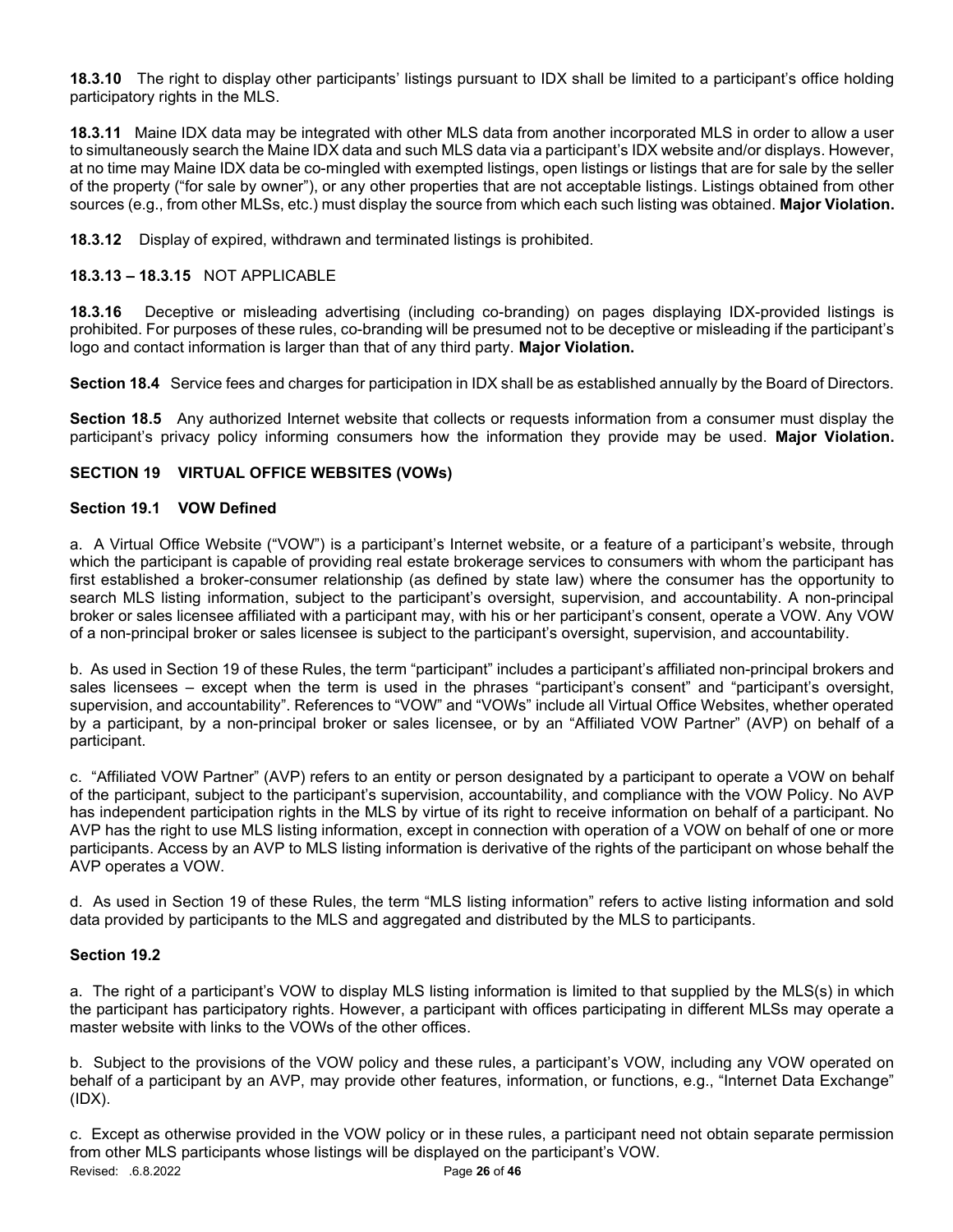d. A participant's VOW must be submitted to Maine Listings staff for compliance review prior to making the VOW generally available to the public. Changes to a participant's VOW that involve Maine Listings data and within the scope of VOW policy that occur after the compliance review process must be resubmitted for another review to ensure compliance prior to making those changes available to the public.

## e. Any violations by any parties of Section 19 of these Rules and Regulations may be considered and administered in accordance as a Major Violation.

## Section 19.3

a. Before permitting any consumer to search for or retrieve any MLS listing information on his or her VOW, the participant must take each of the following steps:

i. The participant must first establish with that consumer a lawful broker-consumer relationship (as defined by state law), including completion of all actions required by state law in connection with providing real estate brokerage services to clients and customers (hereinafter "Registrants"). Such actions shall include, but are not limited to, satisfying all applicable agency, non-agency, and other disclosure obligations, and execution of any required agreements.

ii. The participant must obtain the name of, and a valid email address for, each Registrant. The participant must send an email to the address provided by the Registrant confirming that the Registrant has agreed to the terms of use (described in Subsection d., below). The Participant must verify that the email address provided by the Registrant is valid and that the Registrant has agreed to the terms of use.

iii. The participant must require each Registrant to have a user name and a password, the combination of which is different from those of all other Registrants on the VOW. The participant may, at his or her option, supply the user name and password or may allow the Registrant to establish its user name and password. The participant must also assure that any email address is associated with only one user name and password.

b. The participant must assure that each Registrant's password expires on a date certain but may provide for renewal of the password. The participant must at all times maintain a record of the name, email address, user name, and current password of each Registrant. The participant must keep such records for not less than 180 days after the expiration of the validity of the Registrant's password.

c. If the MLS has reason to believe that a participant's VOW has caused or permitted a breach in the security of MLS listing information or a violation of MLS rules, the participant shall, upon request of the MLS, provide the name, email address, user name, and current password, of any Registrant suspected of involvement in the breach or violation. The participant shall also, if requested by the MLS, provide an audit trail of activity by any such Registrant.

d. The participant shall require each Registrant to review and affirmatively to express agreement (by mouse click or otherwise) to a terms of use provision that provides at least the following:

i. that the Registrant acknowledges entering into a lawful consumer-broker relationship with the participant

ii. that all information obtained by the Registrant from the VOW is intended only for the Registrant's personal, noncommercial use

iii. that the Registrant has a bona fide interest in the purchase or sale of real estate of the type being offered through the VOW

iv. that the Registrant will not copy, redistribute, or retransmit any of the information provided, except in connection with the Registrant's consideration of the purchase or sale of an individual property

v. that the Registrant acknowledges the MLS' ownership of and the validity of the MLS' copyright in the MLS database.

e. The terms of use agreement may not impose a financial obligation on the Registrant or create any representation agreement between the Registrant and the participant. Any agreement entered into at any time between the participant and Registrant imposing a financial obligation on the Registrant or creating representation of the Registrant by the participant must be established separately from the terms of use, must be prominently labeled as such, and may not be accepted solely by mouse click.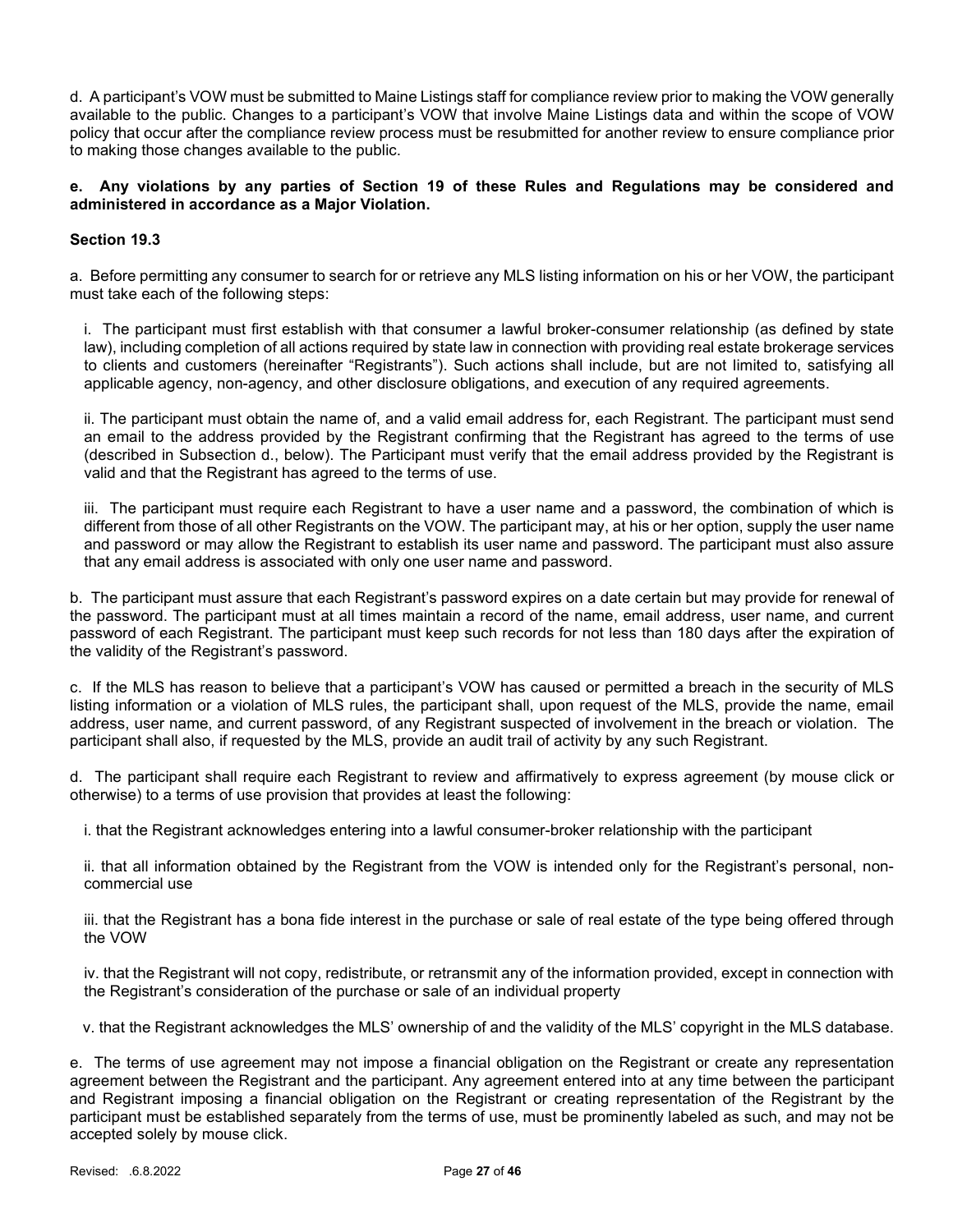f. The terms of use agreement shall also expressly authorize the MLS and other MLS participants or their duly authorized representatives to access the VOW for the purposes of verifying compliance with MLS rules and monitoring display of participants' listings by the VOW. The agreement may also include such other provisions as may be agreed to between the participant and the Registrant.

## Section 19.4

A participant's VOW must prominently display an e-mail address, telephone number, or specific identification of another mode of communication (e.g., live chat) by which a consumer can contact the participant to ask questions or get more information about any property displayed on the VOW. The participant or a non-principal broker or sales licensee licensed with the participant must be willing and able to respond knowledgeably to inquiries from Registrants about properties within the market area served by that participant and displayed on the VOW.

# Section 19.5

A participant's VOW must employ reasonable efforts to monitor for and prevent misappropriation, scraping, and other unauthorized uses of MLS listing information. A participant's VOW shall utilize appropriate security protection such as firewalls as long as this requirement does not impose security obligations greater than those employed concurrently by the MLS.

# Section 19.6

a. A participant's VOW shall not display listings or property addresses of any seller who has affirmatively directed the listing broker to withhold the seller's listing or property address from display on the Internet. The listing broker shall communicate to the MLS that the seller has elected not to permit display of the listing or property address on the Internet. Notwithstanding the foregoing, a participant who operates a VOW may provide to consumers via other delivery mechanisms, such as email, fax, or otherwise, the listings of sellers who have determined not to have the listing for their property displayed on the Internet.

b. A participant who lists a property for a seller who has elected not to have the property listing or the property address displayed on the Internet shall cause the seller to execute a document that includes the following (or a substantially similar) provision.

## Seller Opt-Out Form

a. I have advised my broker or sales agent that I do not want the listed property to be displayed on the Internet.

b. \_\_\_ I have advised my broker or sales agent that I do not want the address of the listed property to be displayed on the Internet.

2. I understand and acknowledge that if I have selected Option a., consumers who conduct searches for listings on the Internet will not see information about the listed property in response to their searches.

Initials of Seller

1. Check one.

c. The participant shall retain such forms for at least one (1) year from the date they are signed or one (1) year from the date the listing goes off the market, whichever is greater.

## Section 19.7

a. Subject to Subsection b., below, a participant's VOW may allow third-parties:

i. to write comments or reviews about particular listings or display a hyperlink to such comments or reviews in immediate conjunction with particular listings, or

ii. display an automated estimate of the market value of the listing (or hyperlink to such estimate) in immediate conjunction with the listing.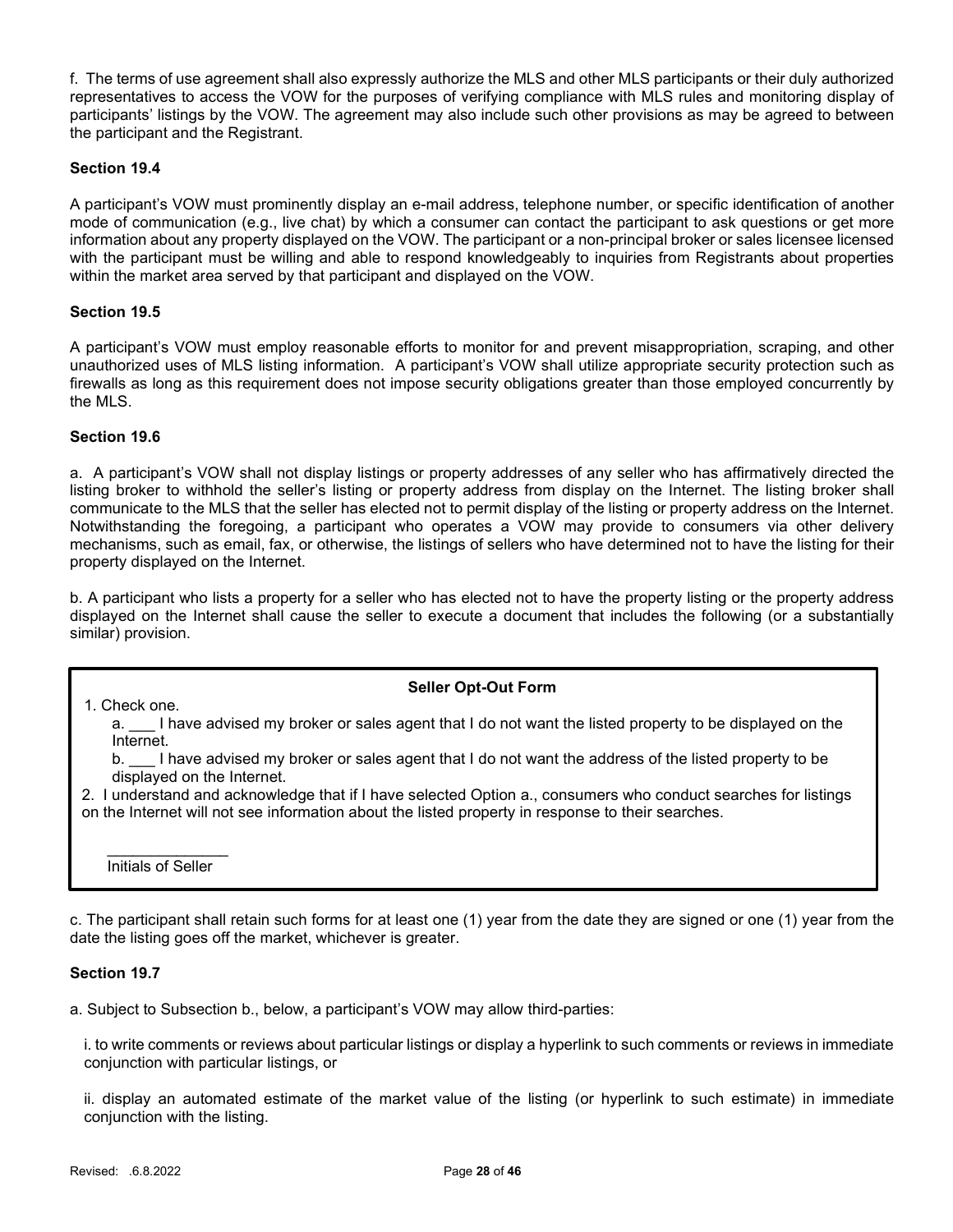b. Notwithstanding the foregoing, at the request of a seller, the participant shall disable or discontinue either or both of those features described in Subsection a. as to any listing of the seller. The listing broker or agent shall communicate to the MLS that the seller has elected to have one or both of these features disabled or discontinued on all participants' websites. Subject to the foregoing and to Section 19.8, a participant's VOW may communicate the participant's professional judgment concerning any listing. A participant's VOW may notify its customers that a particular feature has been disabled at the request of the seller.

## Section 19.8

A participant's VOW shall maintain a means (e.g., e-mail address, telephone number) to receive comments from the listing broker about the accuracy of any information that is added by or on behalf of the participant beyond that supplied by the MLS and that relates to a specific property displayed on the VOW. The participant shall correct or remove any false information relating to a specific property within forty-eight (48) hours following receipt of a communication from the listing broker explaining why the data or information is false. The participant shall not, however, be obligated to correct or remove any data or information that simply reflects good faith opinion, advice, or professional judgment.

#### Section 19.9

A participant shall cause the MLS listing information available on its VOW to be refreshed at least once every three (3) days.

### Section 19.10

Except as provided in these rules, in the NATIONAL ASSOCIATION OF REALTORS® VOW policy, or in any other applicable MLS rules or policies, no participant shall distribute, provide, or make accessible any portion of the MLS listing information to any person or entity.

#### Section 19.11

A participant's VOW must display the participant's privacy policy informing Registrants of all of the ways in which information that they provide may be used.

## Section 19.12

A participant's VOW may exclude listings from display based only on objective criteria, including, but not limited to, factors such as geography, list price, or type of property.

#### Section 19.13

A participant who intends to operate a VOW to display MLS listing information must notify the MLS of its intention to establish a VOW and must make the VOW readily accessible to the MLS and to all MLS participants for purposes of verifying compliance with these rules, the VOW policy, and any other applicable MLS rules or policies.

#### Section 19.14

A participant may operate more than one VOW himself or herself or through an AVP. A participant who operates his or her own VOW may contract with an AVP to have the AVP operate other VOWs on his or her behalf. However, any VOW operated on behalf of a participant by an AVP is subject to the supervision and accountability of the participant.

#### Section 19.15

A participant's VOW may not make available for search by or display to Registrants any of the following information:

a. expired, withdrawn, and terminated listings

b. the compensation offered to other MLS participants

c. the type of listing agreement, i.e., exclusive right to sell or exclusive agency

d. the seller's name

e. instructions or remarks intended for cooperating brokers only, such as those regarding showings or security of listed property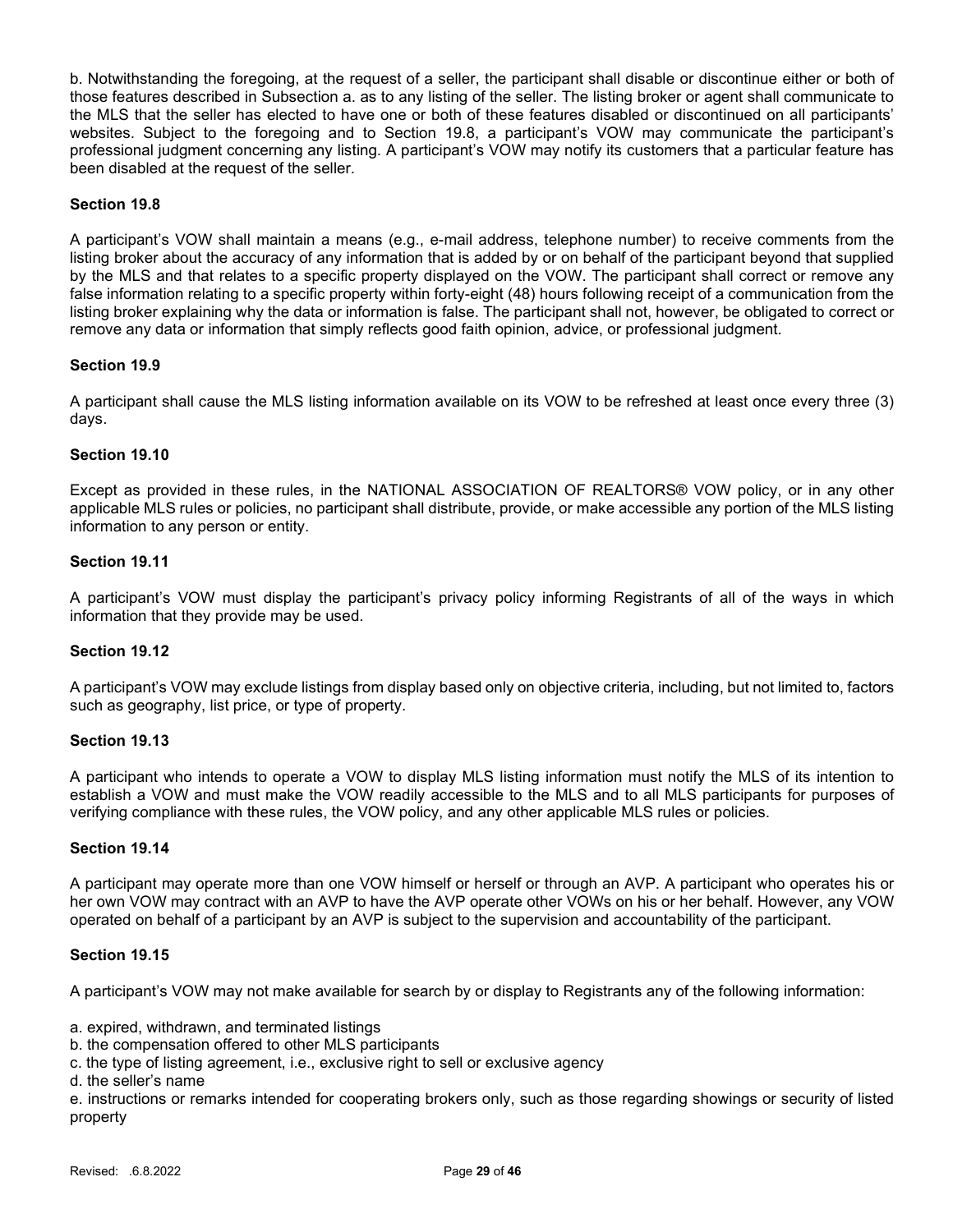### Section 19.16

A participant shall not change the content of any MLS listing information that is displayed on a VOW from the content as it is provided on a MLS. The participant may, however, augment MLS listing information with additional information not otherwise prohibited in these rules or by other applicable MLS rules or policies, as long as the source of such other information is clearly identified. This rule does not restrict the format of display of MLS listing information on VOWs or the display on VOWs of fewer than all of the listings or fewer than all of the authorized information fields.

### Section 19.17

A participant shall cause to be placed on his or her VOW a notice indicating that the MLS listing information displayed on the VOW is deemed reliable but is not guaranteed accurate by the MLS. A participant's VOW may include other appropriate disclaimers necessary to protect the participant and/or the MLS from liability.

The following disclaimer and copyright notice must appear on all search results and details pages of the participant's (or subscriber's) VOW:

"Listing data is derived in whole or in part from Maine Real Estate Information System, Inc. (d/b/a Maine Listings) and is for consumers' personal, noncommercial use only. Dimensions are approximate and not guaranteed. All data should be independently verified. © (current year) Maine Real Estate Information System, Inc. All Rights Reserved.  $\mathsf{m}$ 

### Section 19.18

A participant shall cause any listing that is displayed on his or her VOW to identify the name of the listing firm, the listing broker or agent, and the email or phone number provided by the listing participant in a readily visible color, in a reasonably prominent location, and in typeface not smaller than the median typeface used in the display of listing data.

### Section 19.19 NOT APPLICABLE

#### Section 19.20

A participant shall require that Registrants passwords be reconfirmed or changed every 90 days.

Section 19.21: NOT APPLICABLE

## Section 19.22

A participant shall cause any listing displayed on his or her VOW obtained from other sources, including from another MLS or from a broker not participating in the MLS, to identify the source of the listing.

#### Section 19.23

A participant shall cause any listing displayed on his or her VOW obtained from other sources, including from another MLS or from a broker not participating in the MLS, to be searched separately from listings in the MLS.

#### Section 19.24

Participants and the AVPs operating VOWs on their behalf must execute the license agreement required by the MLS.

#### Section 19.25: NOT APPLICABLE

#### Section 20 Participant Valuation Data Use

Section 20.1 Participant Valuation Defined. "Participant Valuation" is Participant's use and display of portions of MLS listing content, possibly including other data, for an automated valuation model (AVM), broker price opinion (BPO), comparative (or comparable) market analysis (CMA), or similar product or service, provided it can fairly be characterized as a valuation of real property and only to the extent permitted here. Participant Valuation services need not include any human judgment or analysis. As used in this Section 20 of these rules, the term "Participant" includes a Participant's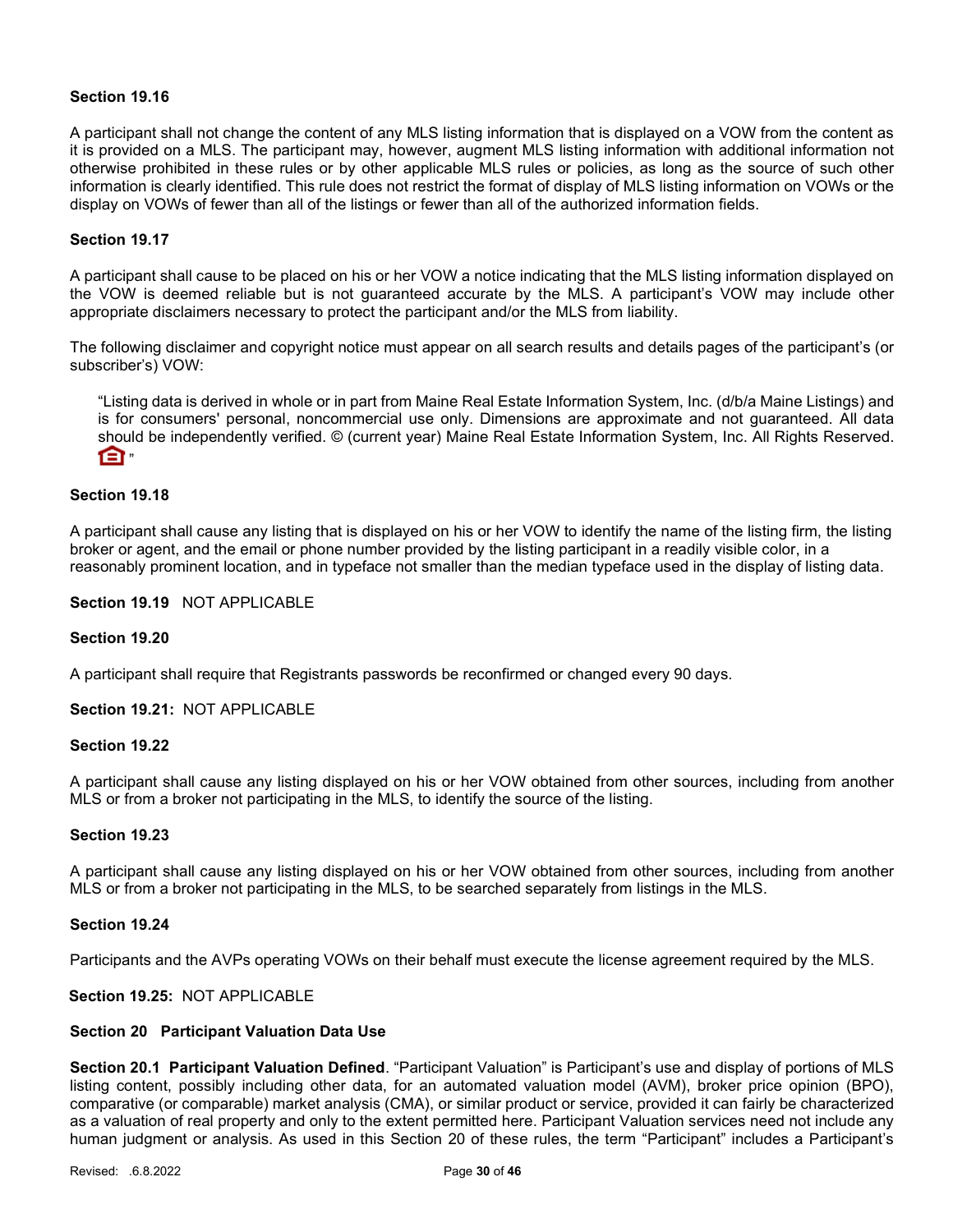affiliated non-principal brokers and sales licensee, except when the term is used in the phrases "Participant's consent" and "Participant's oversight, supervision, and accountability." References to "Participant Valuation" includes all Participant Valuation whether provided by a Participant, non-principal broker, or sales licensee.

Section 20.2 Valuation Vendor. "Valuation Vendor" refers to an entity or person designated by Participant to provide Participant Valuation services to Participant, subject to Participant's supervision, accountability, and compliance with this policy. No Valuation Vendor has independent participation rights in the MLS or right to use MLS listing content, except in connection with the provisions of Participant Valuation services to Participant. Access by Valuation Vendor to MLS listing content is derivative of the rights of the Participant on whose behalf it provides the Participant Valuation services. Participant may use Valuation Vendor's technology platform and services to facilitate the fulfillment of Participant Valuations services, subject to and as permitted by state law.

Section 20.3 Provision of Participant Valuation. Participant may provide Participant Valuation services to individuals and entities with whom Participant establishes a broker-customer or broker-client relationship ("Registrants"), if such a relationship is required and defined by state law, including completion of all actions required by state law in connection with providing real estate brokerage services to Registrants. Such actions include, but are not limited to, satisfying all applicable agency, non-agency, and other disclosure obligations, and execution of any required agreements necessary for performing valuations of real property services. Participant's Valuation Vendor may facilitate such actions where permitted by state law. Where state law does not require the establishment of a broker-customer or broker-client relationship for providing Participant Valuation services, the transaction must still occur between the Participant and Registrant, but may be facilitated by Participant's Valuation Vendor.

Section 20.4 Eligible Registrants. Registrants may include Participant's bona fide clients and customers, financial institutions, mortgage lenders, mortgage bankers, mortgage brokers, mortgage loan servicers, title or mortgage insurers, insurers of payments owed to owners of mortgage backed securities, government sponsored entities, or such other businesses or institutions having an interest in automated reports on property valuation or market conditions.

Section 20.5 Registration e-mail address. Participant, or Valuation Vendor on behalf of Participant where permitted by state law, must obtain the name of and a valid e-mail address for each Registrant that is an individual and the name of and a valid email address for each authorized user if the Registrant is an entity. Participant must ensure that each Registrant agrees to the following terms of use or substantially similar terms of use. Participant must verify that the e-mail address provided by the Registrant is valid and that the Registrant has agreed to the terms of use; Participant may utilize Valuation Vendor's technology platform to facilitate and fulfill these obligations.

Section 20.6 Terms of use. Participant, or Valuation Vendor on behalf of Participant where permitted by state law, must require each Registrant to review and affirmatively to express agreement (by mouse click or otherwise) to a terms-of-use agreement or other form of written contract that provides at least the following:

(a) that Registrant acknowledges entering into a lawful consumer-broker relationship with Participant, if such a relationship is required by state law, or that Registrant acknowledges purchasing the Participant Valuation from Participant, if a consumer-broker relationship is not required by state law.

(b) that all information obtained by Registrant from Participant Valuation is intended only for Registrant's business purposes related to (1) mortgage loan foreclosure or default risk assessment or the review of the quality or accuracy of real estate appraisals or other valuations (2) use in evaluating or engaging in a potential financing or other transaction relating to the subject property, (3) distribution to an actual or potential borrower of funds the repayment of which is secured by a mortgage lien on the subject property, or to the borrower's financial or legal advisors, (4) the purchase or sale of mortgage servicing rights, (5) the purchase or sale of loans, or (6) the purchase, sale, or rental of properties whether property is intended to be used as a residence or for investment and whether the purchaser or seller is an individual or institution.

(c) except as provided above, that Participant Valuations must not be used for any other purposes, including display on publicly accessible websites, and that Registrant must not resell Participant Valuation and must not copy, redistribute, or retransmit or otherwise use any of the MLS listing content provided in Participant Valuation.

(d) that Registrant acknowledges, as between the parties, the MLS's ownership of and the validity of the MLS's copyright in the MLS listing content.

Revised: .6.8.2022 **Page 31 of 46** (e) that Registrant authorizes MLS and other Participants or their duly authorized representatives to access and review the form used by Participant for any Participant Valuation for the purposes of verifying compliance with this policy and monitoring use of Participants' listings for Participant Valuation.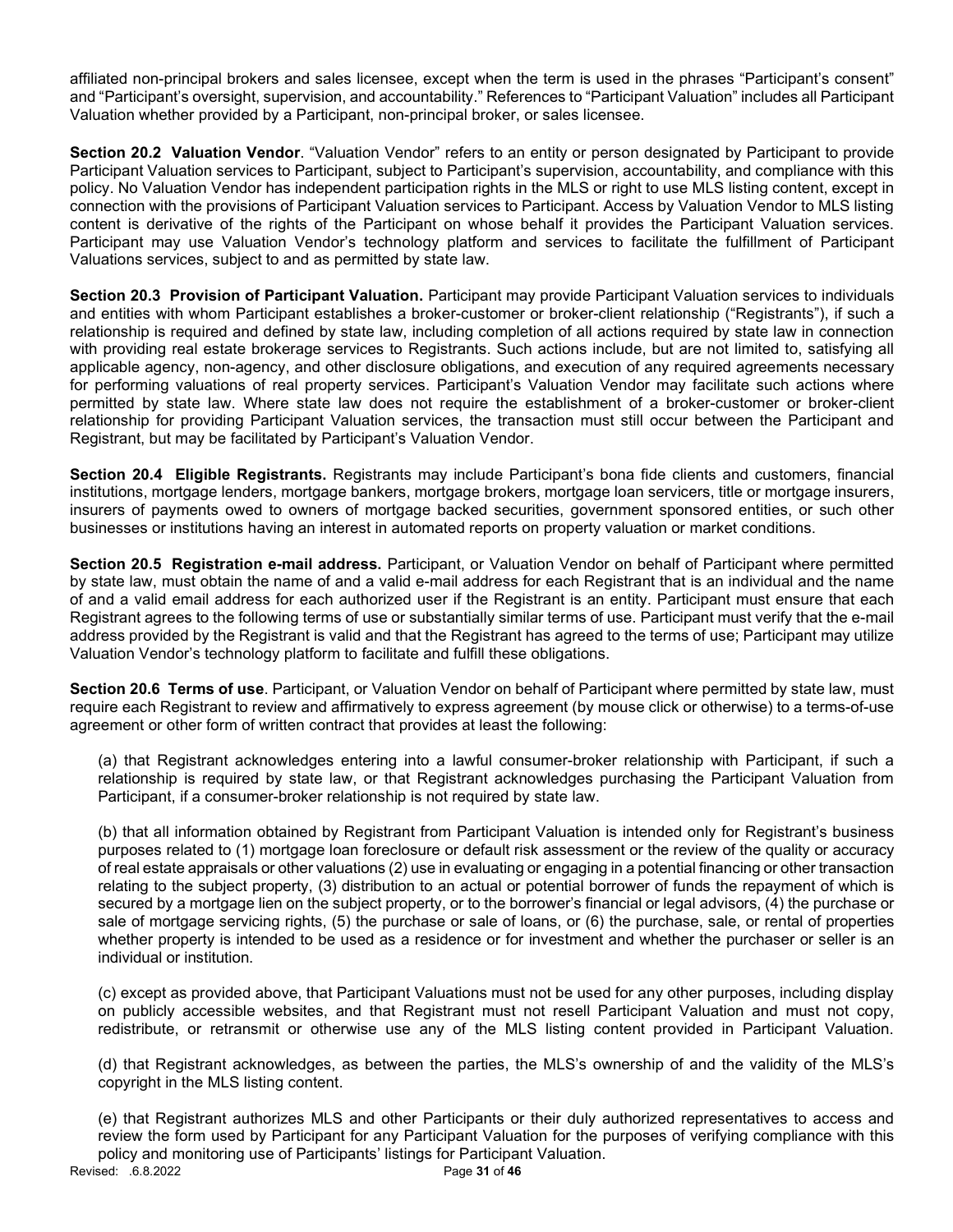To the extent that Registrant breaches the terms of use agreement described in this policy, Participant and Valuation Vendor is liable to the MLS as if Participant or Valuation Vendor had breached the terms of use agreement itself. The agreement may also include such other provisions as may be agreed to between Participant and Registrant.

Section 20.7 Rights limited to Participants. Participant's right to use MLS listing content in any Participant Valuation is subject to the applicable office of Participant being a Participant in the MLS. In other words, an office of Participant that is not a Participant of the MLS, then it may not use MLS listing content in any valuations or real property provided to any third party.

Section 20.8 Standard of care and display. Participant must protect the MLS listing content from misappropriation by employing reasonable efforts to monitor for and prevent scraping or other unauthorized accessing, reproduction, or use of the MLS listing content and Valuations.

Section 20.9 Compliance checking. Participant must make a copy of any type of Participant Valuation sold by Participant available to the MLS for purposes of verifying compliance with this policy. Participant must maintain an audit trail of Participant's delivery to Registrant of all Participant Valuations and make that information available to the MLS if the MLS has reason to believe that any Registrant has caused or permitted a breach of the terms of use (or comparable agreement).

Section 20.10 No disclosure of confidential data. Participants are prohibited from providing to any individual or entity, verbally or by any other delivery mechanism, any MLS listing content classified as confidential by the MLS. Participant and Valuation Vendor must ensure that such confidential information is not disclosed to Registrants or any other third party.

Section 20.11 Display requirements. Participant must cause to be placed on any Participant Valuation, or terms of use, (a) a notice indicating that the MLS listing content displayed on the Participant Valuation is not guaranteed accurate by the MLS or other Participants; (b) a copyright notice display "Copyright 20XX Maine Real Estate Information System, Inc. (d/b/a Maine Listings)" or "© 20XX Maine Real Estate Information System, Inc. (d/b/a Maine Listings)" or substantially similar. Participant must replace "20XX" with the current year as of January 1 each year.

## Section 21 Brokerage Back Office Feed

Participants are entitled to use the BBO Data for BBO Use subject to the provisions of this policy:

Section 21.1 BBO Data Defined. "BBO Data" means all real property listing and roster information in the MLS database, including all listings of all participants, but excludes (i) MLS only fields (those fields only visible to MLS staff and the listing participant), and (ii) fields and content to which MLS does not have a sufficient license for BBO use.

Section 21.2 BBO Use Defined. "BBO Use" means use of BBO Data by participant and subscribers affiliated with the participant for the following purposes: (1) Brokerage management systems that only expose BBO Data to participant and subscribers affiliated with participant; (2) Customer relationship management (CRM) and transaction management tools that only expose the BBO Data to participant, subscribers affiliated with participant, and their bona fide clients as established under state law; (3) Agent and brokerage productivity and ranking tools and reports that only exposes BBO Data to participant and subscribers affiliated with participant; (4) Marketplace statistical analysis and reports in conformance with these rules.

Section 21.3 BBO Use by Participant. BBO Use may only be made by participant and subscriber affiliated with participant, except that at the request of a participant, MLS must provide BBO Data to that participant's designee. The designee may use the BBO Data only to facilitate the BBO Use on behalf of that participant and its affiliated subscribers.

Section 21.4 No Opt Out. There is no option for participants to opt-out their listings from the Brokerage Back Office Feed Use.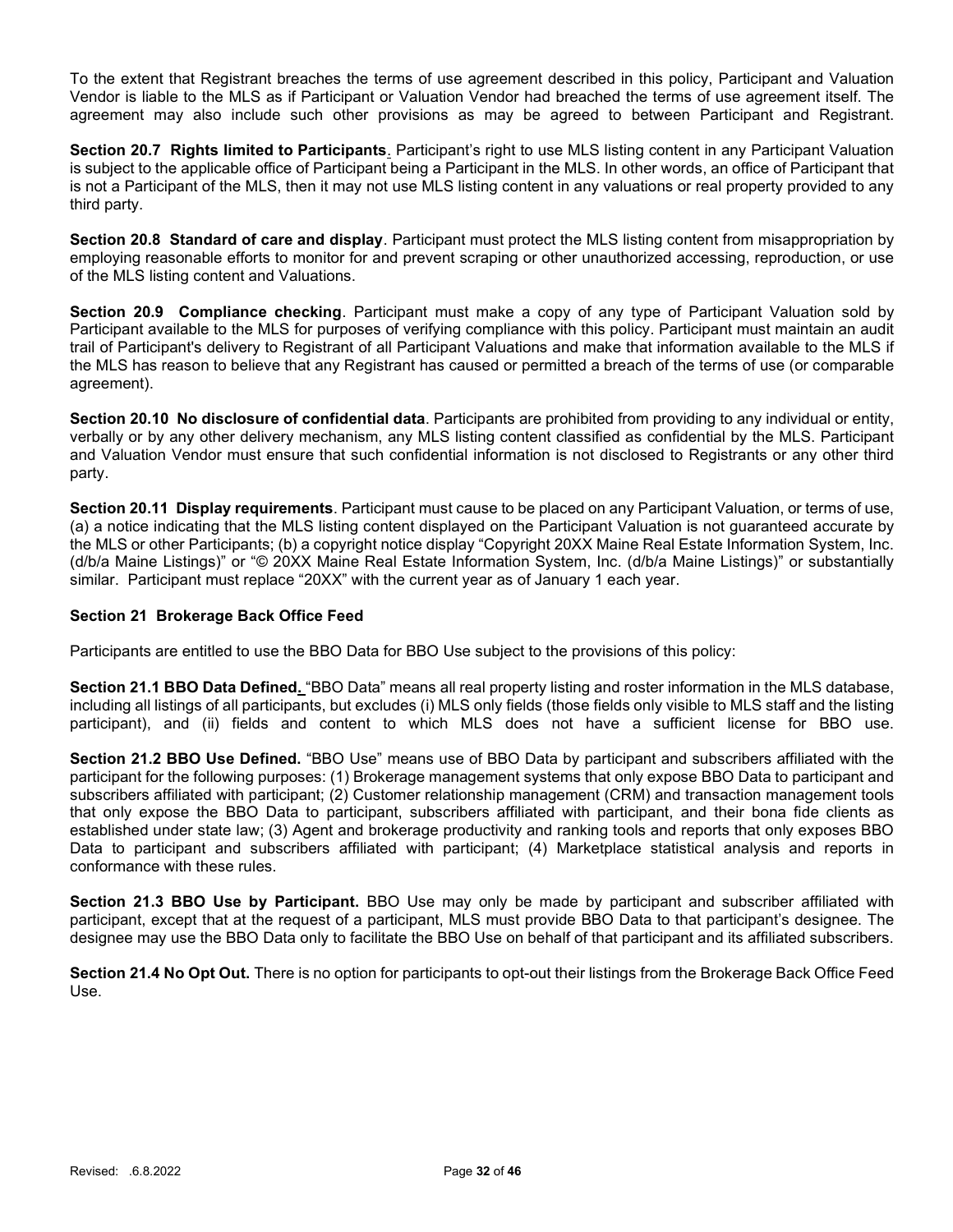## Addendum I

### Branch/Office Site License Policy Statement

For the purposes of this policy statement:

- 1. The Maine Department of Professional & Financial Regulation (MDPFR) shall mean that body which issues and governs real estate licenses and appraisal certification in the state of Maine.
- 2. Licensees shall mean, brokers, agents, appraisers, appraiser trainees, etc.
- 3. Site shall mean any separate business location(s) that meets the criteria requiring a site license fee as set forth in this policy statement.

Determining when a participant has multiple sites that require a separate site license fee: A separate site license fee (as set forth in the EULA) must be paid for each participant site. Each office or place of business where participant wishes to have a separate identity and/or allow authorized users from that office or place of business to use the MLS is a separate site. The following provisions provide further guidance on determining when a separate site license fee must be paid.

- 1. Separate Branch or Satellite Offices:
	- a. If participant has a place of business that is licensed as a real estate branch office or is listed as the address of an appraiser by the MDPFR, or if participant has a place of business that is otherwise required to be licensed as a branch office, that "branch office" is a separate site if any one or more of the following apply:
		- i. Authorized User of Record: If the MDPFR's records state that one or more of participant's authorized users have been, or are, either located at or "licensed to," or employed at a place of business other than a licensed Site. (Note: designating an authorized user as a branch manager or supervisor at a branch site or office or address other than that on the site license shall not alone be cause for the requirement of payment of an additional site license fee so long as that same branch manager/supervisor is an authorized user at a Site that is subject to a site license fee at the same or higher level of access than the other place of business); or,
		- ii. Public Statement of Services: Participant, or its authorized users, or other persons advertise or promote the other place of business as being owned, occupied, used or operated by or affiliated with participant, such that participant (or any authorized user) can conduct services as defined by the Maine Real Estate Commission license law (whether such advertisement or promotion is public - for example, in newspapers or on the Internet) or private (for example, on stationary or business cards) or as a location where participant or its authorized users may be contacted regarding matters related in any way to any listing available and/or accessible via the MLS.

Homes as a Place of Business: If the home is held out to the public as being an office - meaning, you maintain business cards with that address, there are ads noting that home office/town as a branch, there's a yellow page ad identifying the home office, for sale signs with home office phone # or an office sign at the location of your home, etc. or use any other public statement or announcement that identifies the home as also being a place of business. If you can answer no to ALL of the above, you do not need to pay a fee. If yes to ANY of the above, you are telling the public that the location is a place of business and you DO need to pay the site license fee.

iii. Do Licensees Work Out of Your Place of Business: For example: answering phones, meeting clients, doing CMAs, writing offers, inputting listings, or searching for properties, performing appraisals, performing appraisal reviews or having access to Maine Listings data and use as part of their business in that branch office. Or is your branch office simply held out to the public as being a branch of the firm (such as, listed in the phone book/directory assistance, identified in ads, or a sign on building that it's an office in a commercial location? If yes to ANY of the above, you DO need to pay a site license fee. If your branch office includes licensees who work out of that office\* and they meet ALL of the following criteria; (answering phones, meeting clients, doing CMAs, writing offers) but have absolutely no reason to use Maine Listings data (for example, there are no authorized users assigned to this office, the office is in a market that doesn't use MLS, CMAs are performed using third-party sources non- Maine Listings data, cannot offer a seller the ability to put listing in Maine Listings) – then no -- you do not need to pay a fee.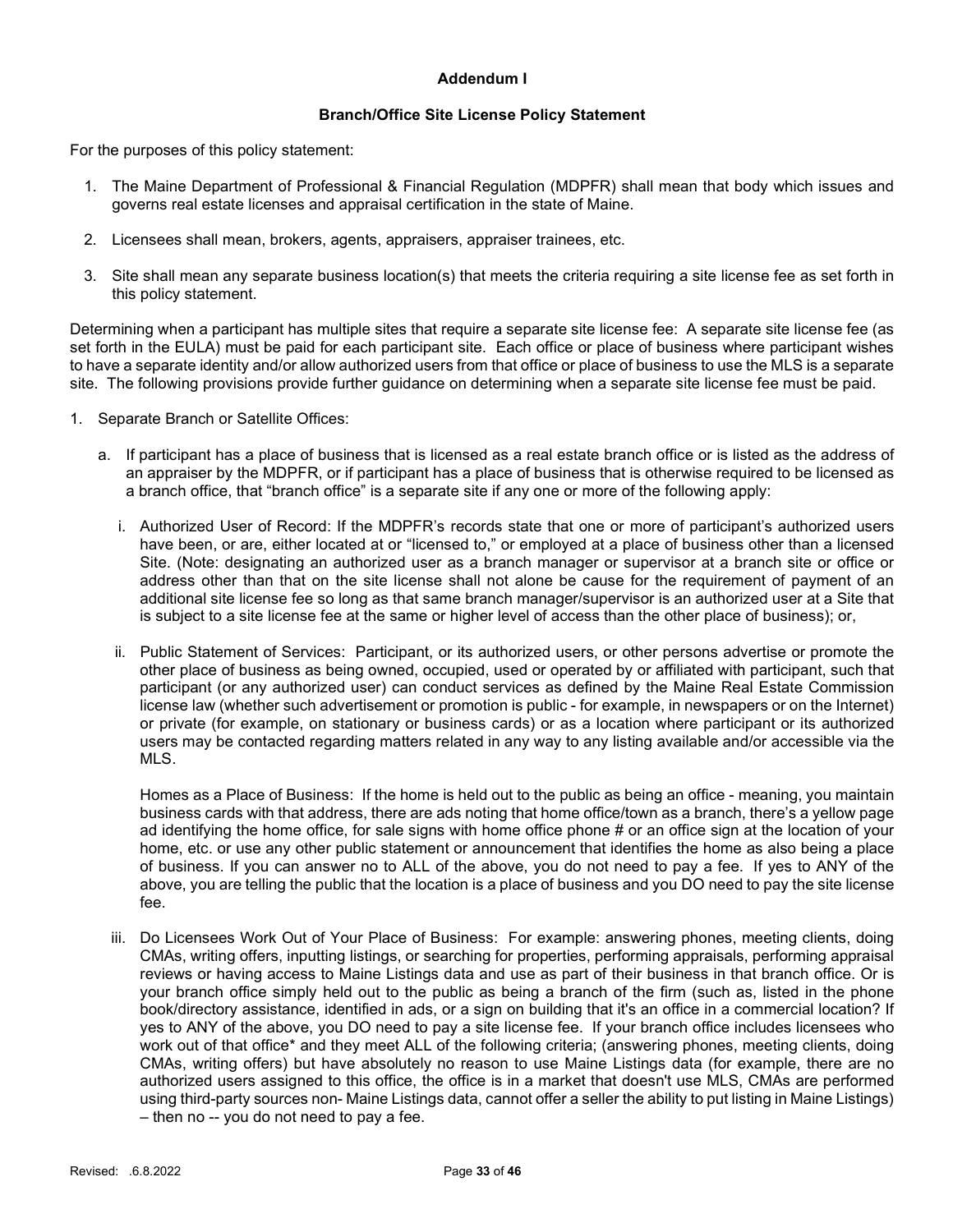NOTE: The definition "work out of" implies that licensees at that branch are capable of servicing a call to that branch inquiring about a Maine Listings listing by having access to the computer. Work out of does not include someone swinging by and using a phone line on their way through town. Work out of includes licensees who maintain a presence in that office. Maintain a presence can happen two ways: a) they are licensed to that branch; b) they are licensed to another branch but routinely spend more than an incidental amount, i.e., 5% of their time working at the branch office without a site license.

iv. Administrative Branch: If only administrative personnel of the firm work out of that branch (meaning, the public never becomes aware of the existence of that branch because only bookkeepers and non-licensed staff work there, then it is exempt from a site license fee.

b. Determining whether participant's authorized users actually access and use the MLS from any particular location is not definitive or required when determining whether such a location is a "site" that requires a separate site license fee. Participants should review the above factors when determining whether their separate locations are deemed separate sites. If participant is unsure whether its separate location or office is a site that requires a separate site license fee, participant is obligated to request that Maine Listings make a determination and comply accordingly.

2. Permissible Multiple Location Use. Nothing in subsection 1 shall mean that authorized users cannot use and access the MLS from a location that does not require a separate site license fee; provided that the factors listed in subsection 1 do not also apply.

3. Manager Exception: Nothing in subsection 1 shall mean that an authorized user who is the designated manager licensed to more than one location cannot use and access the MLS from a location that does not require a separate site license fee; provided that (i) at least one of the locations to which the designated manager is licensed is subject to payment of a site license fee, (ii) the designated manager does not permit unauthorized use/access, and (iii) the factors listed in subsection 1 do not apply.

4. Multiple Businesses at Same Location. Participants conducting multiple businesses at the same location must pay a site license fee for each separate business if, according to the MDPFR records, any authorized user (other than the designated broker/and or manager) is licensed to or located at the separate business. For purposes of this section, the term "separate business" means any distinct legal entity or any business that is designated, promoted or advertised under a different name.

5. Payment of Site License Fee. Each separate site requires payment of separate site license fee. These fees commence and become due and payable (whether or not participant properly identifies the number of sites for which it owes a site license fee) on the earlier of the following dates: a) the date the participant notifies Maine Listings of its additional site; or b) the date the participant should have notified Maine Listings of its additional site as provided for above. The fees are due and payable upon demand by Maine Listings and continue to accrue until the earlier date by which participant terminates its business at the applicable unlicensed site and terminates all access to the MLS at the unlicensed site, or the date any unlicensed site no longer requires the payment of a separate site license fee pursuant to these Rules and Regulations. Notwithstanding the termination of the accrual of fees, any balance due to Maine Listings from an unlicensed site shall be due upon demand and remain due until paid. Subsequent closure of an unlicensed site is not a basis to forgive a violation of these Rules and Regulations. If the date in subsection (b) above is not clear, Maine Listings may use the date upon which a participant (or any of its authorized users) was first designated/licensed to the applicable site according to MDPFR records. If the date of termination is unclear, Maine Listings may use the last date participant (or any of its authorized users) was designated/licensed to the applicable site according to the Maine Department of Professional & Financial Regulation's records. Participant is obligated to pay all owed and unpaid amounts due to Maine Listings upon demand.

6. Penalties for Failure to Pay Site License Fee When Required: Participant's failure to pay a required site license fee entitles Maine Listings to terminate participant's access to and use of the MLS at all of participant's sites upon thirty (30) calendar days notice to such participant, such notice may be provided via email). In addition, Maine Listings may immediately terminate access of any authorized user designated by the MDPFR records as being affiliated with an unlicensed site without notice. Participant shall not be entitled to access, or provide access to any previously authorized user, without payment of all sums due to Maine Listings for the unlicensed site. Termination or suspension of the MLS does not relieve participant of its obligation to pay Maine Listings all owed and unpaid amounts. Violation of the end user license agreement or these Rules and Regulations by failure to properly license and pay for each site shall be a Major Violation as defined in the rules and regulations.

Revised: .6.8.2022 **Page 34 of 46** 7. Participant Affidavits: Maine Listings may accept, but is not obligated to accept, an affidavit from participant as evidence of any of the above factors in any dispute with participant regarding the need to license any location or disputed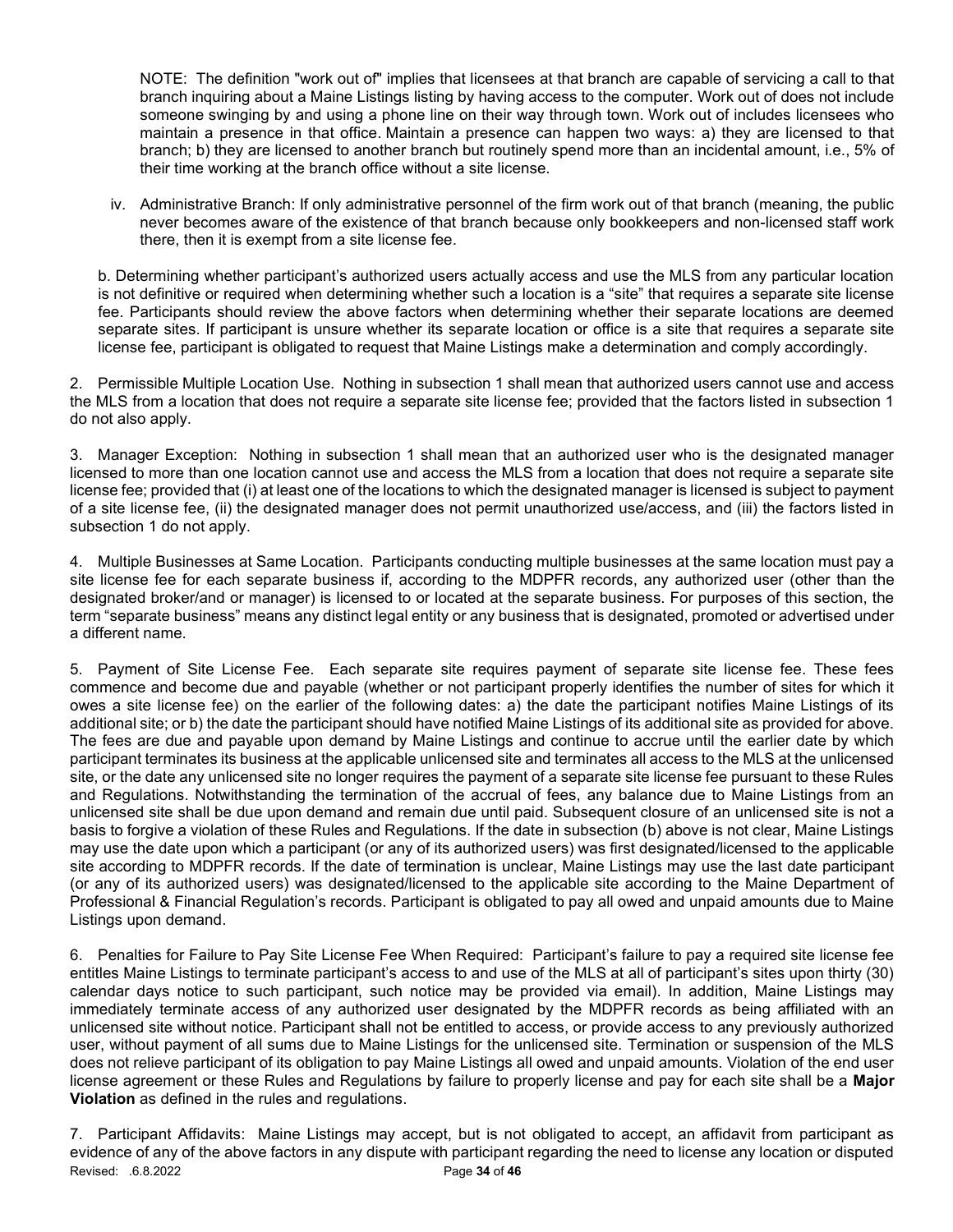exempted. If subsequent facts reveal that the affidavit is false or has been provided in bad faith, Maine Listings shall remain entitled to collect all owed and unpaid amounts due and take all other remedies available, whether or not certain prior claims were abated, waived or forgiven based upon any such affidavit.

8. Maine Listings Review: The Executive Committee of Maine Listings shall have the right to review participant's requests for relief from any finding that participant has violated the rules and regulations relating to the determination of the number of participant sites as provided in Section 9.2 of the rules and regulations; provided, however, that the Executive Committee shall not be required to admit new evidence of any kind, nor be obligated to provide any participant with an opportunity to present evidence disputing any determination made by Maine Listings and that the Executive Committee may at its option refer the violation to the Policy Review Committee for further consideration of violations of Section 7 and Section 9 of the rules and regulations. The participant's authorized representative shall have the right to be present and speak on its behalf before the Executive Committee regarding any claimed violation only in the event the Executive Committee elects to provide participant the optional opportunity to dispute any determination made by Maine Listings.

# Addendum II

\_\_\_\_\_\_\_\_\_\_\_\_\_\_\_\_\_\_\_\_\_\_\_\_\_\_\_\_\_\_\_\_\_\_\_\_\_\_\_\_\_\_\_\_\_\_\_\_\_\_\_\_\_\_\_\_\_\_\_\_\_\_\_\_\_\_\_\_\_\_\_\_\_\_\_\_\_\_\_\_\_\_\_\_\_\_\_\_\_\_\_

## Failure to Pay Policy Statement

- 1. SUSPENSION POLICY: For failure to pay any service charges, fees or dues within thirty (30) days of the due date and provided that at least ten (10) days notice has been given by Maine Listings:
	- a. Payment default letters shall include an automatic processing fee. AND
	- b. Participation in Maine Listings shall be suspended. AND
	- c. Upon suspension participant must immediately cease using Maine Listings printed and electronic data. AND
	- d. Participant must immediately notify its authorized users and consultants that they too are ineligible to access and use Maine Listings data. AND
	- e. Participant's active and pending listings may be removed. AND
	- f. Reinstatement and any other fees due must be satisfied prior to reinstatement.
- 2. EXPULSION POLICY: If fees remain unpaid for a total of sixty (60) days the participant shall be:
	- a. Expelled. AND
	- b. Participant's active and pending listings if not already removed may be removed. AND
	- c. In addition to unpaid fees, fines, or dues, participants shall also be charged all reasonable costs of collection including actual attorney's fees. AND
	- d. Following expulsion, reinstatement shall no longer be an option and a new application for participation must be filed with payment of an initiation fee.

3. OUTSTANDING DEBTS: Participant continues to be responsible for all debts, including time remaining in their initial term.

4. PAYMENT MUST BE MADE IN FULL: Once suspended or expelled, MLS services will not be re-instated until full payment of all charges is received in addition to any reinstatement or initiation fees. (To view participant account statement or make payment when suspended, go to MaineListings.com, Sign In, My Office, Pay My Bill. Expelled participants payments must be paid in full with certified funds.)

5. INTEREST CHARGES: Interest charges of one and one half per cent (1.5%) a month shall be assessed for each delinquency over fifteen (15) days from the date of invoice.

# Addendum III

## Policy Review Committee and Executive Committee Proceedings, Hearings and Appeals Process and Procedures

Policy Review Committee Process and Procedures: The Policy Review Committee consists of up to fifteen (15) individuals appointed by the president. The chair of the committee shall be appointed by the president.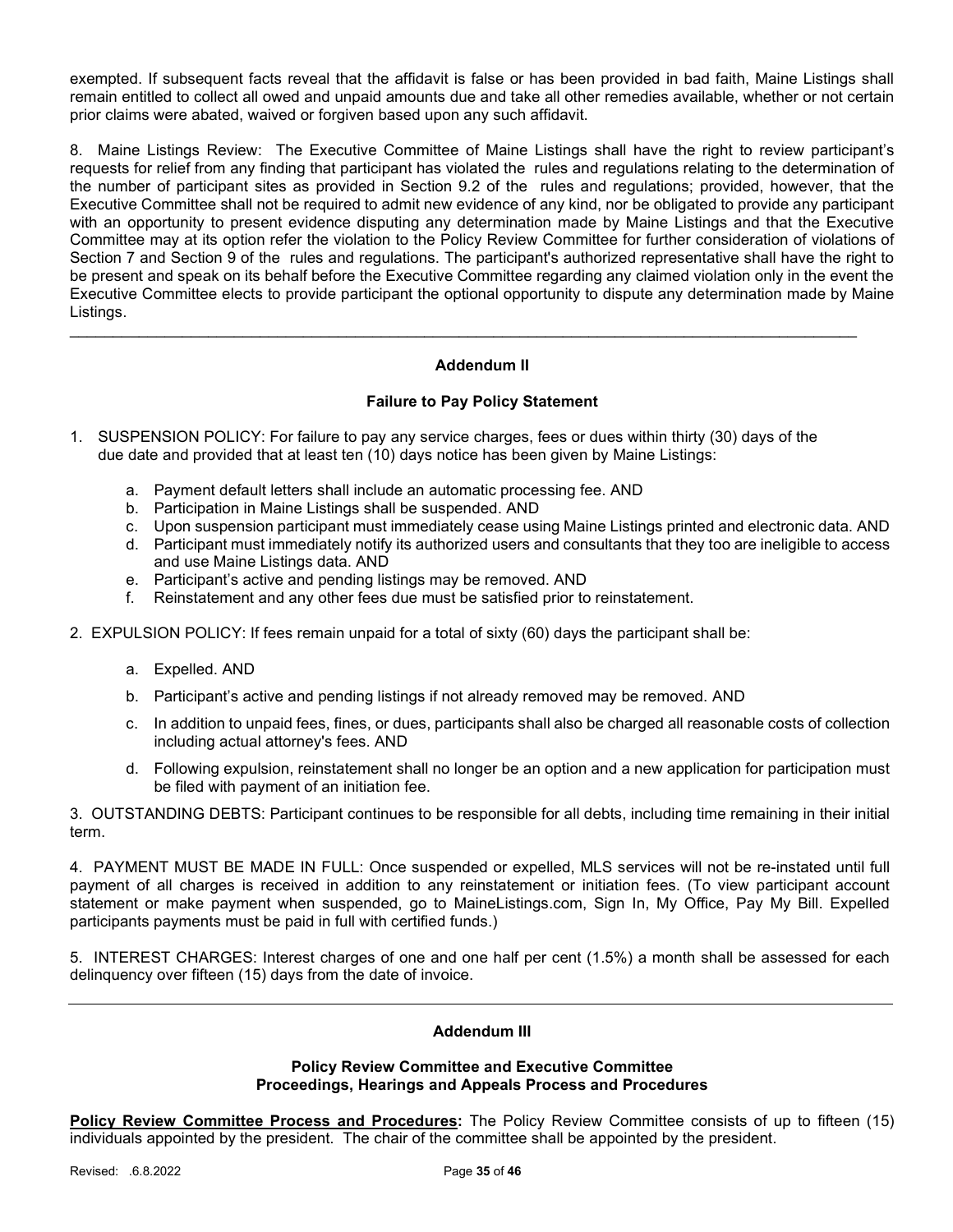In the event that participant wishes to have the committee conduct a hearing for any sanction, it shall so notify Maine Listings in writing within ten (10) business days of the date of such determination. The notice must outline in as much detail as possible the reasons that participant feels the determinations or sanctions should be set aside and/or amended. Upon receipt of such notice, all sanctions shall be deferred until such time as the committee conducts its hearing. NOTE: fees for MLS service are not subject to this section or appeal.

If a matter is referred to the committee for a hearing, Maine Listings will notify the chair of the committee. Upon receipt of such notice the chair will appoint a panel of five (5) members of the committee to hear the matter and establish the time/location of the proceeding. One of the panel members will be the chair of the committee. If the chair determines that she/he has a conflict of interest with participant, the chair will appoint another member who will act as chair and preside over the proceeding. Participant will be notified in writing of the alleged violation and the fact that the matter has been referred to the committee. The notice to participant shall include: (i) specifics regarding the alleged violation, (ii) copies of any supporting documentation/materials that will be provided by Maine Listings to the panel, (iii) the identity of the fivemember panel and (iv) the date/time/location of the proceeding. This written notice must be sent to participant at least ten (10) business days prior to the date that the proceeding is to be held, unless participant consents to a shorter time for a proceeding. Participant may object to any panel member, including the chair. Unless the president determines that participant's objection is made in bad faith or without reasonable basis, the committee will honor any such objections and will propose an alternative member of the committee to serve on the panel. Participant must provide written notice of its objection to any panel member within five (5) business days of the date of notice of the proceeding. If an objection is raised, participant will be provided with written notice of the alternative(s) selected and will have another five (5) business days to object to such alternatives as provided above. The proceeding will be rescheduled as necessary to accommodate this notice and objection process.

If participant becomes unable to attend the hearing and would like to re-schedule for another date, participant shall so notify Maine Listings as soon as possible with cause. Although there is no obligation to re-schedule any hearing, chair may elect to do so as to reasonably accommodate participant's request.

Three (3) members of the panel (including the chair) must be present for a quorum, and a majority vote of those present shall constitute the decision of the committee. The chair will only vote in the event that there is a tie among the other panel-members.

Participant may be represented by counsel at the proceeding. The committee will be conducted as follows:

First, the chair will read the following statement:

Maine Listings staff was informed of (or discovered) a perceived violation of the rules and regulations. The participant was notified and given an opportunity to respond.

Only the Board of Directors of Maine Listings may make or amend policies. The committee must consistently and fairly apply its interpretation of the rules and regulations as established by the Board of Directors. You may not pick and choose from or alter any rules that you wish to enforce. However, after a finding, the committee may recommend that the Board of Directors consider amending a rule, policy or any procedures as a result of the hearing.

Second, the chair will introduce those in attendance and will ask if anyone needs clarification of the alleged violation and/or the applicable rule or possible sanctions. All questions shall be answered to the satisfaction of the individual seeking clarification.

Third, participant will be provided with an opportunity to address the alleged violation, at which time participant may present additional evidence and call witnesses.

Fourth, upon completion of participant's presentation, the chair will invite the panel to ask questions of any in attendance. All questions shall be answered to the satisfaction of the individual posing the question.

Fifth, participant and their possible attendees will be asked to leave the room and the panel will discuss the allegations. As part of their discussions, the panel may make inquiries of participant or attendees. At this time, new evidence may not be introduced.

Revised: .6.8.2022 **Page 36 of 46** Sixth, upon completion of the above discussions, participant and attendees may be asked to rejoin the panel and the panel shall deliver its decision in writing. The written decision, along with a copy of the review and appeals process will be provided to participant prior to adjourning.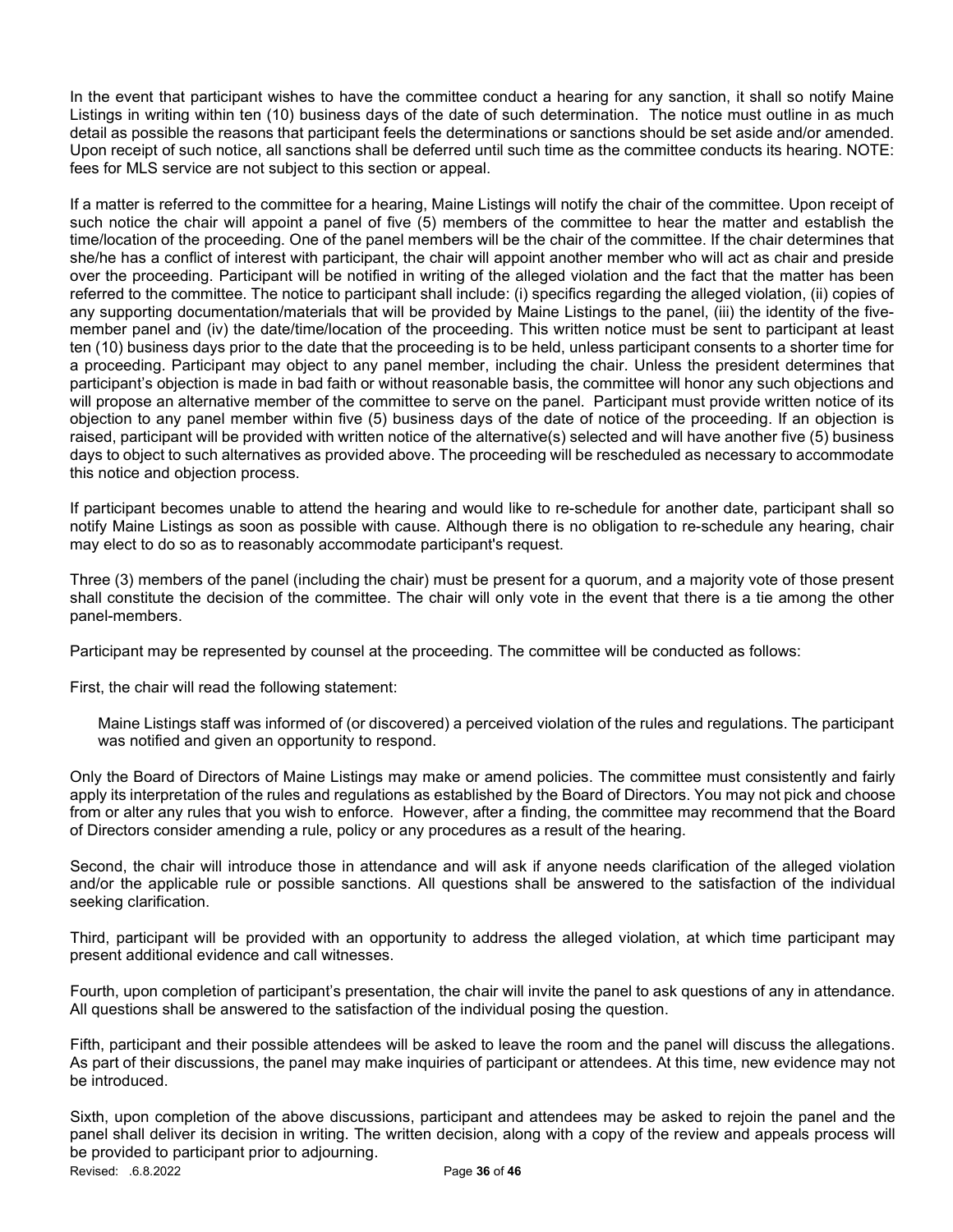In making its determination, the panel may (i) postpone its finding(s), (ii) dismiss the allegation, or (iii) if participant has been found to have committed a violation impose the following sanction(s): (a) a fine not to exceed \$15,000, (b) suspension or expulsion of participant, (c) place participant on probation during which time staff will monitor data input and spot check participant's supporting documentation as deemed necessary; and/or (d) any other remedies or sanctions that the panel deems appropriate as a condition to participant's continued participation including, without limitation, that the participant be directed to require that the authorized representative or certain of its user(s) successfully complete required education within a prescribed period of time related to the violation. Sanctions may include a combination of any of the above with or without return of any fines upon successful completion of any prescribed course or program. Any fines assessed will be invoiced and must be paid in accordance with the same policies for payment of subscription fees. Failure to comply with any sanctions will require further disposition, during which time participant's access to the MLS may be suspended.

Participant may request an appeal hearing before the Executive Committee to review a determination made by the Policy Review Committee only when there are concerns of 1) misapplication of the MLS rule, 2) lack of due process or 3) the sanction issued. Such appeal hearing shall be conducted as set forth below and shall address those concerns only.

**Executive Committee Review Process and Procedures:** In the event that participant wishes to have the Executive Committee review matters of 1) misapplication of the MLS rule, 2) lack of due process or 3) the sanction issued by the Policy Review Committee, it shall so notify Maine Listings in writing within ten (10) business days of the date of such determination. Participant must include with such notice a non-refundable filing fee of \$250. (If determination is no violations are confirmed, filing fee may be refunded.) The notice must outline in as much detail as possible the reasons that participant feels the determinations or sanctions should be set aside and/or amended. Upon receipt of such notice, the president shall review same and determine if an appeal hearing is warranted, all sanctions shall be deferred until such time as the Executive Committee conducts its appeal hearing. Any member of the Executive Committee who also served on the Policy Review Committee panel that issued the determination and sanctions in question may not participate in the Executive Committee appeal hearing.

Upon determination an appeal hearing is warranted then written notice to participant and the members of the Executive Committee, shall include (i) specifics regarding the alleged violation and any documentation/materials related thereto, (ii) copies of participant's request for an appeal hearing along with any supporting documentation/materials provided with such notice, (iii) the sanctions imposed by the Policy Review Committee, (iv) the date/time/location of the appeal hearing and (v) the names of the Executive Committee. This written notice must be sent to participant at least ten (10) business days prior to the date that the proceeding is to be held; unless participant consents to a shorter time for a proceeding. Participant may object to any Executive Committee member, including the chair. Unless the president determines that participant's objection is made in bad faith or without reasonable basis, the Executive Committee will honor any such objections. Participant must provide written notice of its objection to any executive member in writing and within five (5) business days of the date of notice of the proceeding. If an objection is raised, the president may replace the member with a director and participant will be provided with written notice of the alternate(s) selected and will have another five (5) business days to object to such alternate(s) as provided above. The proceeding will be rescheduled as necessary to accommodate this notice and objection process.

If participant becomes unable to attend the appeal hearing and would like to re-schedule for another date, participant shall so notify Maine Listings as soon as possible with cause. Although there is no obligation to reschedule any appeal hearing, the president may elect to do so to reasonably accommodate participant's request.

Three (3) members of the Executive Committee constitutes a quorum, and a majority vote of those present shall constitute the decision of the Executive Committee.

Participant may be represented by counsel at the appeal hearing and will be conducted as follows:

First, the president serves as chair unless acceptable objection or served on the Policy Review panel, (in which case the president cannot participate in the appeal hearing and an alternate will be appointed to preside over the appeal hearing) and will read the following statement:

The Policy Review Committee held a meeting on (date) and made the determination and imposed the sanctions described in your information packet. Participant has requested that the Executive Committee review these determinations/sanctions for the reasons set forth in your information packet.

Revised: .6.8.2022 **Page 37 of 46** For the purpose of policy review, only the Board of Directors may make or amend policies. The Executive Committee must consistently and fairly apply its interpretation of the rules and regulations as established by the Board of Directors. You may not pick and choose from or alter any rules that you wish to enforce. However, after a finding, the Executive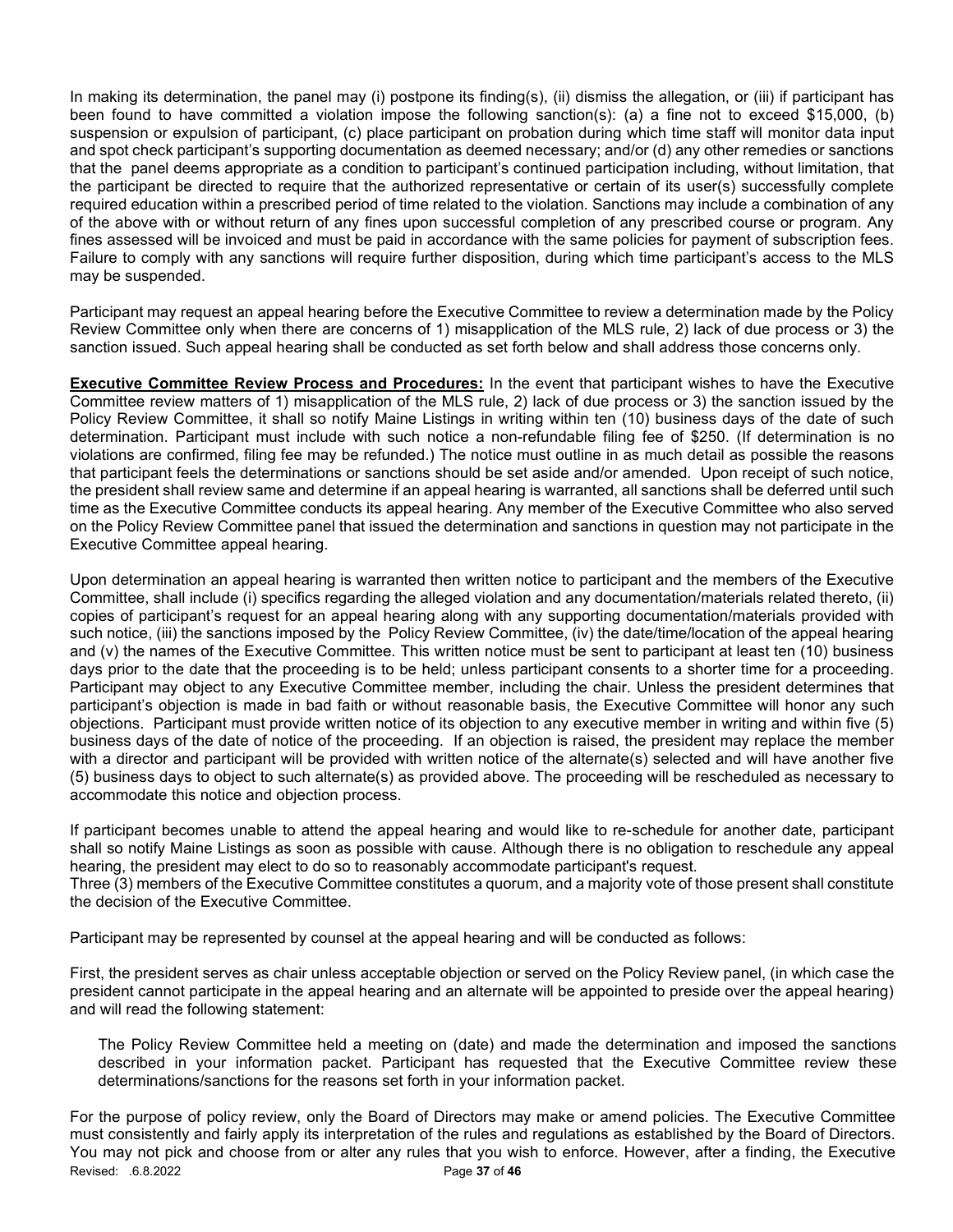Committee may recommend that the Board of Directors consider amending a rule, policy or any procedure as a result of the review.

Second, the chair will introduce those in attendance and will ask if anyone needs clarification on the matter at hand of a policy review. All questions shall be answered to the satisfaction of the individual seeking clarification.

Third, participant will be provided with an opportunity to address the Executive Committee to explain why they feel there was a 1) misapplication of MLS rule, 2) lack of due process or 3) the sanction issued in the Policy Review Committee's determination. Participant may present additional evidence only in support of such review purpose.

Fourth, upon completion of participant's presentation, the chair will invite the members of the Executive Committee to ask questions of participant. All questions shall be answered to the satisfaction of the individual posing the question.

Fifth, participant and if present, their counsel will be asked to leave the room and the Executive Committee will discuss the review. As part of their discussions, the Executive Committee may only determine whether or not at their discretion there was a 1) misapplication of MLS rule, 2) lack of due process or 3) the sanction issued.

Sixth, upon Executive Committee's determination, participant will be asked to return, and the panel shall deliver its determination in writing. The written determination, along with a copy of the appeals process will be provided to participant prior to adjourning. The Executive Committee may approve, overturn or amend any previous findings and/or sanctions as the Executive Committee deems appropriate.

# Addendum IV

 $\mathcal{L}_\mathcal{L} = \mathcal{L}_\mathcal{L} = \mathcal{L}_\mathcal{L} = \mathcal{L}_\mathcal{L} = \mathcal{L}_\mathcal{L} = \mathcal{L}_\mathcal{L} = \mathcal{L}_\mathcal{L} = \mathcal{L}_\mathcal{L} = \mathcal{L}_\mathcal{L} = \mathcal{L}_\mathcal{L} = \mathcal{L}_\mathcal{L} = \mathcal{L}_\mathcal{L} = \mathcal{L}_\mathcal{L} = \mathcal{L}_\mathcal{L} = \mathcal{L}_\mathcal{L} = \mathcal{L}_\mathcal{L} = \mathcal{L}_\mathcal{L}$ 

| <b>SERVICE TYPE</b>                                                                                             |                                                                                                                                                                                                                                                                                            | <b>INITIATION</b> | <b>FEE</b> |        |
|-----------------------------------------------------------------------------------------------------------------|--------------------------------------------------------------------------------------------------------------------------------------------------------------------------------------------------------------------------------------------------------------------------------------------|-------------------|------------|--------|
|                                                                                                                 |                                                                                                                                                                                                                                                                                            | FEE.              | Month      | Annual |
| 1) REALTOR®<br><b>Participant</b><br>(*Appraiser<br>Policy)                                                     | Member of the REALTOR <sup>®</sup> Association, real estate licensees<br>and licensed or certified appraisers - subject to dues formula and<br>Code of Ethics; access to full listing database (actives, under<br>contracts, sold, etc.)                                                   | \$100             | \$175      | \$2100 |
| 2) Non-Member<br><b>Participant</b><br>(*Appraiser<br>Policy)                                                   | A real estate licensee, licensed or certified appraiser who would<br>otherwise qualify for REALTOR® membership, but chooses not<br>to belong to the organization; may access the full database.                                                                                            | \$925             | \$234      | \$2808 |
| 3) REALTOR <sup>®</sup><br><b>Affiliate</b><br><b>Appraiser</b><br><b>Participant</b><br>(*Appraiser<br>Policy) | Affiliate member of the REALTOR® Association, a licensed or<br>certified appraiser engaged exclusively in the appraisal<br>profession (i.e., does not maintain dual license for the purposes<br>of ever participating in real estate brokerage activity; may access<br>the full database.) | \$100             | \$206      | \$2472 |
| <b>Appraiser</b><br><b>Policy</b>                                                                               | Appraisers may join as a firm provided they meet the criteria outlined in the Appraiser Policy Statement<br>that can be viewed at http://www.MaineListings.com.                                                                                                                            |                   |            |        |

## Maine Listings Fees and Costs Schedule Participation Fees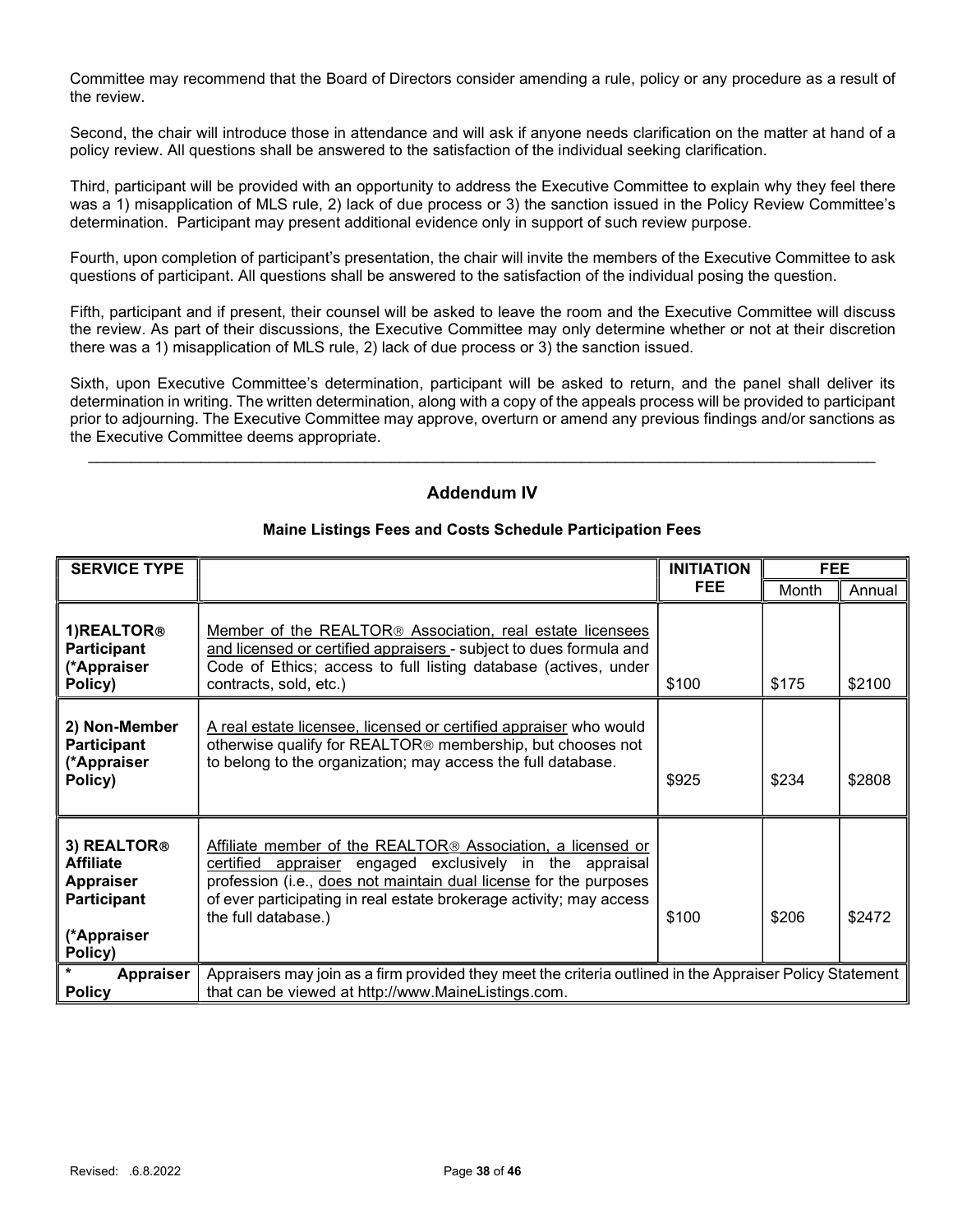## PARTICIPANT MONETARY FINES, FEES AND PENALTIES

Note: Escalation of fines, legal fees and other monetary and non-monetary penalties may apply in addition to the following for continued non-compliance or repeat offenses:

| <b>Item</b>                         | Cost                | <b>Basis</b>                            |
|-------------------------------------|---------------------|-----------------------------------------|
| <b>Minor Violation:</b>             | \$50 and escalates  | Days to Correct First (See Section 7.2) |
| <b>Minor - Automatic Violation:</b> | \$50 and escalates  | Automatic                               |
| <b>Medium Violation:</b>            | \$250 and escalates | Days to Correct First (See Section 7.2) |
| <b>Major Violation:</b>             | \$250 and escalates | (See Section 7.2)                       |
| <b>Severe Violation:</b>            | \$250 and escalates | (See Section 7.2)                       |
| Appeals Filing Fee:                 | \$250               | Non-Refundable                          |

In addition to the above sanctions, Maine Listings may pursue additional legal and equitable remedies for unauthorized access to and/or use of the MLS, including statutory damages under the U.S. Copyright Act (up to \$150,000 per infringement).

| <b>Item</b>                    | Cost  | <b>Basis</b>                    |
|--------------------------------|-------|---------------------------------|
| <b>Leave of Absence</b>        | \$100 | See Section 6.4                 |
| <b>Reinstatement Fee</b>       | \$100 | See Section 6.5                 |
| <b>Late Payment</b>            | \$25  | Automatic                       |
| <b>Monthly Finance Charges</b> | 1.5%  | On unpaid balance after 45 days |
| <b>Collection</b>              | 35%   | Of unpaid balance               |

## END USER MONETARY FINES, FEES & PENALTIES

Note: Escalation of fines, legal fees and other monetary and non-monetary penalties may apply in addition to the following for continued non-compliance or repeat offenses:

| <b>Item</b>                         | Cost                | <b>Basis</b>               |
|-------------------------------------|---------------------|----------------------------|
| <b>Minor Violation:</b>             | \$50 and escalates  | See Section 7.2            |
| <b>Minor - Automatic Violation:</b> | \$50 and escalates  | Automatic. See Section 7.2 |
| <b>Medium Violation:</b>            | \$250 and escalates | See Section 7.2            |
| <b>Major Violation:</b>             | \$250 and escalates | See Section 7.2            |
| <b>Severe Violation:</b>            | \$250 and escalates | See Section 7.2            |
| <b>Appeals Filing Fee:</b>          | \$250               | Non-Refundable             |
| <b>Data Misappropriation</b>        | Up to \$15,000*     | Yes*                       |
| <b>Training Reschedule Fee</b>      | \$25                | Automatic                  |
| <b>Subscriber VOW Quarterly Fee</b> | \$200               | Per Data feed              |

\*Judicial Remedies for Data Misappropriation and Copyright Infringement: Statutory damages, from \$750 to \$30,000 up to \$150,000 if willful.

#### CONSULTANT - MONETARY FINES, FEES & PENALTIES

Note: Escalation of fines, legal fees and other monetary and non-monetary penalties may apply in addition to the following for continued non-compliance or repeat offenses:

| <b>Item</b>                                                       | Cost   | <b>Basis</b>  |
|-------------------------------------------------------------------|--------|---------------|
| IDX Data feed Setup Fee: (includes consultants for mobile IDX)    | \$500  | Per Data feed |
| IDX Data feed Quarterly Fee (includes consultants for mobile IDX) | \$100  | Per Data feed |
| <b>VOW Data feed Setup Fee</b>                                    | \$600  | Per Data feed |
| <b>VOW Data feed Quarterly Fee</b>                                | \$200  | Per Data feed |
| <b>ListHub Channel Setup Fee</b>                                  | \$1750 | Per Data feed |
| <b>ListHub Channel Monthly Fee</b>                                | \$250  | Per Data feed |
| Third Party / All User Listings Plus Roster Setup Fee             | \$1750 | Per Data feed |
| Third Party / All User Listings Plus Roster Quarterly Fee         | \$500  | Per Data feed |
| Third Party - Company Only Listings Plus Roster Setup Fee         | \$200  | Per Data feed |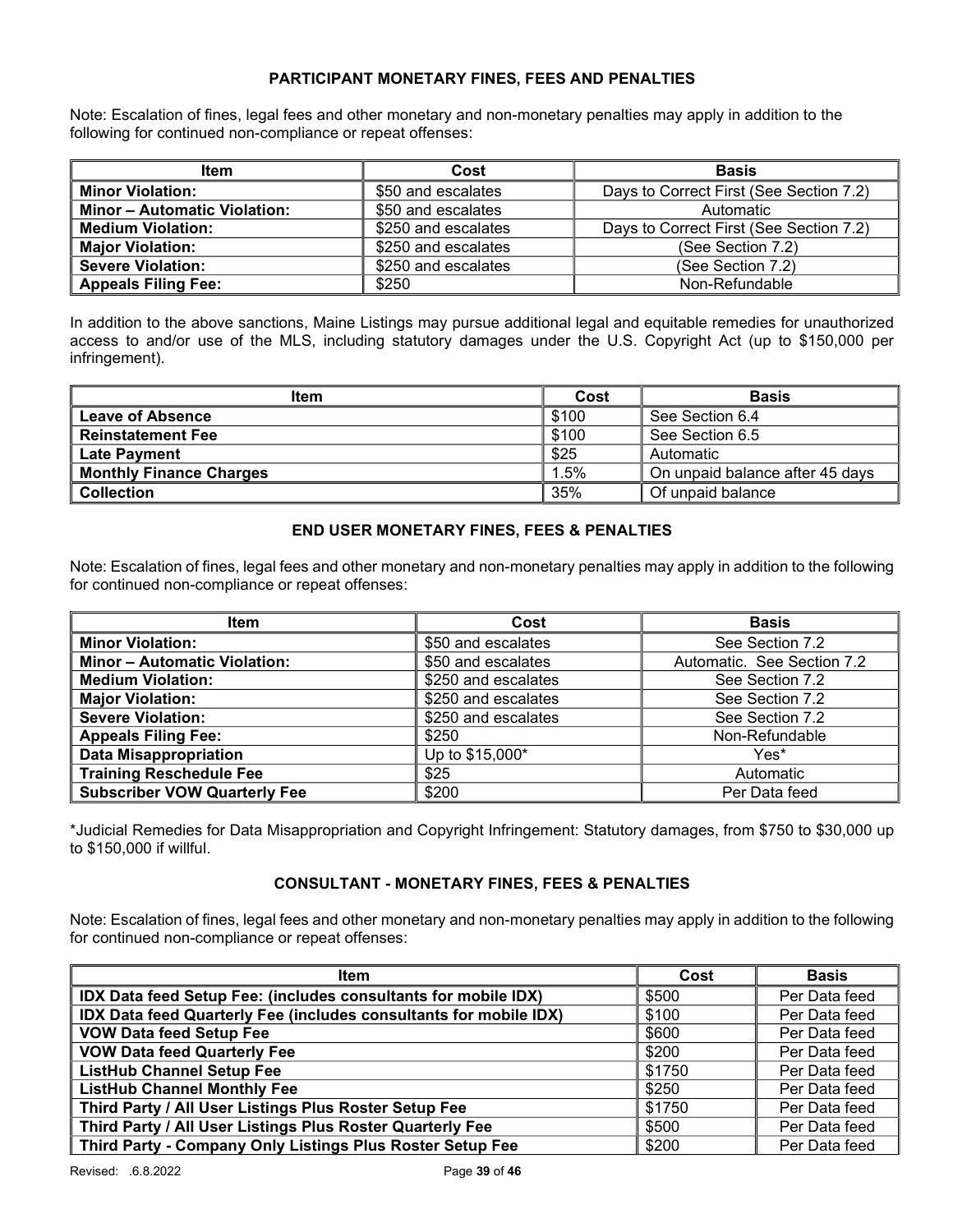| Third Party - Company Only Listings Plus Roster Quarterly Fee | \$50             | Per Data feed |
|---------------------------------------------------------------|------------------|---------------|
| Third Party - More Than One Firm Plus Roster Setup Fee        | \$500            | Per Data feed |
| Third Party - More Than One Firm Plus Roster Quarterly Fee    | \$200            | Per Data feed |
| Data Misappropriation                                         | Up to $$15,000*$ | Yes*          |

\*Judicial Remedies for Data Misappropriation and Copyright Infringement: Statutory damages, from \$750 to \$30,000 up to \$150,000 if willful.

#### Addition to Addendum IV – Revised December 8, 2021 Consultant Violations – Fines and Sanction List [Note: Other Sanctions are detailed in PDAA]

1. Revising a reviewed IDX site which creates an IDX violation after compliance review: Minimum automatic fine of \$1,000 per day per site. Revisions that violate IDX policy include but are not limited to removing or changing the display of Maine Listings IDX listing information, etc. [Note: All consultants receive notice of changes to IDX Rules when they happen and are expected to comply in timeline provided with the change notice. Maine Listings will review any proposed site revisions of a previously authorized site so cannot excuse changes to sites that are never reported for review.]

2. Failure to correct a reported IDX violation: By 5 PM EST on the third (3) business day following notification of the violation, if not corrected the fine is \$1,000 per day per site.

3. Failure to take down an unauthorized site by 5 PM EST on the first Business Day, if required by Maine Listings or requested by Participant: Automatic fine of \$1,000 per day per site. In addition, may result in suspension or permanent termination.

4. Repeat violations: Consultants who have repeated violations after a first sanction of any type are subject to an additional automatic fine of \$5,000 and suspension as a consultant. All sanctions must have been satisfied prior to continuation or reinstatement as a consultant.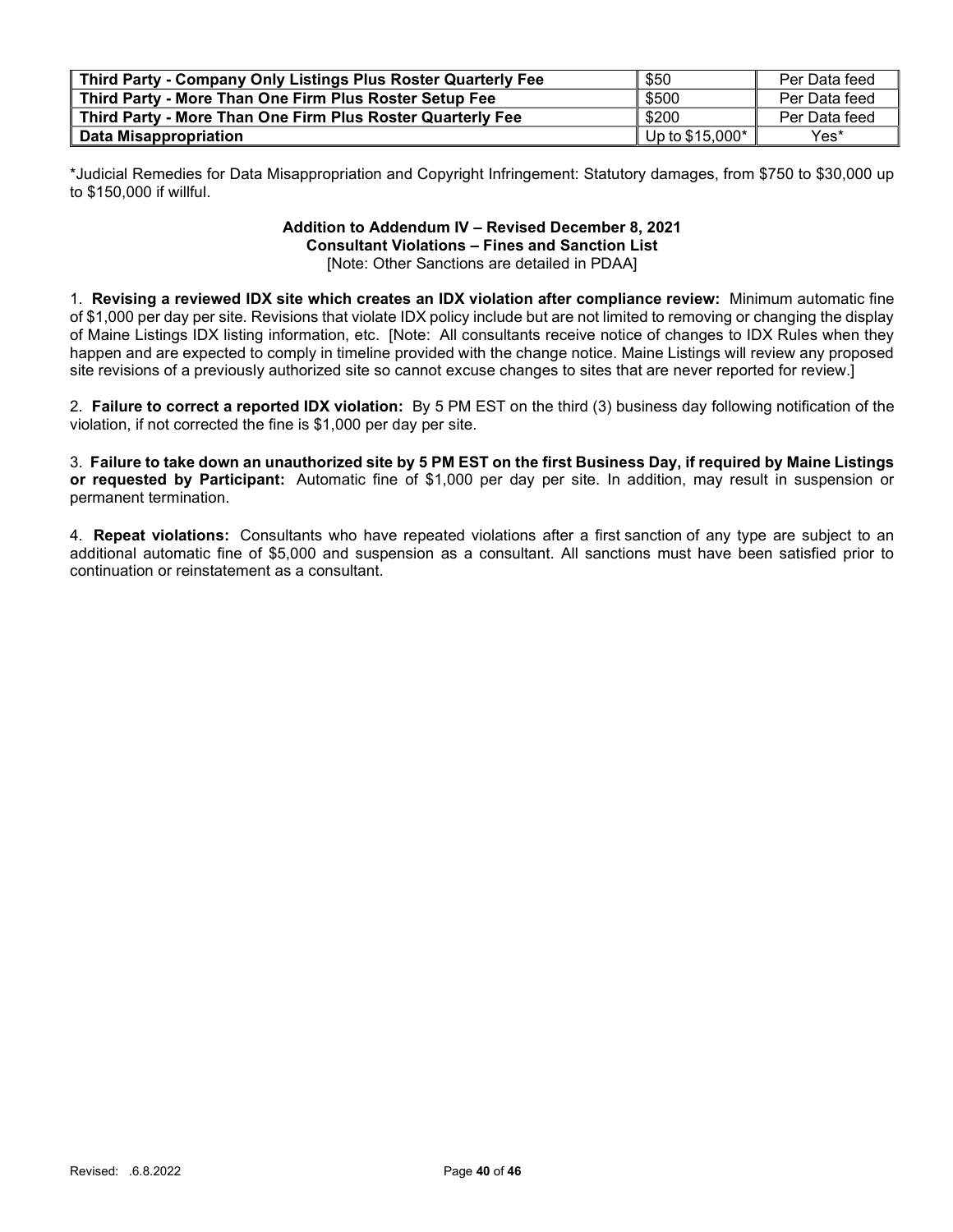# Appendix A – Citable Violations and Associated Penalties With Reference to Applicable Rules

|       |                                                                                                          | <b>Violation</b> | <b>Penalty</b>                                                                                                                                                                                                                                                                                                   |
|-------|----------------------------------------------------------------------------------------------------------|------------------|------------------------------------------------------------------------------------------------------------------------------------------------------------------------------------------------------------------------------------------------------------------------------------------------------------------|
|       | <b>Listing Procedures</b>                                                                                |                  |                                                                                                                                                                                                                                                                                                                  |
|       | 1 Listing not entered within five (5) business days.                                                     | <b>Minor</b>     | Letter of Warning $-1st$ violation<br>Letter of Warning $-2nd$ violation<br>$$50 - 3rd$ violation                                                                                                                                                                                                                |
|       | 1 Failure to note exempted prospective buyers.                                                           | <b>Minor</b>     | Letter of Warning - 1st violation<br>Letter of Warning $-2nd$ violation<br>$$50 - 3rd$ violation                                                                                                                                                                                                                 |
|       | 1.01 Clear Cooperation - publicly marketed listing not entered<br>within one (1) business day.           | <b>Severe</b>    | $$250 - 1st$ violation<br>$$500 - 2nd$ violation<br>$$1,000 - 3rd$ violation<br><b>Mandatory Policy Review</b><br>Committee hearing with<br>maximum monetary penalty of<br>up to \$15,000 (NAR limit) and<br>further possible sanctions<br>including suspension and/or<br>expulsion $-4$ <sup>th</sup> violation |
| 1.1   | <b>General Listing Procedures: Acceptable Listings</b>                                                   |                  |                                                                                                                                                                                                                                                                                                                  |
|       | 1.1(a) Unauthorized submittal                                                                            | <b>Major</b>     | $$250 - 1st$ violation<br>$$500 - 2nd$ violation<br>$$1,000-3rd$ violation                                                                                                                                                                                                                                       |
| $1.2$ | <b>Exempt and Prohibited Listings</b>                                                                    |                  |                                                                                                                                                                                                                                                                                                                  |
|       | 1.2(a) Exempt Listings - Failure to submit Waiver of MLS<br><b>Benefits Form</b>                         | <b>Minor</b>     | Letter of Warning - 1st violation<br>Letter of Warning $-2nd$ violation<br>$$50 - 3rd$ violation                                                                                                                                                                                                                 |
|       | 1.2(d) Failure to verify compliance                                                                      | <b>Minor</b>     | Letter of Warning – 1 <sup>st</sup> violation<br>Letter of Warning – $2nd$ violation<br>$$50 - 3rd$ violation                                                                                                                                                                                                    |
| 1.3   | <b>Required Listing Information</b>                                                                      |                  |                                                                                                                                                                                                                                                                                                                  |
|       | 1.3(a) Accurate and complete and/or missing photos                                                       | <b>Minor</b>     | Letter of Warning $-1st$ violation<br>Letter of Warning $-2nd$ violation<br>$$50 - 3rd$ violation                                                                                                                                                                                                                |
|       | 1.3(a) Intentional submission of inaccurate information<br>and/or unauthorized use of copyrighted photos | <b>Major</b>     | $$250 - 1st$ violation<br>$$500 - 2nd$ violation<br>$$1,000-3rd$ violation                                                                                                                                                                                                                                       |
|       | 1.3(b) Agent/agency/third party promotion                                                                | <b>Minor</b>     | Letter of Warning - 1 <sup>st</sup> violation<br>Letter of Warning $-2nd$ violation<br>$$50 - 3rd$ violation                                                                                                                                                                                                     |
|       | 1.3(b) Branded Attachments (Commercial or CIE)                                                           | <b>Minor</b>     | Letter of Warning - 1st violation<br>Letter of Warning $-2nd$ violation<br>$$50 - 3rd$ violation                                                                                                                                                                                                                 |
|       | 1.3(c) Missing Disclosures                                                                               | <b>Minor</b>     | Letter of Warning $-1st$ violation<br>Letter of Warning $-2nd$ violation<br>$$50 - 3rd$ violation                                                                                                                                                                                                                |
|       |                                                                                                          |                  |                                                                                                                                                                                                                                                                                                                  |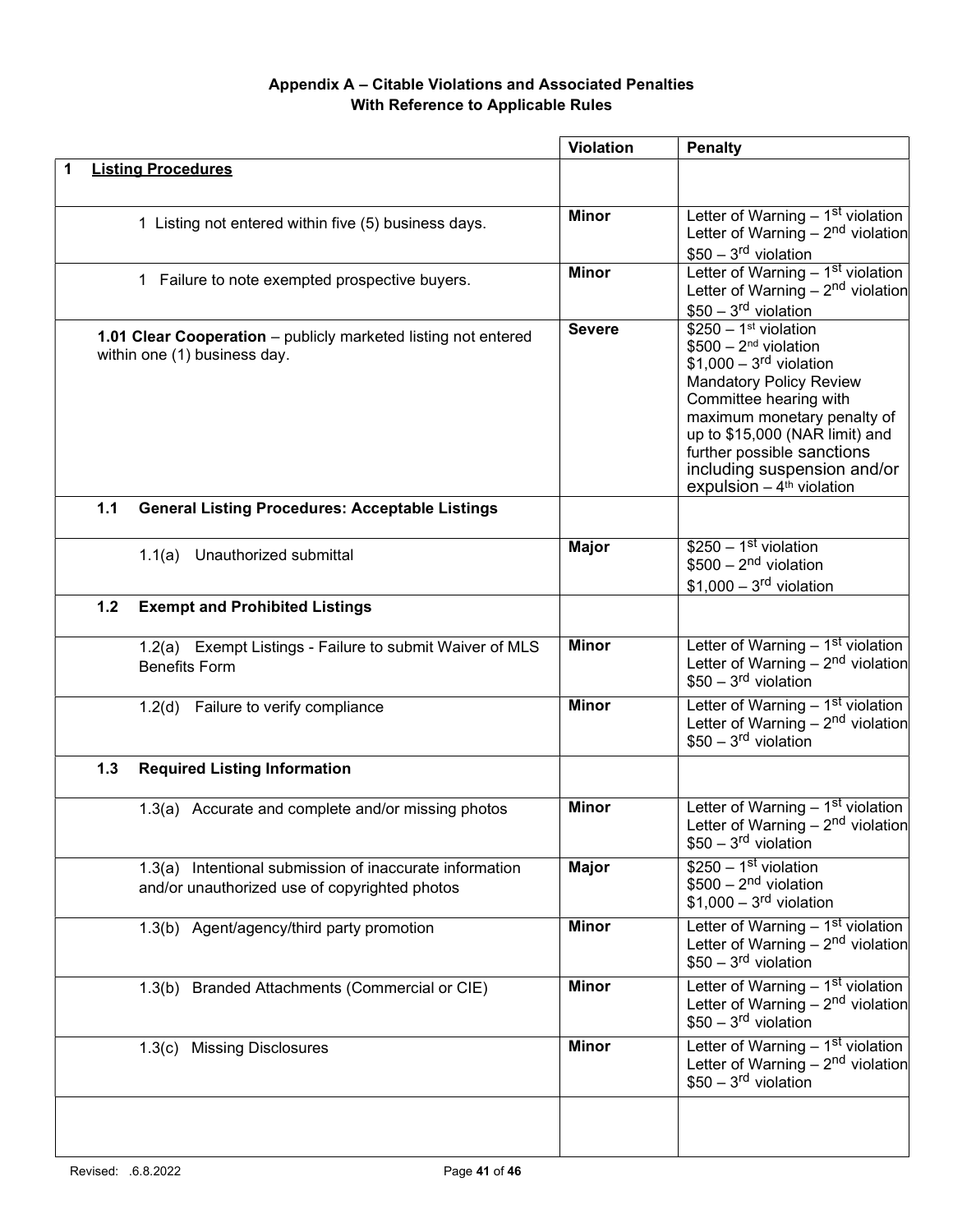|              | 1.4                    | <b>Duplicate or Triplicate Entry Listings</b>                                  |                                  |                                                                                                                                   |
|--------------|------------------------|--------------------------------------------------------------------------------|----------------------------------|-----------------------------------------------------------------------------------------------------------------------------------|
|              |                        | 1.4 Failure to cross reference multiple listed properties or<br>list properly. | <b>Minor</b>                     | Letter of Warning $-1st$ violation<br>Letter of Warning $-2nd$ violation<br>$$50 - 3rd$ violation                                 |
|              | 1.5                    | <b>Change of Status of Listing</b>                                             |                                  |                                                                                                                                   |
|              |                        | 1.5(a) Late status change                                                      | <b>Minor</b>                     | Letter of Warning $-1st$ violation<br>Letter of Warning $-2nd$ violation<br>$$50 - 3rd$ violation                                 |
|              |                        | 1.5(a) False status change                                                     | <b>Major</b>                     | $$250 - 1st$ violation<br>$$500 - 2nd$ violation<br>$$1,000-3rd$ violation                                                        |
|              |                        | 1.5(b) Resubmitting with new MLS Number                                        | <b>Minor</b>                     | Letter of Warning $-1st$ violation<br>Letter of Warning $-2nd$ violation<br>$$50 - 3rd$ violation                                 |
|              | 1.8                    | <b>Withdrawal of Listing Prior to Expiration</b>                               | <b>Minor</b>                     | Letter of Warning - 1st violation<br>Letter of Warning $-2nd$ violation<br>$$50 - 3rd$ violation                                  |
|              | 1.9                    | <b>Terminated Listings</b>                                                     | <b>Minor</b>                     | Letter of Warning - 1st violation<br>Letter of Warning $-2nd$ violation<br>$$50 - 3rd$ violation                                  |
| $\mathbf{2}$ |                        | <b>Selling Procedures</b>                                                      |                                  |                                                                                                                                   |
|              | 2.6                    | <b>Reporting Sales Activity to the MLS</b>                                     | <b>Minor</b>                     | Letter of Warning - 1 <sup>st</sup> violation<br>Letter of Warning $-2nd$ violation<br>$$50 - 3rd$ violation                      |
|              | 2.6                    | Late reporting of a sold listing                                               | <b>Automatic</b><br><b>Minor</b> | Letter of Warning - 1 <sup>st</sup> violation<br>Automatic \$50 - 2 <sup>nd</sup> violation<br>Automatic \$100 - 3rd<br>violation |
|              | 2.8                    | <b>Duplicate Sold Listings Not Permitted</b>                                   | <b>Medium</b>                    | Letter of Warning - 1st violation<br>$$250 - 2nd$ violation<br>$$500 - 3rd$ violation                                             |
|              | 2.9                    | <b>Submittal of Comparable Sales</b>                                           | <b>Major</b>                     | $$250 - 1st$ violation<br>$$500 - 2nd$ violation<br>$$1,000-3rd$ violation                                                        |
|              | 2.10                   | <b>Failure to Report Resolution of Contingencies</b>                           | <b>Medium</b>                    | Letter of Warning - 1st violation<br>$$250 - 2nd$ violation<br>$$500 - 3rd$ violation                                             |
|              | 2.11<br><b>Consent</b> | Advertising of Listing(s) without Listing Participant's                        | <b>Major</b>                     | $$250 - 1st$ violation<br>$$500 - 2nd$ violation<br>$$1,000-3rd$ violation                                                        |
|              | 2.12                   | Failure to Report Cancellation of a Pending Sale                               | <b>Minor</b>                     | Letter of Warning - 1st violation<br>Letter of Warning $-2nd$ violation<br>$$50 - 3rd$ violation                                  |
| 4            |                        | <b>Prohibitions</b>                                                            |                                  |                                                                                                                                   |
|              | 4.1                    | <b>Information for Participants Only</b>                                       | <b>Major</b>                     | $$250 - 1st$ violation<br>$$500 - 2nd$ violation<br>$$1,000 - 3rd$ violation                                                      |
|              |                        | 4.2 For Sale Signs                                                             | <b>Minor</b>                     | Letter of Warning $-1st$ violation<br>Letter of Warning $-2nd$ violation<br>$$50 - 3rd$ violation                                 |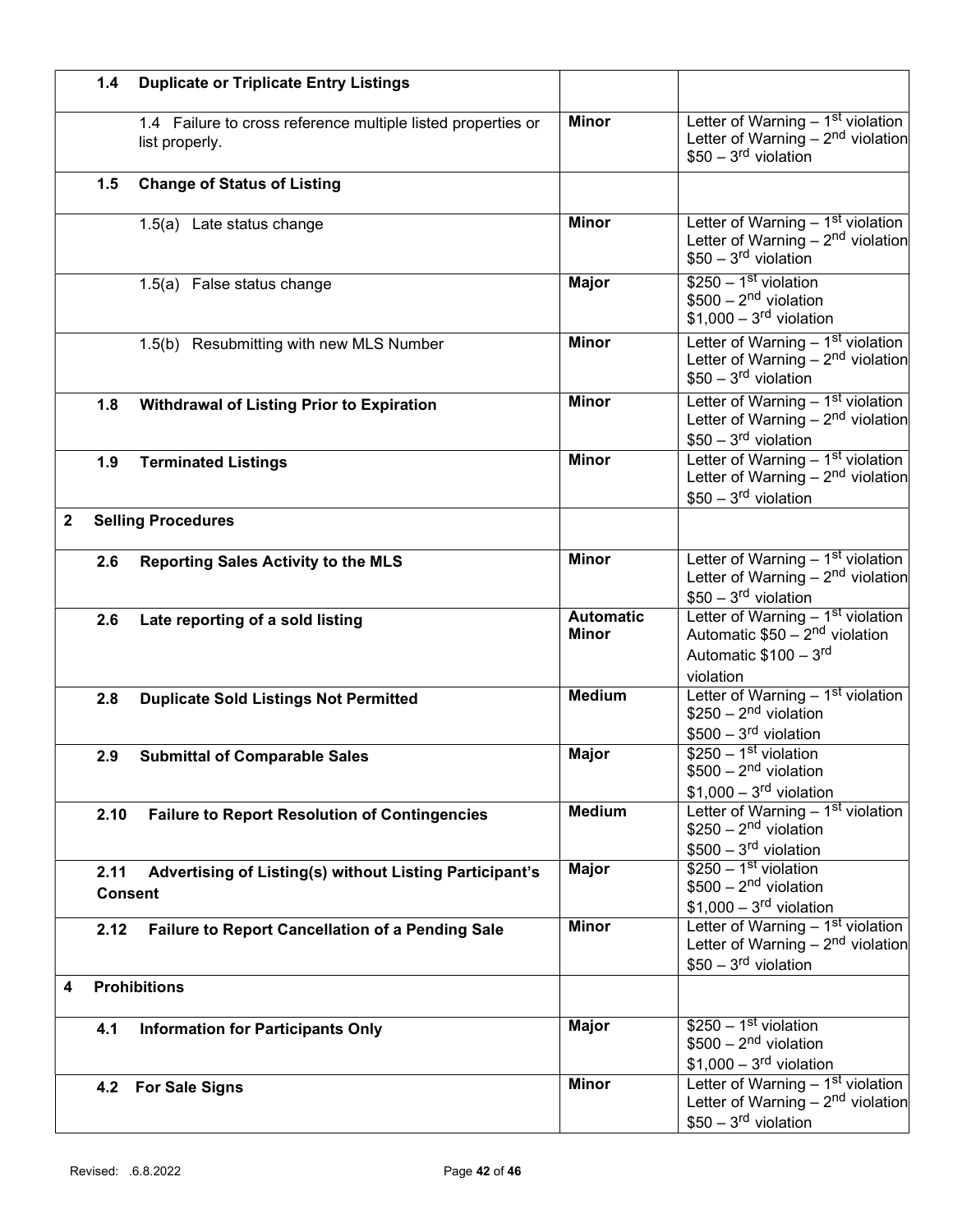|     | 4.3 | Sold Signs - requires participation in the transaction                                                    | <b>Minor</b>    | Letter of Warning - 1st violation<br>Letter of Warning $-2nd$ violation                                      |
|-----|-----|-----------------------------------------------------------------------------------------------------------|-----------------|--------------------------------------------------------------------------------------------------------------|
|     |     |                                                                                                           |                 | $$50 - 3rd$ violation                                                                                        |
|     |     | 4.4 Solicitation of Listings                                                                              | <b>Referral</b> | Ethics Violation - refer to                                                                                  |
|     |     |                                                                                                           |                 | MAR (or Local Board)                                                                                         |
| 5   |     | <b>Division of Commissions</b>                                                                            |                 |                                                                                                              |
|     | 5.1 | <b>Cooperative Compensation Specified on Each Listing</b>                                                 |                 |                                                                                                              |
|     |     | 5.1(a) Failure to Pay Specified Commission Amount                                                         | Referral        | Arbitration - refer to MAR                                                                                   |
|     |     | 5.1(b) Compensation Offered is a Percentage of the Gross<br>Selling Price (not Net) or Flat Dollar Amount | <b>Minor</b>    | Letter of Warning $-1st$ violation<br>Letter of Warning $-2nd$ violation<br>$$50 - 3rd$ violation            |
|     |     | 5.1(d) New Construction Net Offerings (Upgrades Not Yet<br>Installed)                                     | <b>Minor</b>    | Letter of Warning $-1st$ violation<br>Letter of Warning $-2nd$ violation<br>$$50 - 3rd$ violation            |
|     | 5.2 | <b>Failure to Disclose Participant as Principal</b>                                                       | <b>Minor</b>    | Letter of Warning - 1st violation<br>Letter of Warning $-2nd$ violation<br>$$50 - 3rd$ violation             |
|     | 5.3 | <b>Failure to Disclose Participant as Purchaser</b>                                                       | <b>Minor</b>    | Letter of Warning - 1 <sup>st</sup> violation<br>Letter of Warning $-2nd$ violation<br>$$50 - 3rd$ violation |
| 10  |     | <b>Confidentiality of MLS Information</b>                                                                 |                 |                                                                                                              |
|     |     | 10.1 Confidentiality - Unauthorized Access to Confidential<br>Information                                 | <b>Major</b>    | $$250 - 1st$ violation<br>$$500 - 2nd$ violation<br>$$1,000-3rd$ violation                                   |
| 11  |     | <b>Ownership of MLS Compilation and Copyright</b>                                                         |                 |                                                                                                              |
|     |     | 11.2 Copyright - Unauthorized Copying, Distribution,<br>Modification and or Use of MLS Compilation        | <b>Major</b>    | $$250 - 1st$ violation<br>$$500 - 2nd$ violation<br>$$1,000 - 3rd$ violation                                 |
|     |     | 11.3 Unauthorized Access to Comparable and Statistical<br><b>Information</b>                              | <b>Major</b>    | $$250 - 1st$ violation<br>$$500 - 2nd$ violation<br>$$1,000-3rd$ violation                                   |
| 12. |     | Permitted Use and Unauthorized Use of the MLS                                                             |                 |                                                                                                              |
|     |     | 12.1 License Grant and Permitted Uses                                                                     |                 |                                                                                                              |
|     |     | 12.1(b) Unauthorized Display of Off-market Listings to<br>Consumers                                       | <b>Medium</b>   | Letter of Warning $-1st$ violation<br>$$250 - 2nd$ violation<br>$$500 - 3rd$ violation                       |
|     |     | 12.1(c) Unauthorized Download or Transmission of Data<br>(Export)                                         | <b>Medium</b>   | Letter of Warning $-1st$ violation<br>$$250 - 2nd$ violation<br>$$500 - 3rd$ violation                       |
|     |     | 12.1(e) Reproduction Prohibition                                                                          | <b>Medium</b>   | Letter of Warning - 1 <sup>st</sup> violation<br>$$250 - 2nd$ violation<br>$$500 - 3rd$ violation            |
|     |     | 12(g) Supporting Estimate of Value Prohibition                                                            | <b>Medium</b>   | Letter of Warning $-1st$ violation<br>$$250 - 2nd$ violation<br>$$500 - 3rd$ violation                       |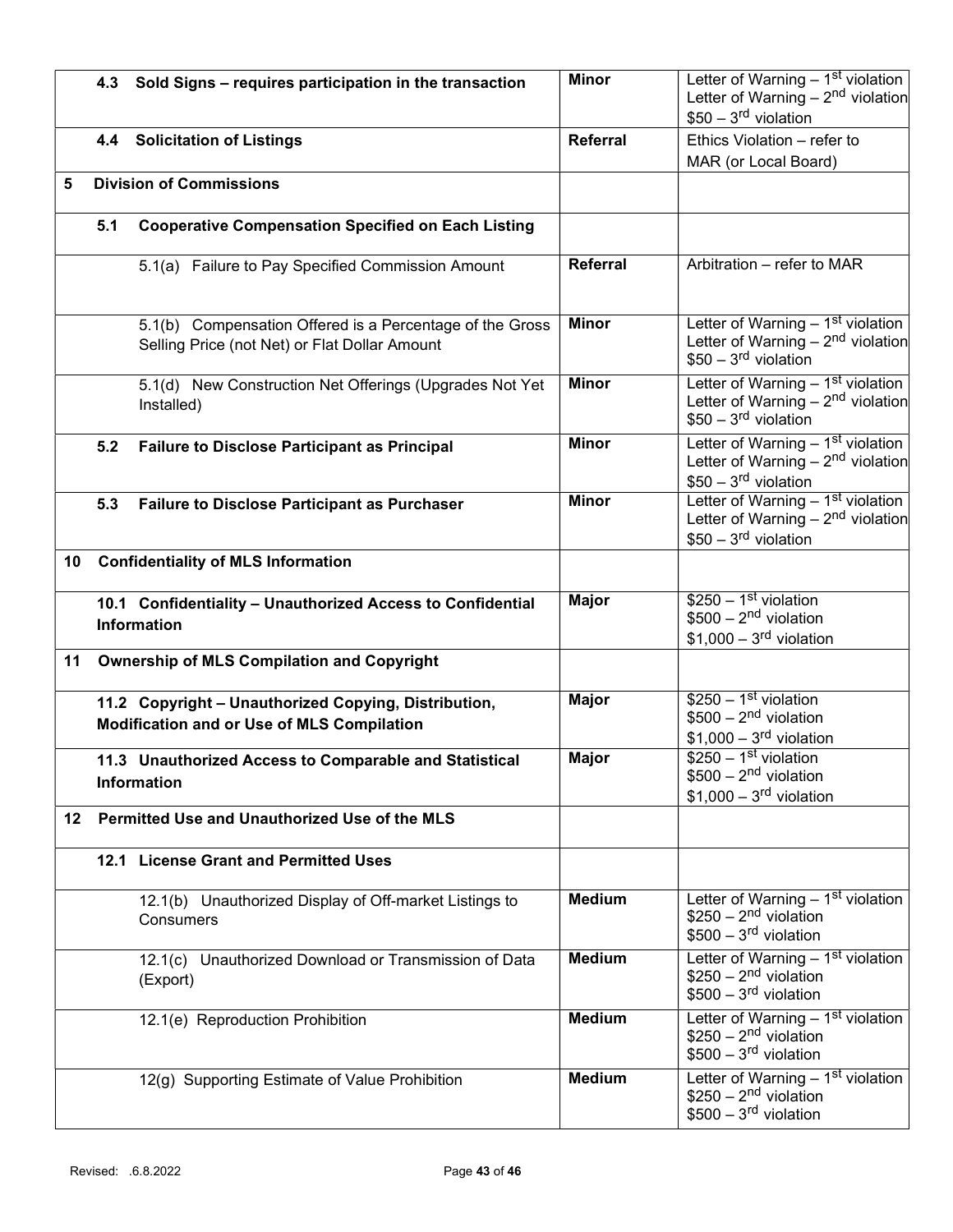|    |     | 12.2 Unauthorized Use                                                | <b>Major</b>                                       | $$250 - 1st$ violation<br>$$500 - 2nd$ violation<br>$$1,000 - 3rd$ violation                                                             |
|----|-----|----------------------------------------------------------------------|----------------------------------------------------|------------------------------------------------------------------------------------------------------------------------------------------|
|    |     | 12.3 Responsibility for Authorized User Compliance                   | <b>Major</b>                                       | $$250 - 1st$ violation<br>$$500 - 2nd$ violation<br>$$1,000-3rd$ violation                                                               |
| 13 |     | Use of Aggregate MLS Information                                     | <b>Major</b>                                       | $$250 - 1st$ violation<br>$$500 - 2nd$ violation<br>$$1,000 - 3rd$ violation                                                             |
| 18 |     | Internet Data Exchange (IDX)                                         |                                                    |                                                                                                                                          |
|    | 18. | <b>IDX Defined - Apparent and Actual Control</b>                     | <b>Data Feed</b><br><b>Suspension</b><br>and Major | Subject to Suspension of the<br><b>IDX Data Feed and</b><br>$$250 - 1st$ violation<br>$$500 - 2nd$ violation<br>$$1,000-3rd$ violation   |
|    |     | 18.2 Participation                                                   |                                                    |                                                                                                                                          |
|    |     | 18.2.2 Unauthorized Use of IDX Data                                  | <b>Data Feed</b><br><b>Suspension</b><br>and Major | Subject to Suspension of the<br><b>IDX Data Feed and</b><br>$$250 - 1st$ violation<br>$$500 - 2nd$ violation<br>$$1,000 - 3rd$ violation |
|    |     | 18.2.3 Display of Unauthorized Data on IDX Website                   | <b>Data Feed</b><br><b>Suspension</b><br>and Major | Subject to Suspension of the<br><b>IDX Data Feed and</b><br>$$250 - 1st$ violation<br>$$500 - 2nd$ violation<br>$$1,000 - 3rd$ violation |
|    |     | 18.2.5 Failure to Refresh IDX Data                                   | <b>Data Feed</b><br><b>Suspension</b><br>and Major | Subject to Suspension of the<br><b>IDX Data Feed and</b><br>$$250 - 1st$ violation<br>$$500 - 2nd$ violation<br>$$1,000-3rd$ violation   |
|    |     | 18.2.6 Unauthorized Distribution of IDX Data                         | <b>Data Feed</b><br><b>Suspension</b><br>and Major | Subject to Suspension of the<br><b>IDX Data Feed and</b><br>$$250 - 1st$ violation<br>$$500 - 2nd$ violation<br>$$1,000-3rd$ violation   |
|    |     | 18.2.7 Failure to Identify Listing Broker                            | <b>Data Feed</b><br><b>Suspension</b><br>and Major | Subject to Suspension of the<br><b>IDX Data Feed and</b><br>$$250 - 1st$ violation<br>$$500 - 2nd$ violation<br>$$1,000 - 3rd$ violation |
|    |     | 18.2.8 Unauthorized Display of Comments or AVM                       | <b>Data Feed</b><br><b>Suspension</b><br>and Major | Subject to Suspension of the<br>IDX Data Feed and<br>$$250 - 1st$ violation<br>$$500 - 2nd$ violation<br>$$1,000 - 3rd$ violation        |
|    |     | 18.2.9 False Data                                                    | <b>Medium</b>                                      | Letter of Warning $-1st$ violation<br>$$250 - 2nd$ violation<br>$$500 - 3rd$ violation                                                   |
|    |     | 18.2.11 Modification or Manipulation of IDX Data                     | <b>Minor</b>                                       | Letter of Warning $-1st$ violation<br>Letter of Warning $-2nd$ violation<br>$$50 - 3rd$ violation                                        |
|    |     | 18.2.12 Failure to Display Listing Broker in a Prominent<br>Location | <b>Data Feed</b><br><b>Suspension</b><br>and Major | Subject to Suspension of the<br><b>IDX Data Feed and</b><br>$$250 - 1st$ violation<br>$$500 - 2nd$ violation<br>$$1,000-3rd$ violation   |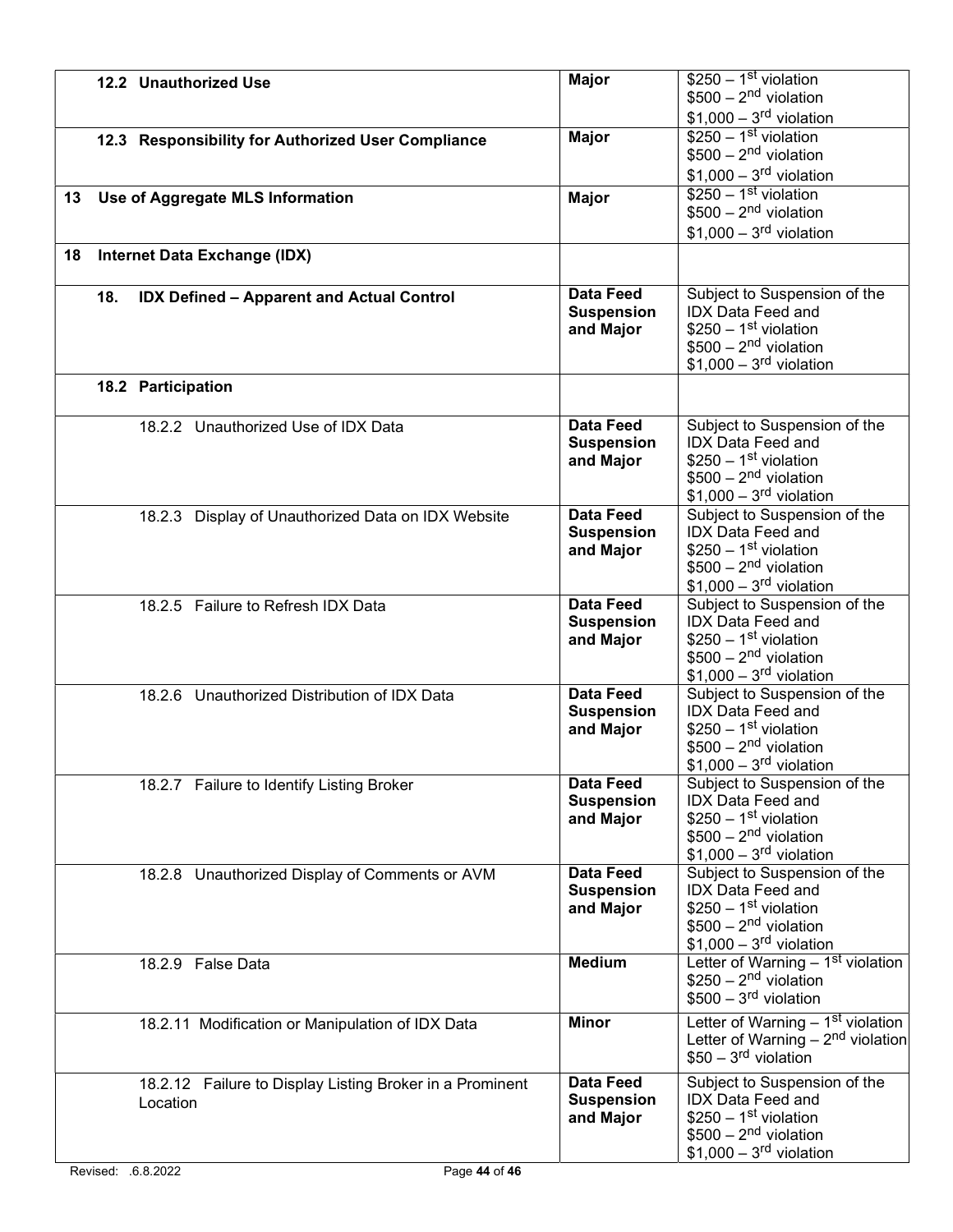|    | 18.3.1 Active and Sold Searching on IDX Website            | <b>Minor</b>      | Letter of Warning - 1st violation  |
|----|------------------------------------------------------------|-------------------|------------------------------------|
|    |                                                            |                   | Letter of Warning $-2nd$ violation |
|    |                                                            |                   | $$50 - 3rd$ violation              |
|    | 18.3.1.1 Display of Listing Agreement Type                 | <b>Minor</b>      | Letter of Warning - 1st violation  |
|    |                                                            |                   | Letter of Warning $-2nd$ violation |
|    |                                                            |                   | $$50 - 3rd$ violation              |
|    | 18.3.5 Unauthorized Access to an IDX Data Feed by an Agent | <b>Minor</b>      | Letter of Warning $-1st$ violation |
|    |                                                            |                   | Letter of Warning $-2nd$ violation |
|    |                                                            |                   | $$50 - 3rd$ violation              |
|    | 18.3.7 Failure to Disclose Source of IDX Data              | <b>Medium</b>     | Letter of Warning - 1st violation  |
|    |                                                            |                   | $$250 - 2nd$ violation             |
|    |                                                            |                   | $$500 - 3rd$ violation             |
|    | 18.3.8 Failure to Display IDX Disclaimer and Logo          | <b>Medium</b>     | Letter of Warning - 1st violation  |
|    |                                                            |                   | $$250 - 2nd$ violation             |
|    |                                                            |                   | $$500 - 3rd$ violation             |
|    | 18.3.11 Unauthorized Co-mingling of IDX Data               | <b>Data Feed</b>  | Subject to Suspension of the       |
|    |                                                            | <b>Suspension</b> | <b>IDX Data Feed and</b>           |
|    |                                                            | and Major         | $$250 - 1st$ violation             |
|    |                                                            |                   | $$500 - 2nd$ violation             |
|    |                                                            |                   | $$1,000 - 3rd$ violation           |
|    | 18.3.16 Deceptive Advertising on IDX Display               | <b>Data Feed</b>  | Subject to Suspension of the       |
|    |                                                            | <b>Suspension</b> | <b>IDX</b> Data Feed and           |
|    |                                                            | and Major         | $$250 - 1st$ violation             |
|    |                                                            |                   | $$500 - 2nd$ violation             |
|    |                                                            |                   | $$1,000 - 3rd$ violation           |
|    |                                                            | <b>Data Feed</b>  | Subject to Suspension of the       |
|    | 18.5 Missing Required Privacy Policy                       | <b>Suspension</b> | <b>IDX</b> Data Feed and           |
|    |                                                            | and Major         | $$250 - 1st$ violation             |
|    |                                                            |                   | $$500 - 2nd$ violation             |
|    |                                                            |                   | $$1,000-3rd$ violation             |
|    |                                                            |                   |                                    |
| 19 | Violation of Virtual Office Websites (VOWs) Rules          | <b>Data Feed</b>  | Subject to Suspension of the       |
|    |                                                            | <b>Suspension</b> | VOW Data Feed and                  |
|    |                                                            | and Major         | $$250 - 1st$ violation             |
|    |                                                            |                   | $$500 - 2nd$ violation             |
|    |                                                            |                   | $$1,000 - 3rd$ violation           |

## Minor Violations:

1<sup>st</sup> offense: Contact Authorized Representative (AR), (copy Agent, if applicable), issue first warning as part of training/educational opportunity.

2<sup>nd</sup> offense: Contact Authorized Representative (AR), (copy Agent, if applicable), issue <u>final</u> warning as part of training/educational opportunity.

3 rd offense: Fine participant (office) \$50

4 th offense: Fine participant (office) \$100

Note: For each fourth  $(4<sup>th</sup>)$  violation a \$100 administrative fee will be charged. Uncured violations will result in an escalating fine, doubling until the NAR limit is reached (not greater than fifteen thousand (\$15,000) dollars) and referral to the Board of Directors for further possible sanctions including possible suspension and/or expulsion. Such amounts are cumulative, with each escalation adding to the total amount due.

## Automatic Minor Violations:

1<sup>st</sup> offense: Contact Authorized Representative (AR), (copy Agent, if applicable), issue first and final warning as part of training/educational opportunity.

2 nd offense: Fine participant (office) \$50

3 rd offense: Fine participant (office) 100